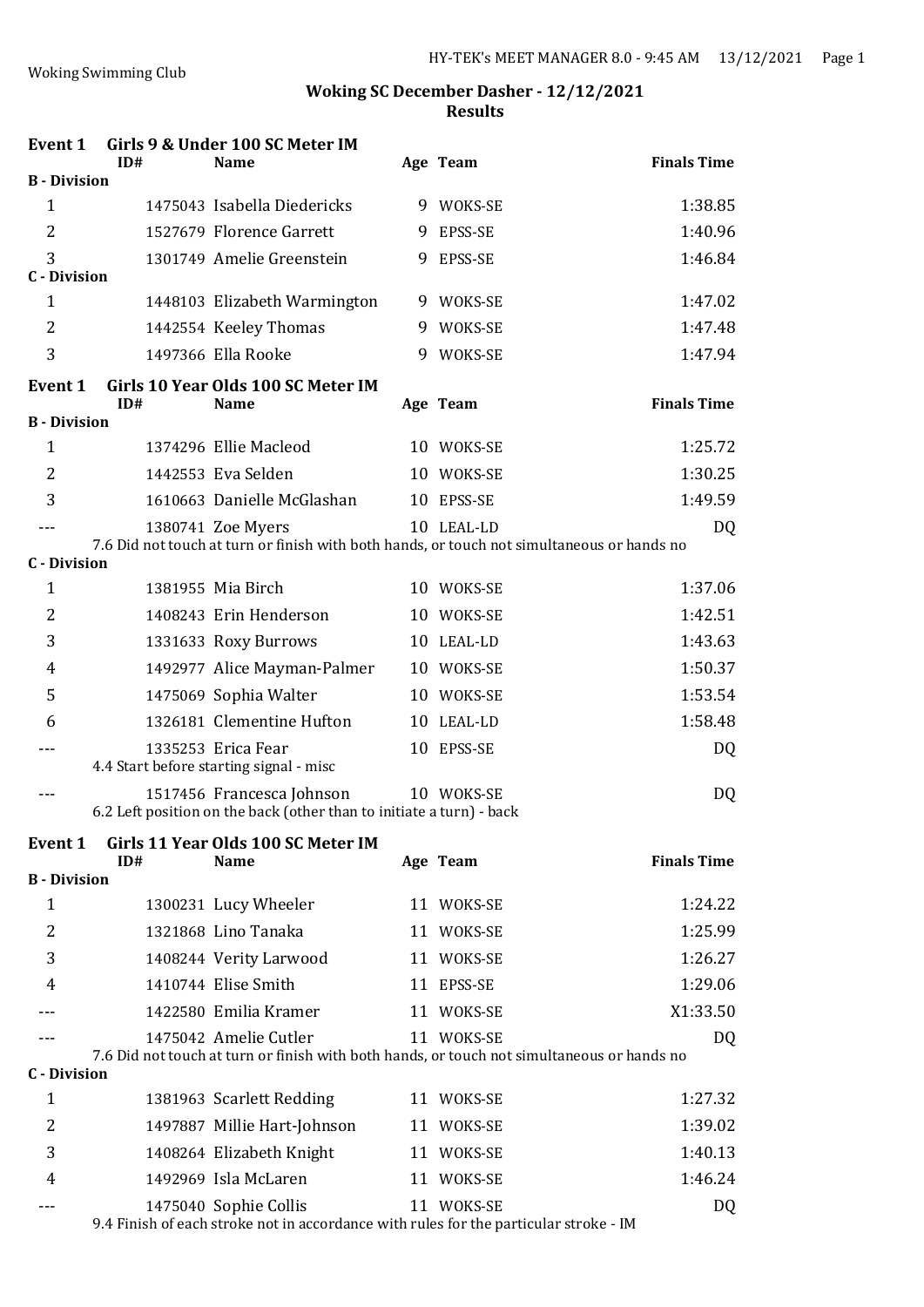| <b>Event 1</b>           | ID# | Girls 12 Year Olds 100 SC Meter IM<br><b>Name</b> | Age Team                                                                              | <b>Finals Time</b> |
|--------------------------|-----|---------------------------------------------------|---------------------------------------------------------------------------------------|--------------------|
| <b>B</b> - Division      |     |                                                   |                                                                                       |                    |
| $\mathbf{1}$             |     | 1324116 Eloise Wyatt                              | 12 STAS                                                                               | 1:20.45            |
| $\overline{2}$           |     | 1437648 Imogen Stent                              | 12 TILS                                                                               | 1:22.23            |
| 3                        |     | 1374284 Harriet Larwood                           | 12 WOKS-SE                                                                            | 1:25.38            |
| 4                        |     | 1354600 Stella Verrycken                          | 12 LEAL-LD                                                                            | 1:32.30            |
|                          |     | 1492845 Ashley De Lange                           | 12 MPIL                                                                               | X1:30.88           |
| <b>C</b> - Division      |     |                                                   |                                                                                       |                    |
| $\mathbf{1}$             |     | 1410970 Amelia Charuk                             | 12 LEAL-LD                                                                            | 1:28.05            |
| $\overline{2}$           |     | 1354599 Honor Andrews                             | 12 LEAL-LD                                                                            | 1:32.89            |
| 3                        |     | 1393529 Amy Mould                                 | 12 WOKS-SE                                                                            | 1:36.38            |
| $\overline{4}$           |     | 1461612 Freya Taylor-Moon                         | 12 LEAL-LD                                                                            | 1:39.10            |
| <b>Event 1</b>           |     | Girls 13 Year Olds 100 SC Meter IM                |                                                                                       |                    |
| <b>B</b> - Division      | ID# | <b>Name</b>                                       | Age Team                                                                              | <b>Finals Time</b> |
| $\mathbf{1}$             |     | 1248439 Ellie Trojanovich                         | 13 WOKS-SE                                                                            | 1:17.16            |
| 2                        |     | 1350283 Mia Blythe                                | 13 LEAL-LD                                                                            | 1:17.63            |
| 3                        |     | 1401076 Nina Serrant                              | 13 LEAL-LD                                                                            | 1:20.84            |
| 4                        |     | 1300808 Natalia Cole                              | 13 LEAL-LD                                                                            | 1:21.61            |
| 5                        |     | 1351459 Sophie Cutler                             | 13 WOKS-SE                                                                            | 1:22.04            |
|                          |     | 1236377 Tegan Gale                                | 13 WOKS-SE                                                                            | X1:11.27           |
|                          |     | 1309329 Tara Giri                                 | 13 LEAL-LD                                                                            | X1:21.82           |
|                          |     | 1527343 Kelsey Rea                                | 13 MPIL                                                                               | X1:25.15           |
|                          |     | 1177175 Antonia Berry                             | 13 WOKS-SE                                                                            | DQ                 |
| <b>C</b> - Division      |     |                                                   | 9.4 Finish of each stroke not in accordance with rules for the particular stroke - IM |                    |
| $\mathbf{1}$             |     | 1501386 Lizzy Goodbody                            | 13 LEAL-LD                                                                            | 1:21.45            |
| $\overline{c}$           |     | 1268192 Evie Abel-Mackay                          | 13 WOKS-SE                                                                            | 1:24.65            |
| 3                        |     | 1240470 Ciara de Menezes                          | 13 LEAL-LD                                                                            | 1:27.22            |
| 4                        |     | 1329753 Jessica Marton                            | 13 WOKS-SE                                                                            | 1:27.83            |
| 5                        |     | 1396117 Martha Steedman                           | 13 LEAL-LD                                                                            | 1:28.68            |
|                          |     |                                                   |                                                                                       |                    |
| <b>Event 1</b>           | ID# | Girls 14 Year Olds 100 SC Meter IM<br><b>Name</b> | Age Team                                                                              | <b>Finals Time</b> |
| <b>B</b> - Division      |     |                                                   |                                                                                       |                    |
| $---$                    |     | 1268199 Sadie Warmington                          | 14 WOKS-SE                                                                            | X1:15.34           |
| <b>C</b> - Division      |     |                                                   |                                                                                       |                    |
| $\mathbf{1}$             |     | 1139183 Josie Burrows                             | 14 LEAL-LD                                                                            | 1:20.97            |
| 2                        |     | 1380570 Grace Cotton                              | 14 LEAL-LD                                                                            | 1:23.26            |
| 3                        |     | 1212947 Skye Findlay                              | 14 LEAL-LD                                                                            | 1:25.93            |
| <b>Event 1</b>           | ID# | Girls 15 & Over 100 SC Meter IM<br><b>Name</b>    | Age Team                                                                              | <b>Finals Time</b> |
| <b>B</b> - Division      |     |                                                   |                                                                                       |                    |
| $\mathbf{1}$             |     | 1243604 Naomi Horner                              | 15 GODS                                                                               | 1:17.65            |
| 2<br><b>C</b> - Division |     | 1243611 Holly Marks                               | 15 GODS                                                                               | 1:22.27            |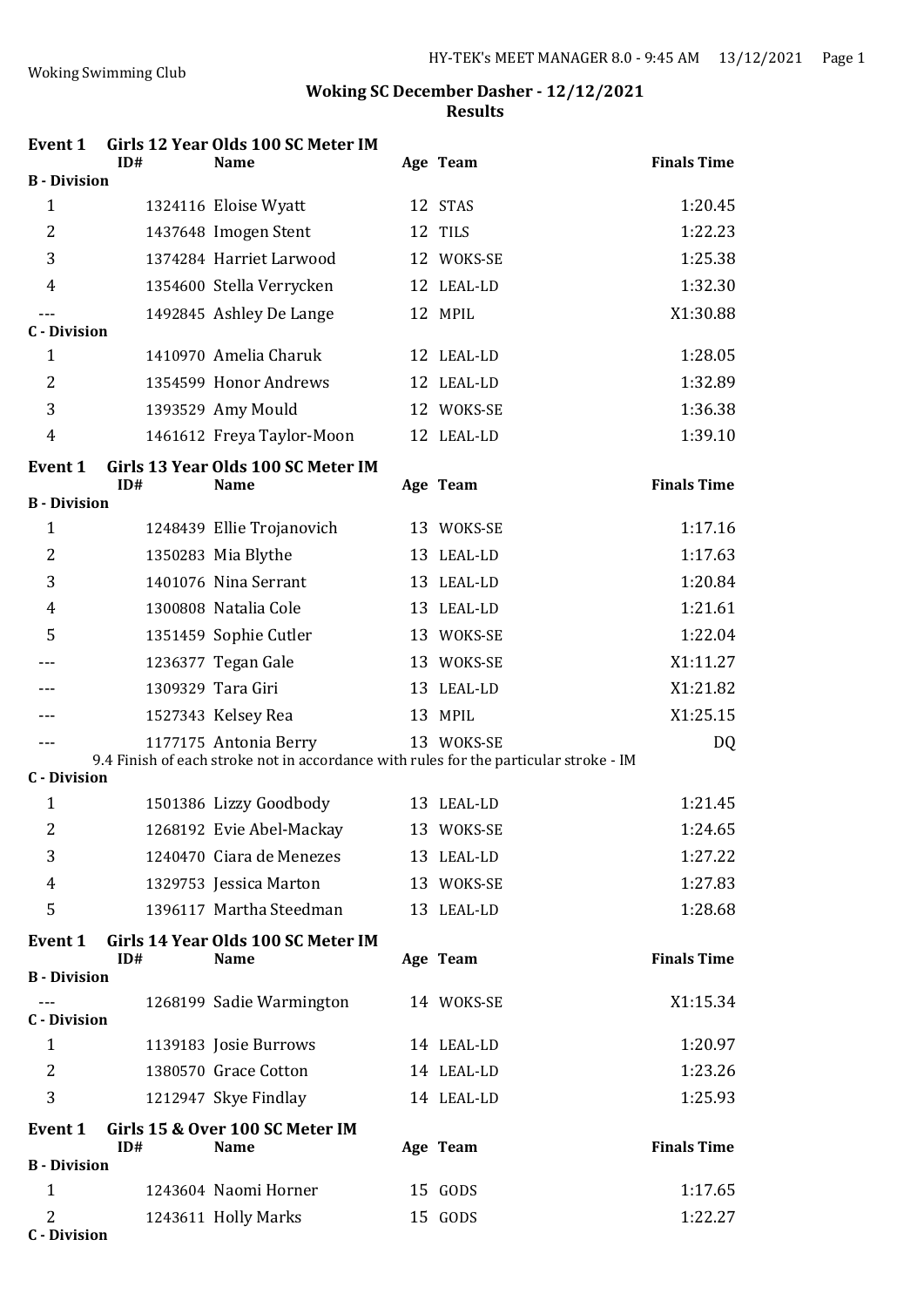| $\cdots$ $\cdots$                     |     |                                                                      | <b>Woking SC December Dasher - 12/12/2021</b> |                    |
|---------------------------------------|-----|----------------------------------------------------------------------|-----------------------------------------------|--------------------|
| $\mathbf{1}$                          |     | 1295236 Megan Flood                                                  | <b>Results</b><br>16 LEAL-LD                  | 1:29.43            |
| ---                                   |     | 1425274 Rosabela Hernandez                                           | 15 MPIL                                       | X1:30.45           |
|                                       |     |                                                                      |                                               |                    |
| <b>Event 2</b>                        | ID# | Boys 9 & Under 100 SC Meter IM<br><b>Name</b>                        | Age Team                                      | <b>Finals Time</b> |
| <b>B</b> - Division                   |     |                                                                      |                                               |                    |
| $\mathbf{1}$<br><b>C</b> - Division   |     | 1501525 Jinho Bae                                                    | 9 EPSS-SE                                     | 1:45.57            |
| $\mathbf{1}$                          |     | 1461970 Zachary Brown                                                | 9 EPSS-SE                                     | 2:02.45            |
| <b>Event 2</b><br><b>B</b> - Division | ID# | Boys 10 Year Olds 100 SC Meter IM<br><b>Name</b>                     | Age Team                                      | <b>Finals Time</b> |
| $\mathbf{1}$                          |     | 1273258 Oscar Salmon                                                 | 10 EPSS-SE                                    | 1:32.44            |
| $\overline{2}$                        |     | 1408263 Leonardo Turata                                              | 10 WOKS-SE                                    | 1:42.22            |
| ---                                   |     | 1393523 Joshua Hutchinson                                            | 10 WOKS-SE                                    | DQ                 |
|                                       |     | 6.2 Left position on the back (other than to initiate a turn) - back |                                               |                    |
| <b>C</b> - Division                   |     |                                                                      |                                               |                    |
| 1                                     |     | 1420440 Maxim Lis                                                    | 10 EPSS-SE                                    | 1:45.75            |
| 2<br>3                                |     | 1448098 Oliver Ganderton                                             | 10 WOKS-SE                                    | 1:51.92            |
|                                       |     | 1438198 George Dragos                                                | 10 EPSS-SE                                    | 1:54.98            |
| <b>Event 2</b>                        | ID# | Boys 11 Year Olds 100 SC Meter IM<br><b>Name</b>                     | Age Team                                      | <b>Finals Time</b> |
| <b>B</b> - Division                   |     |                                                                      |                                               |                    |
| $\mathbf{1}$                          |     | 1408245 Ryan Turner                                                  | 11 WOKS-SE                                    | 1:24.95            |
| 2                                     |     | 1422553 Pedro De Oliveira                                            | 11 WOKS-SE                                    | 1:27.68            |
| 3                                     |     | 1408253 Marco Hincapie                                               | 11 WOKS-SE                                    | 1:31.75            |
| <b>C</b> - Division                   |     | 1605782 Brandon Aguilar                                              | 11 MPIL                                       | X1:34.67           |
| $\mathbf{1}$                          |     | 1304559 Thomas Parry                                                 | 11 LEAL-LD                                    | 1:48.30            |
| <b>Event 2</b>                        | ID# | Boys 12 Year Olds 100 SC Meter IM<br><b>Name</b>                     | Age Team                                      | <b>Finals Time</b> |
| <b>B</b> - Division                   |     |                                                                      |                                               |                    |
| $\mathbf{1}$                          |     | 1391290 Christan Lis                                                 | 12 EPSS-SE                                    | 1:25.78            |
| $\overline{2}$<br><b>C</b> - Division |     | 1433204 Lucas Rijnoudt                                               | 12 EPSS-SE                                    | 1:26.64            |
| $\mathbf{1}$                          |     | 1383839 Alexander Shoukru                                            | 12 EPSS-SE                                    | 1:32.79            |
|                                       |     | 1450183 Ethan Warrick Jobson                                         | 12 MPIL                                       | X1:39.79           |
|                                       |     | 1260437 Jake Newman                                                  | 12 MPIL                                       | X1:40.34           |
| <b>Event 2</b>                        | ID# | Boys 13 Year Olds 100 SC Meter IM<br><b>Name</b>                     | Age Team                                      | <b>Finals Time</b> |
| <b>B</b> - Division                   |     |                                                                      |                                               |                    |
| $\mathbf{1}$                          |     | 1325321 Joe Jennings                                                 | 13 LEAL-LD                                    | 1:10.99            |
| $\overline{2}$                        |     | 1321899 Daniel Turner                                                | 13 WOKS-SE                                    | 1:15.12            |
| 3                                     |     | 1335359 Ryan Flood                                                   | 13 LEAL-LD                                    | 1:16.08            |
| $---$                                 |     | 1468485 Filip Drabek                                                 | 13 MPIL                                       | X1:31.35           |
| <b>C</b> - Division                   |     |                                                                      |                                               |                    |
| $\mathbf{1}$                          |     | 1360224 Oscar Farnell                                                | 13 LEAL-LD                                    | 1:14.79            |
| 2                                     |     | 1398187 Thomas Harvey                                                | 13 EPSS-SE                                    | 1:33.15            |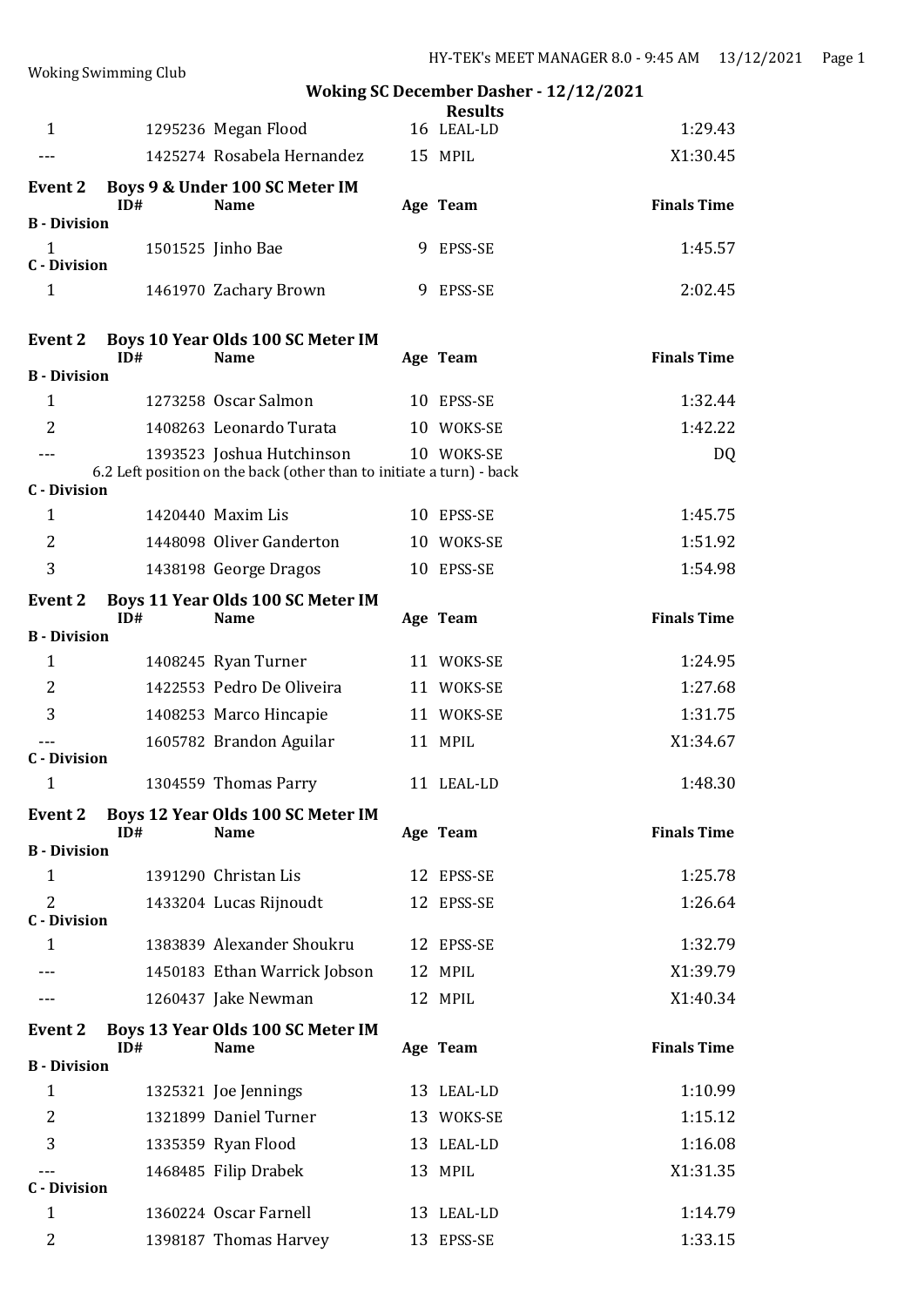|                                | <b>Woking Swimming Club</b> |                                                                                                                 |   |                | $111 - 1$ EK S MEET MANAGER 0.0 - 9.45 AM<br>10 I |
|--------------------------------|-----------------------------|-----------------------------------------------------------------------------------------------------------------|---|----------------|---------------------------------------------------|
|                                |                             |                                                                                                                 |   | <b>Results</b> | <b>Woking SC December Dasher - 12/12/2021</b>     |
|                                |                             | 1274247 Samuel White                                                                                            |   | 13 LEAL-LD     | X1:26.62                                          |
| Event 2                        | ID#                         | Boys 14 Year Olds 100 SC Meter IM<br><b>Name</b>                                                                |   | Age Team       | <b>Finals Time</b>                                |
| <b>C</b> - Division            |                             |                                                                                                                 |   |                |                                                   |
| 1                              |                             | 1424873 Ronan McArdle                                                                                           |   | 14 LEAL-LD     | 1:27.36                                           |
| Event 2                        | ID#                         | Boys 15 & Over 100 SC Meter IM<br><b>Name</b>                                                                   |   | Age Team       | <b>Finals Time</b>                                |
| <b>B</b> - Division            |                             |                                                                                                                 |   |                |                                                   |
|                                |                             | 1102521 Ben Howell                                                                                              |   | 16 WOKS-SE     | X1:06.50                                          |
| Event 3                        | ID#                         | Girls 9 & Under 50 SC Meter Butterfly<br><b>Name</b>                                                            |   | Age Team       | <b>Finals Time</b>                                |
| <b>B</b> - Division<br>1       |                             | 1597471 Annabelle Van Zyl                                                                                       |   | 9 EPSS-SE      | 47.78                                             |
| 2                              |                             | 1448103 Elizabeth Warmington                                                                                    |   | 9 WOKS-SE      | 53.78                                             |
| 3                              |                             | 1301749 Amelie Greenstein                                                                                       |   | 9 EPSS-SE      | 56.25                                             |
| <b>C</b> - Division            |                             |                                                                                                                 |   |                |                                                   |
| 1                              |                             | 1442554 Keeley Thomas                                                                                           |   | 9 WOKS-SE      | 55.68                                             |
| 2                              |                             | 1497366 Ella Rooke                                                                                              | 9 | WOKS-SE        | 1:01.11                                           |
| Event 3                        | ID#                         | Girls 10 Year Olds 50 SC Meter Butterfly<br><b>Name</b>                                                         |   | Age Team       | <b>Finals Time</b>                                |
| <b>B</b> - Division            |                             |                                                                                                                 |   |                |                                                   |
| $\mathbf{1}$                   |                             | 1381955 Mia Birch                                                                                               |   | 10 WOKS-SE     | 45.14                                             |
| $\overline{2}$                 |                             | 1610663 Danielle McGlashan                                                                                      |   | 10 EPSS-SE     | 52.31                                             |
| $- - -$<br><b>C</b> - Division |                             | 1380741 Zoe Myers<br>8.4 Did not touch at turn or finish with both hands or touch not simultaneous or hands sep |   | 10 LEAL-LD     | DQ                                                |
| 1                              |                             | 1517456 Francesca Johnson 10 WOKS-SE                                                                            |   |                | 46.55                                             |
| 2                              |                             | 1408243 Erin Henderson                                                                                          |   | 10 WOKS-SE     | 53.46                                             |
| 3                              |                             | 1492977 Alice Mayman-Palmer                                                                                     |   | 10 WOKS-SE     | 1:01.18                                           |
| 4                              |                             | 1475069 Sophia Walter                                                                                           |   | 10 WOKS-SE     | 1:02.22                                           |
| <b>Event 3</b>                 |                             | Girls 11 Year Olds 50 SC Meter Butterfly                                                                        |   |                |                                                   |
| <b>B</b> - Division            | ID#                         | <b>Name</b>                                                                                                     |   | Age Team       | <b>Finals Time</b>                                |
| $\mathbf{1}$                   |                             | 1374289 Evie Owen                                                                                               |   | 11 WOKS-SE     | 38.59                                             |
| 2                              |                             | 1410744 Elise Smith                                                                                             |   | 11 EPSS-SE     | 41.65                                             |
| 3                              |                             | 1300231 Lucy Wheeler                                                                                            |   | 11 WOKS-SE     | 41.73                                             |
| 4<br><b>C</b> - Division       |                             | 1433955 Nicole Wright                                                                                           |   | 11 WOKS-SE     | 42.23                                             |
| 1                              |                             | 1497887 Millie Hart-Johnson                                                                                     |   | 11 WOKS-SE     | 46.58                                             |
| 2                              |                             | 1408264 Elizabeth Knight                                                                                        |   | 11 WOKS-SE     | 50.14                                             |
| 3                              |                             | 1492969 Isla McLaren                                                                                            |   | 11 WOKS-SE     | 54.02                                             |
|                                |                             | 1492272 Isobel Smith                                                                                            |   | 11 EPSS-SE     | X43.05                                            |
|                                |                             | 1422580 Emilia Kramer                                                                                           |   | 11 WOKS-SE     | X46.38                                            |
|                                |                             | 1475042 Amelie Cutler                                                                                           |   | 11 WOKS-SE     | DQ                                                |

8.4 Did not touch at turn or finish with both hands or touch not simultaneous or hands sep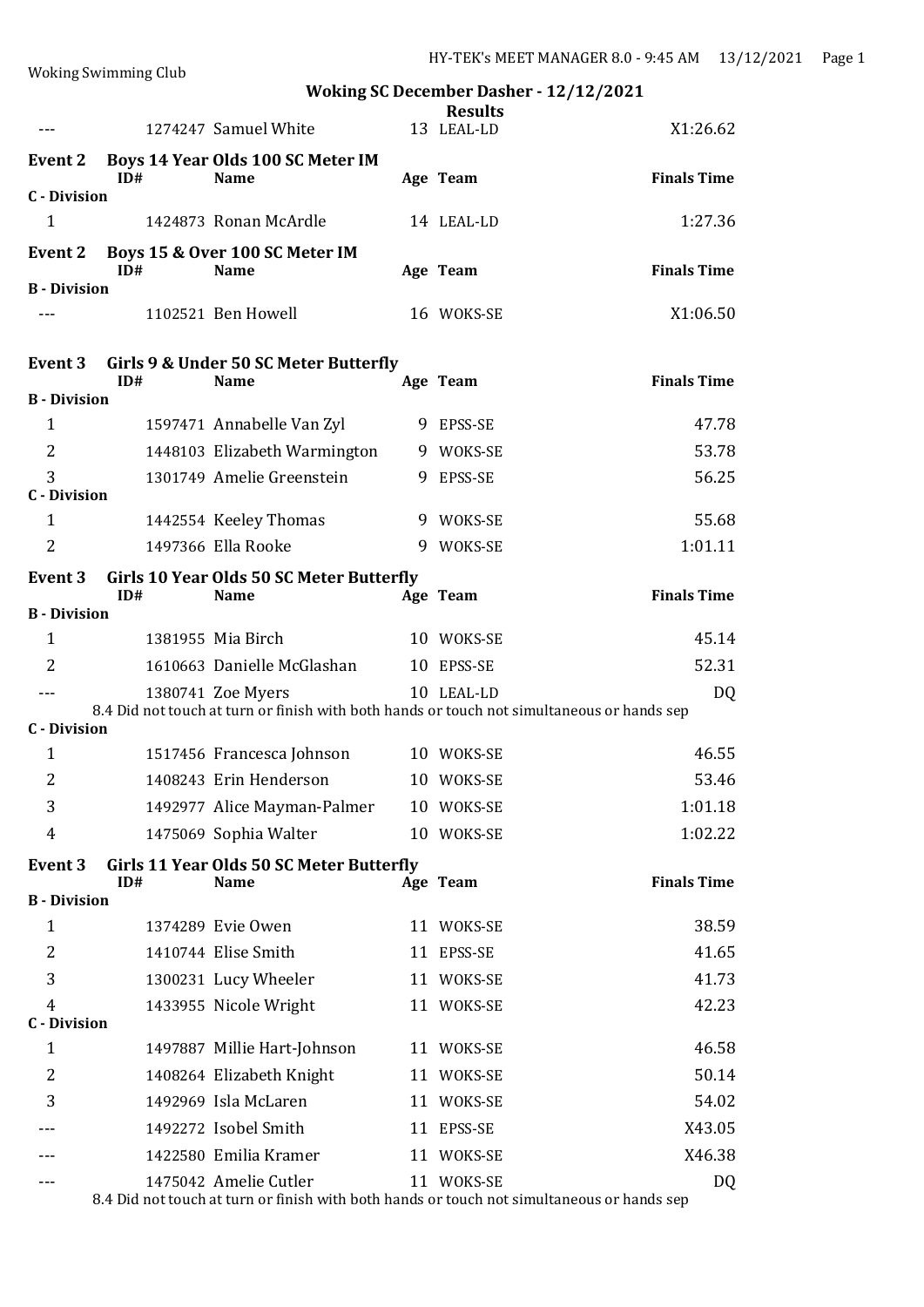| Event 3             |     | <b>Girls 12 Year Olds 50 SC Meter Butterfly</b> |            |                    |
|---------------------|-----|-------------------------------------------------|------------|--------------------|
|                     | ID# | <b>Name</b>                                     | Age Team   | <b>Finals Time</b> |
| <b>B</b> - Division |     |                                                 |            |                    |
| 1                   |     | 1268190 Ada Hanif                               | 12 WOKS-SE | 38.77              |
| 2                   |     | 1289763 Freya Gordon                            | 12 HSMS    | 40.04              |
| 3                   |     | 1410970 Amelia Charuk                           | 12 LEAL-LD | 40.43              |
| 4                   |     | 1321935 Isla Hanif                              | 12 WOKS-SE | 41.48              |
|                     |     | 1431591 Ella Maguire                            | 12 RURS    | X36.08             |
|                     |     | 1492845 Ashley De Lange                         | 12 MPIL    | X41.76             |
|                     |     | 1385378 Emily Evans                             | 12 GODS    | X42.02             |
| C - Division        |     |                                                 |            |                    |
| $\mathbf 1$         |     | 1354600 Stella Verrycken                        | 12 LEAL-LD | 39.37              |
| 2                   |     | 1354599 Honor Andrews                           | 12 LEAL-LD | 42.22              |
| 3                   |     | 1448097 Evie Ganderton                          | 12 WOKS-SE | 50.99              |
|                     |     | 1461612 Freya Taylor-Moon                       | 12 LEAL-LD | X46.99             |
|                     |     |                                                 |            |                    |

# **Event 3 Girls 13 Year Olds 50 SC Meter Butterfly**

|                     | ID# | <b>Name</b>                              | Age Team   | <b>Finals Time</b> |
|---------------------|-----|------------------------------------------|------------|--------------------|
| <b>B</b> - Division |     |                                          |            |                    |
| $\mathbf{1}$        |     | 1248439 Ellie Trojanovich                | 13 WOKS-SE | 33.64              |
| 2                   |     | 1350283 Mia Blythe                       | 13 LEAL-LD | 34.55              |
| 3                   |     | 1300808 Natalia Cole                     | 13 LEAL-LD | 35.60              |
| 4                   |     | 1268200 Ella Pollock                     | 13 WOKS-SE | 38.84              |
| 5                   |     | 1329753 Jessica Marton                   | 13 WOKS-SE | 40.09              |
| 6                   |     | 1177175 Antonia Berry                    | 13 WOKS-SE | 40.84              |
|                     |     | 1236377 Tegan Gale                       | 13 WOKS-SE | X31.32             |
|                     |     | 1316755 Ava Hickey                       | 13 OOJL    | X35.15             |
|                     |     | 1497750 Ana Paula Bello                  | 13 ELMS    | X35.45             |
|                     |     | 1309329 Tara Giri                        | 13 LEAL-LD | X35.91             |
|                     |     | 1527343 Kelsey Rea                       | 13 MPIL    | X37.06             |
| <b>C</b> - Division |     |                                          |            |                    |
| $\mathbf{1}$        |     | 1401076 Nina Serrant                     | 13 LEAL-LD | 37.54              |
| 2                   |     | 1501386 Lizzy Goodbody                   | 13 LEAL-LD | 38.40              |
| 3                   |     | 1240470 Ciara de Menezes                 | 13 LEAL-LD | 39.39              |
| 4                   |     | 1396117 Martha Steedman                  | 13 LEAL-LD | 40.90              |
| 5                   |     | 1225352 Dulcie Williams                  | 13 LEAL-LD | 41.92              |
| <b>Event 3</b>      | ID# | Girls 14 Year Olds 50 SC Meter Butterfly |            | <b>Finals Time</b> |
| <b>B</b> - Division |     | <b>Name</b>                              | Age Team   |                    |
|                     |     |                                          |            |                    |
| $\mathbf{1}$        |     | 1154654 Isabelle Townsend                | 14 WOKS-SE | 32.19              |
| 2                   |     | 1272441 Lucy Hufton                      | 14 LEAL-LD | 36.12              |
|                     |     | 1207839 Mana Tanaka                      | 14 WOKS-SE | X31.60             |
|                     |     | 1349380 Lilly Hardy                      | 14 ANDS    | X32.69             |

--- 1280257 Mia Golding 14 STAS X37.39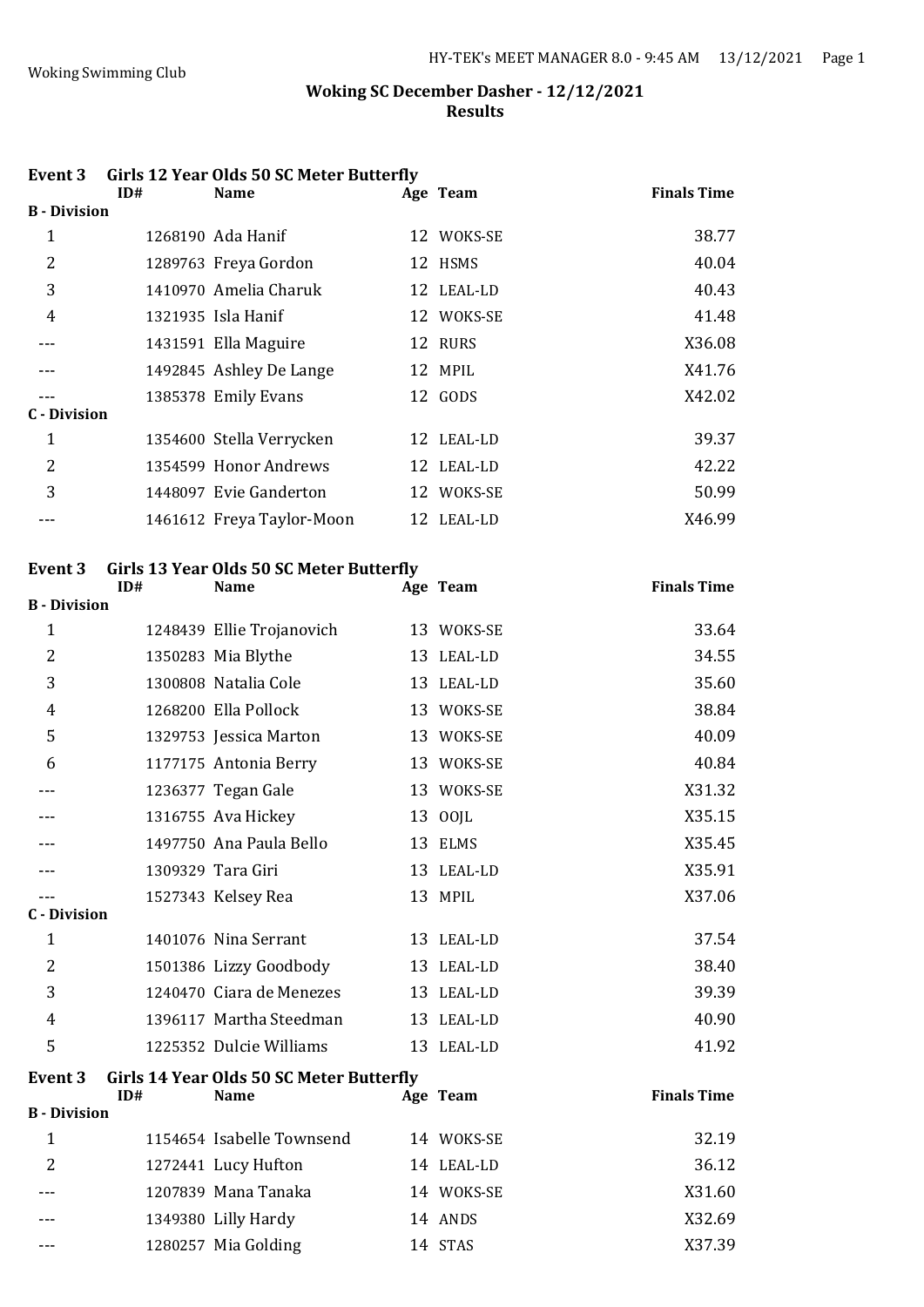| <b>C</b> - Division                 |     |                                                               |                          |                    |
|-------------------------------------|-----|---------------------------------------------------------------|--------------------------|--------------------|
| $\mathbf{1}$                        |     | 1212947 Skye Findlay                                          | 14 LEAL-LD               | 37.47              |
| 2                                   |     | 1380570 Grace Cotton                                          | 14 LEAL-LD               | 37.48              |
| 3                                   |     | 1139183 Josie Burrows                                         | 14 LEAL-LD               | 38.92              |
| Event 3                             |     | Girls 15 & Over 50 SC Meter Butterfly                         |                          |                    |
| <b>B</b> - Division                 | ID# | <b>Name</b>                                                   | Age Team                 | <b>Finals Time</b> |
| $\mathbf{1}$<br><b>C</b> - Division |     | 1243611 Holly Marks                                           | 15 GODS                  | 36.29              |
| $\mathbf{1}$                        |     | 1295236 Megan Flood                                           | 16 LEAL-LD               | 39.85              |
| Event 4                             | ID# | Boys 9 & Under 50 SC Meter Butterfly<br><b>Name</b>           | Age Team                 | <b>Finals Time</b> |
| <b>B</b> - Division                 |     |                                                               |                          |                    |
| $\mathbf{1}$<br><b>C</b> - Division |     | 1461970 Zachary Brown                                         | 9 EPSS-SE                | 1:11.44            |
| $\mathbf{1}$                        |     | 1411488 William Byatt                                         | 9 LEAL-LD                | 52.82              |
| Event 4<br><b>B</b> - Division      | ID# | <b>Boys 10 Year Olds 50 SC Meter Butterfly</b><br><b>Name</b> | Age Team                 | <b>Finals Time</b> |
| $\mathbf{1}$                        |     | 1408263 Leonardo Turata                                       | 10 WOKS-SE               | 48.97              |
| <b>C</b> - Division                 |     |                                                               |                          |                    |
| 1                                   |     | 1273258 Oscar Salmon                                          | 10 EPSS-SE               | 44.78              |
| 2                                   |     | 1420440 Maxim Lis                                             | 10 EPSS-SE               | 54.73              |
|                                     |     |                                                               |                          |                    |
| Event 4                             |     | <b>Boys 11 Year Olds 50 SC Meter Butterfly</b>                |                          |                    |
| <b>B</b> - Division                 | ID# | <b>Name</b>                                                   | Age Team                 | <b>Finals Time</b> |
| $\mathbf{1}$                        |     |                                                               | 11 WOKS-SE               | 39.25              |
| $- - -$                             |     | 1408245 Ryan Turner<br>1605782 Brandon Aguilar                | 11 MPIL                  | <b>XDQ</b>         |
|                                     |     | 8.3 Breaststroke kick used (legal in Masters Competitions)    |                          |                    |
| <b>Event 4</b>                      | ID# | <b>Boys 12 Year Olds 50 SC Meter Butterfly</b><br><b>Name</b> | Age Team                 | <b>Finals Time</b> |
| <b>B</b> - Division                 |     |                                                               |                          |                    |
| 1                                   |     | 1411484 Thomas Byatt                                          | 12 LEAL-LD               | 35.65              |
| $\overline{2}$                      |     | 1391290 Christan Lis                                          | 12 EPSS-SE               | 39.90              |
| 3<br><b>C</b> - Division            |     | 1383839 Alexander Shoukru                                     | 12 EPSS-SE               | 42.83              |
| 1                                   |     | 1480121 Charlie Goodbody                                      | 12 LEAL-LD               | 36.68              |
|                                     |     | 1450183 Ethan Warrick Jobson                                  | 12 MPIL                  | X43.93             |
|                                     |     | 1260437 Jake Newman                                           | 12 MPIL                  | X47.78             |
| Event 4                             | ID# | Boys 13 Year Olds 50 SC Meter Butterfly<br><b>Name</b>        | Age Team                 | <b>Finals Time</b> |
| <b>B</b> - Division                 |     |                                                               |                          |                    |
| $\mathbf{1}$                        |     | 1325321 Joe Jennings                                          | 13 LEAL-LD               | 31.45              |
| $\overline{2}$<br>3                 |     | 1321899 Daniel Turner<br>1303530 Samuele Turata               | 13 WOKS-SE<br>13 WOKS-SE | 32.96<br>34.96     |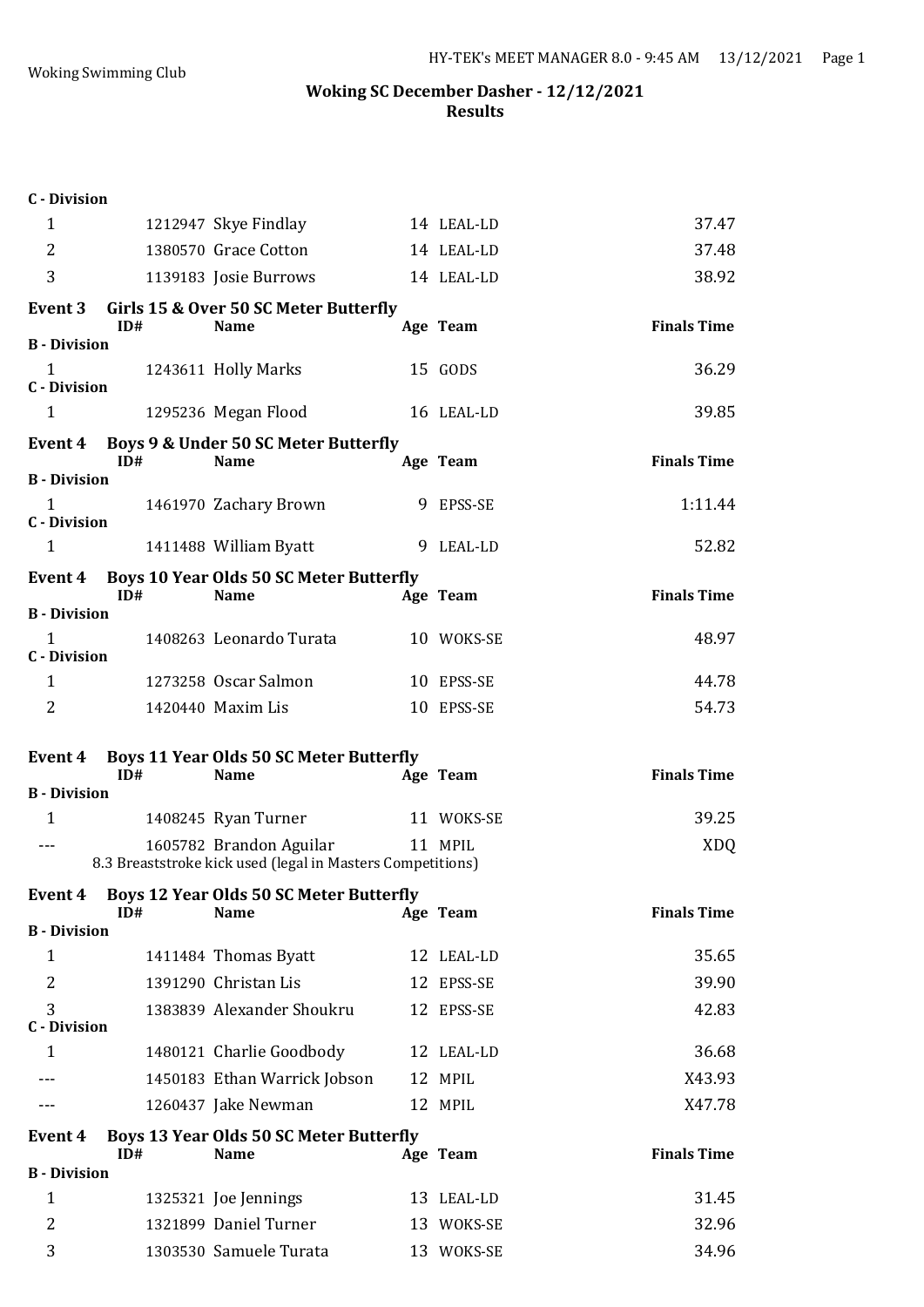|                     |     |                                                                                                                     | <b>Results</b> | WORING SC December Dasner - 12/12/2021 |
|---------------------|-----|---------------------------------------------------------------------------------------------------------------------|----------------|----------------------------------------|
|                     |     | 1497748 Aquiles Bello                                                                                               | 13 ELMS        | X30.40                                 |
| ---                 |     | 1244476 Ollie Thorpe                                                                                                | 13 BRKS        | X34.19                                 |
| <b>C</b> - Division |     |                                                                                                                     |                |                                        |
| $\mathbf{1}$        |     | 1360224 Oscar Farnell                                                                                               | 13 LEAL-LD     | 31.77                                  |
| $\overline{2}$      |     | 1335359 Ryan Flood                                                                                                  | 13 LEAL-LD     | 35.24                                  |
| 3                   |     | 1398187 Thomas Harvey                                                                                               | 13 EPSS-SE     | 42.37                                  |
|                     |     | 1274247 Samuel White                                                                                                | 13 LEAL-LD     | X38.64                                 |
|                     |     | 1468485 Filip Drabek                                                                                                | 13 MPIL        | X43.44                                 |
| <b>Event 4</b>      | ID# | <b>Boys 14 Year Olds 50 SC Meter Butterfly</b><br><b>Name</b>                                                       | Age Team       | <b>Finals Time</b>                     |
| <b>B</b> - Division |     |                                                                                                                     |                |                                        |
| 1                   |     | 1424867 Victor Nogueira                                                                                             | 14 LEAL-LD     | 32.77                                  |
| 2                   |     | 1354683 Charley Fishlock                                                                                            | 14 GODS        | 35.94                                  |
| <b>C</b> - Division |     | 1303569 Samuel Staff                                                                                                | 14 GUIS        | X33.31                                 |
| 1                   |     | 1403297 William Nogueira                                                                                            | 14 LEAL-LD     | 35.55                                  |
| $\overline{2}$      |     | 1424873 Ronan McArdle                                                                                               | 14 LEAL-LD     | 45.61                                  |
| <b>Event 4</b>      | ID# | Boys 15 & Over 50 SC Meter Butterfly<br><b>Name</b>                                                                 | Age Team       | <b>Finals Time</b>                     |
| <b>B</b> - Division |     |                                                                                                                     |                |                                        |
| $\mathbf{1}$        |     | 1154658 Seb Zabarte                                                                                                 | 15 WOKS-SE     | 31.98                                  |
| 2                   |     | 967651 Dan Baldwin                                                                                                  | 15 WOKS-SE     | 32.53                                  |
| $- - -$             |     | 1102521 Ben Howell                                                                                                  | 16 WOKS-SE     | X27.43                                 |
| Event 5             | ID# | Girls 9 & Under 100 SC Meter Backstroke<br><b>Name</b>                                                              | Age Team       | <b>Finals Time</b>                     |
| <b>B</b> - Division |     |                                                                                                                     |                |                                        |
| 1                   |     | 1475043 Isabella Diedericks                                                                                         | 9 WOKS-SE      | 1:36.05                                |
| 2                   |     | 1527679 Florence Garrett                                                                                            | 9 EPSS-SE      | 1:40.22                                |
| 3                   |     | 1442554 Keeley Thomas                                                                                               | 9 WOKS-SE      | 1:51.41                                |
| <b>C</b> - Division |     |                                                                                                                     |                |                                        |
| 1                   |     | 1597471 Annabelle Van Zyl                                                                                           | 9 EPSS-SE      | 1:42.83                                |
| 2                   |     | 1497366 Ella Rooke                                                                                                  | 9 WOKS-SE      | 1:46.06                                |
| 3                   |     | 1301749 Amelie Greenstein                                                                                           | 9 EPSS-SE      | 1:53.90                                |
|                     |     | 1610613 Ava Panayiotou<br>6.4 More than one single or double simultaneous arm pull used to initiate the turn or not | 9 EPSS-SE      | DQ                                     |
| <b>Event 5</b>      | ID# | Girls 10 Year Olds 100 SC Meter Backstroke<br><b>Name</b>                                                           | Age Team       | <b>Finals Time</b>                     |
| <b>B</b> - Division |     |                                                                                                                     |                |                                        |
| $\mathbf{1}$        |     | 1442553 Eva Selden                                                                                                  | 10 WOKS-SE     | 1:29.97                                |

|                            | 1517456 Francesca Johnson   | 10 WOKS-SE | 1:35.54 |
|----------------------------|-----------------------------|------------|---------|
| 3                          | 1381955 Mia Birch           | 10 WOKS-SE | 1:36.46 |
|                            | 1610663 Danielle McGlashan  | 10 EPSS-SE | 1:46.59 |
| - 5<br><b>C</b> - Division | 1492977 Alice Mayman-Palmer | 10 WOKS-SE | 1:52.08 |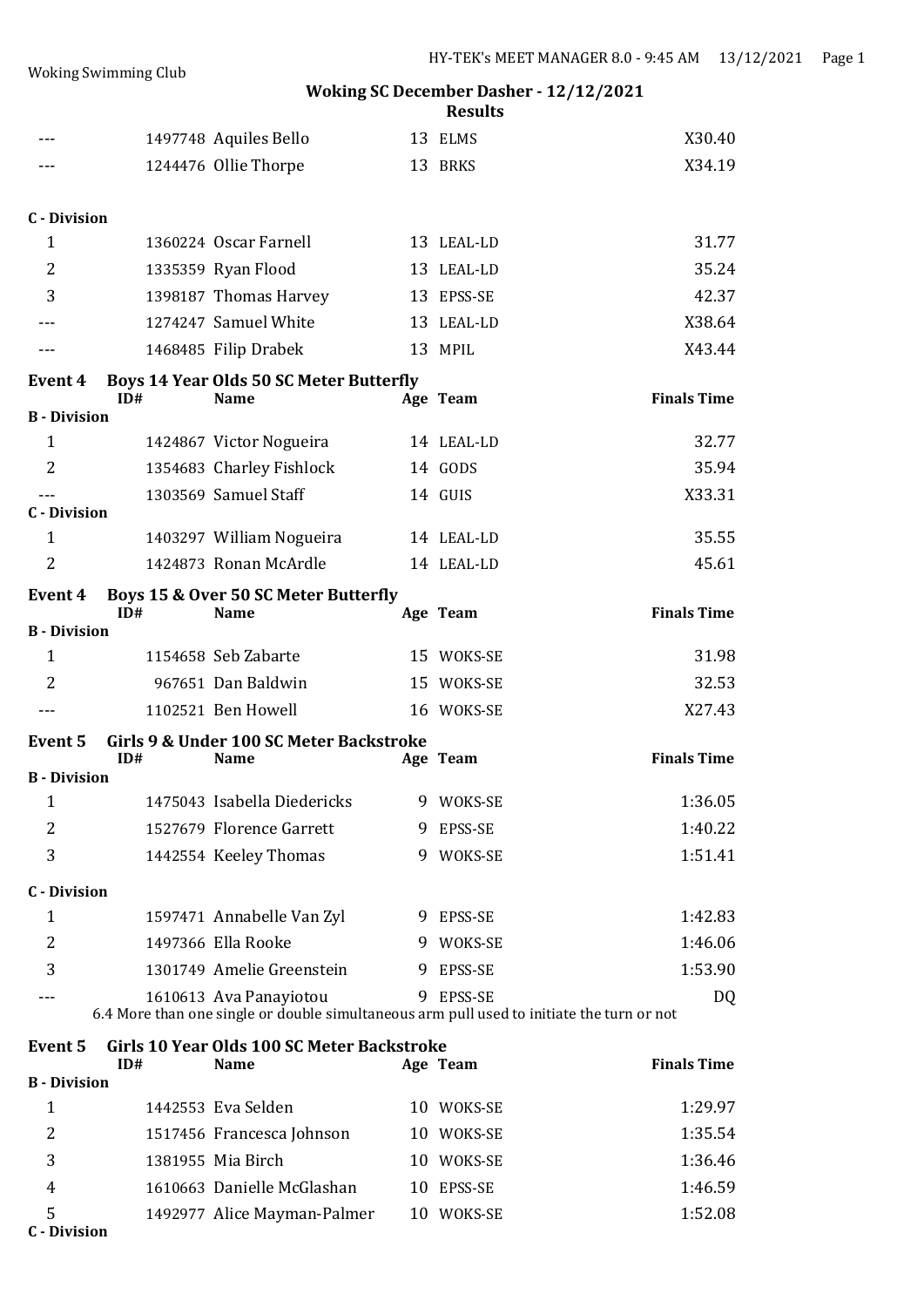**Woking SC December Dasher - 12/12/2021**

|                          |     |                                                                                           | <b>Results</b> |                    |
|--------------------------|-----|-------------------------------------------------------------------------------------------|----------------|--------------------|
| $\mathbf{1}$             |     | 1408243 Erin Henderson                                                                    | 10 WOKS-SE     | 1:34.42            |
| $\overline{2}$           |     | 1380741 Zoe Myers                                                                         | 10 LEAL-LD     | 1:43.08            |
| 3                        |     | 1475069 Sophia Walter                                                                     | 10 WOKS-SE     | 1:51.36            |
| $\overline{4}$           |     | 1326181 Clementine Hufton                                                                 | 10 LEAL-LD     | 2:00.32            |
| <b>Event 5</b>           | ID# | Girls 11 Year Olds 100 SC Meter Backstroke<br><b>Name</b>                                 | Age Team       | <b>Finals Time</b> |
| <b>B</b> - Division      |     |                                                                                           |                |                    |
| $\mathbf{1}$             |     | 1408244 Verity Larwood                                                                    | 11 WOKS-SE     | 1:20.90            |
| $\overline{2}$           |     | 1374289 Evie Owen                                                                         | 11 WOKS-SE     | 1:23.76            |
| 3                        |     | 1381963 Scarlett Redding                                                                  | 11 WOKS-SE     | 1:25.89            |
| $\overline{4}$           |     | 1321868 Lino Tanaka                                                                       | 11 WOKS-SE     | 1:26.18            |
| 5                        |     | 1300231 Lucy Wheeler                                                                      | 11 WOKS-SE     | 1:27.45            |
| 6<br><b>C</b> - Division |     | 1422580 Emilia Kramer                                                                     | 11 WOKS-SE     | 1:29.64            |
| $\mathbf{1}$             |     | 1433955 Nicole Wright                                                                     | 11 WOKS-SE     | 1:27.99            |
| $\overline{2}$           |     | 1408264 Elizabeth Knight                                                                  | 11 WOKS-SE     | 1:38.87            |
| 3                        |     | 1475040 Sophie Collis                                                                     | 11 WOKS-SE     | 1:42.32            |
| $\overline{4}$           |     | 1492969 Isla McLaren                                                                      | 11 WOKS-SE     | 1:46.54            |
| <b>Event 5</b>           | ID# | Girls 12 Year Olds 100 SC Meter Backstroke<br><b>Name</b>                                 | Age Team       | <b>Finals Time</b> |
| <b>B</b> - Division      |     |                                                                                           |                |                    |
| $\mathbf{1}$             |     | 1324116 Eloise Wyatt                                                                      | 12 STAS        | 1:18.96            |
| 2                        |     | 1374284 Harriet Larwood                                                                   | 12 WOKS-SE     | 1:26.12            |
| 3                        |     | 1354600 Stella Verrycken                                                                  | 12 LEAL-LD     | 1:31.82            |
|                          |     | 1431591 Ella Maguire                                                                      | 12 RURS        | X1:19.99           |
|                          |     | 1321935 Isla Hanif                                                                        | 12 WOKS-SE     | DQ                 |
| <b>C</b> - Division      |     | 6.4 More than one single or double simultaneous arm pull used to initiate the turn or not |                |                    |
|                          |     |                                                                                           |                |                    |
| $\mathbf{1}$             |     | 1410970 Amelia Charuk                                                                     | 12 LEAL-LD     | 1:26.99            |
| 2                        |     | 1393529 Amy Mould                                                                         | 12 WOKS-SE     | 1:33.20            |
| 3                        |     | 1354599 Honor Andrews                                                                     | 12 LEAL-LD     | 1:36.13            |
| 4                        |     | 1461612 Freya Taylor-Moon                                                                 | 12 LEAL-LD     | 1:42.78            |

Woking Swimming Club

| елени э             |     | GILLS 15 Teal ORDS 100 SC MELEL DACKSLIOKE |            |                    |
|---------------------|-----|--------------------------------------------|------------|--------------------|
|                     | ID# | <b>Name</b>                                | Age Team   | <b>Finals Time</b> |
| <b>B</b> - Division |     |                                            |            |                    |
| 1                   |     | 1268200 Ella Pollock                       | 13 WOKS-SE | 1:15.33            |
| 2                   |     | 1350283 Mia Blythe                         | 13 LEAL-LD | 1:19.18            |
| 3                   |     | 1248439 Ellie Trojanovich                  | 13 WOKS-SE | 1:20.02            |
| 4                   |     | 1304755 Lauren Pollard                     | 13 TILS    | 1:20.15            |
| 5                   |     | 1177175 Antonia Berry                      | 13 WOKS-SE | 1:21.31            |
| 6                   |     | 1329753 Jessica Marton                     | 13 WOKS-SE | 1:26.14            |
|                     |     | 1316755 Ava Hickey                         | 13 00JL    | X1:16.51           |
|                     |     | 1497750 Ana Paula Bello                    | 13 ELMS    | X1:20.53           |
|                     |     |                                            |            |                    |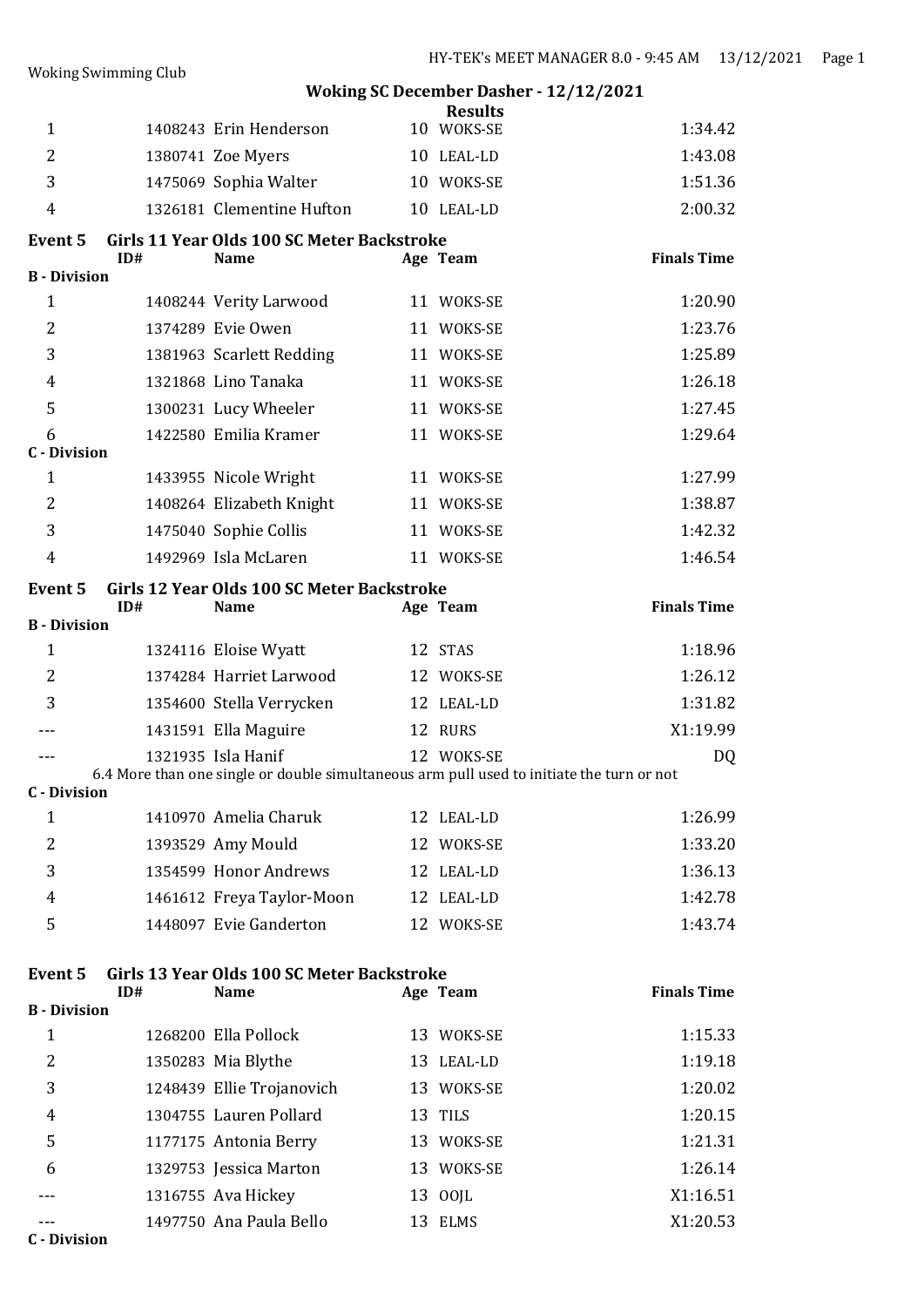|                                     | <b>Woking Swimming Club</b> |                                                                                                                       |                              | TER 3 MEET MITRIMENT 0.0 7.19 MM              |
|-------------------------------------|-----------------------------|-----------------------------------------------------------------------------------------------------------------------|------------------------------|-----------------------------------------------|
|                                     |                             |                                                                                                                       |                              | <b>Woking SC December Dasher - 12/12/2021</b> |
| $\mathbf{1}$                        |                             | 1300808 Natalia Cole                                                                                                  | <b>Results</b><br>13 LEAL-LD | 1:19.93                                       |
| $\overline{2}$                      |                             | 1501386 Lizzy Goodbody                                                                                                | 13 LEAL-LD                   | 1:24.52                                       |
| 3                                   |                             | 1240470 Ciara de Menezes                                                                                              | 13 LEAL-LD                   | 1:24.70                                       |
| 4                                   |                             | 1401076 Nina Serrant                                                                                                  | 13 LEAL-LD                   | 1:25.14                                       |
| 5                                   |                             | 1396117 Martha Steedman                                                                                               | 13 LEAL-LD                   | 1:31.77                                       |
| <b>Event 5</b>                      | ID#                         | Girls 14 Year Olds 100 SC Meter Backstroke<br><b>Name</b>                                                             | Age Team                     | <b>Finals Time</b>                            |
| <b>B</b> - Division                 |                             |                                                                                                                       |                              |                                               |
| $\mathbf{1}$                        |                             | 1268199 Sadie Warmington                                                                                              | 14 WOKS-SE                   | 1:10.91                                       |
| $\overline{2}$                      |                             | 1207839 Mana Tanaka                                                                                                   | 14 WOKS-SE                   | 1:13.03                                       |
| 3<br><b>C</b> - Division            |                             | 1207832 Olivia Mills                                                                                                  | 14 WOKS-SE                   | 1:14.29                                       |
| $\mathbf{1}$                        |                             | 1272441 Lucy Hufton                                                                                                   | 14 LEAL-LD                   | 1:15.23                                       |
| $\overline{2}$                      |                             | 1139183 Josie Burrows                                                                                                 | 14 LEAL-LD                   | 1:23.28                                       |
| <b>Event 5</b>                      | ID#                         | Girls 15 & Over 100 SC Meter Backstroke<br><b>Name</b>                                                                | Age Team                     | <b>Finals Time</b>                            |
| <b>B</b> - Division                 |                             |                                                                                                                       |                              |                                               |
| $\mathbf{1}$<br><b>C</b> - Division |                             | 1243604 Naomi Horner                                                                                                  | 15 GODS                      | 1:13.25                                       |
| $\mathbf{1}$                        |                             | 1295236 Megan Flood                                                                                                   | 16 LEAL-LD                   | 1:28.83                                       |
| Event 6                             | ID#                         | Boys 9 & Under 100 SC Meter Backstroke<br><b>Name</b>                                                                 | Age Team                     | <b>Finals Time</b>                            |
| <b>B</b> - Division                 |                             |                                                                                                                       |                              |                                               |
| $\mathbf{1}$<br><b>C</b> - Division |                             | 1461970 Zachary Brown                                                                                                 | 9 EPSS-SE                    | 1:59.75                                       |
| $\mathbf{1}$                        |                             | 1411488 William Byatt                                                                                                 | 9 LEAL-LD                    | 1:51.43                                       |
| Event 6                             | ID#                         | Boys 10 Year Olds 100 SC Meter Backstroke<br><b>Name</b>                                                              | Age Team                     | <b>Finals Time</b>                            |
| <b>B</b> - Division<br>$\mathbf{1}$ |                             | 1438198 George Dragos                                                                                                 | 10 EPSS-SE                   | 1:50.54                                       |
| <b>C</b> - Division                 |                             |                                                                                                                       |                              |                                               |
| $\mathbf{1}$                        |                             | 1273258 Oscar Salmon                                                                                                  | 10 EPSS-SE                   | 1:42.25                                       |
| $\overline{2}$                      |                             | 1420440 Maxim Lis                                                                                                     | 10 EPSS-SE                   | 1:51.26                                       |
| ---                                 |                             | 1448098 Oliver Ganderton<br>6.4 More than one single or double simultaneous arm pull used to initiate the turn or not | 10 WOKS-SE                   | DQ                                            |
| Event 6                             | ID#                         | <b>Boys 11 Year Olds 100 SC Meter Backstroke</b><br><b>Name</b>                                                       | Age Team                     | <b>Finals Time</b>                            |
| <b>B</b> - Division                 |                             |                                                                                                                       |                              |                                               |
| $\mathbf{1}$                        |                             | 1408245 Ryan Turner                                                                                                   | 11 WOKS-SE                   | 1:19.15                                       |
| <b>B</b> - Division                 | ID#                         | (Event 6 Boys 11 Year Olds 100 SC Meter Backstroke)<br><b>Name</b>                                                    | Age Team                     | <b>Finals Time</b>                            |
| $\overline{2}$                      |                             | 1422553 Pedro De Oliveira                                                                                             | 11 WOKS-SE                   | 1:28.50                                       |
| 3<br><b>C</b> - Division            |                             | 1408253 Marco Hincapie                                                                                                | 11 WOKS-SE                   | 1:28.70                                       |
| 1                                   |                             | 1442548 William Brackley                                                                                              | 11 WOKS-SE                   | 1:32.67                                       |
| 2                                   |                             | 1304559 Thomas Parry                                                                                                  | 11 LEAL-LD                   | 1:54.51                                       |

**Event 6 Boys 12 Year Olds 100 SC Meter Backstroke ID# Name Age Team Finals Time**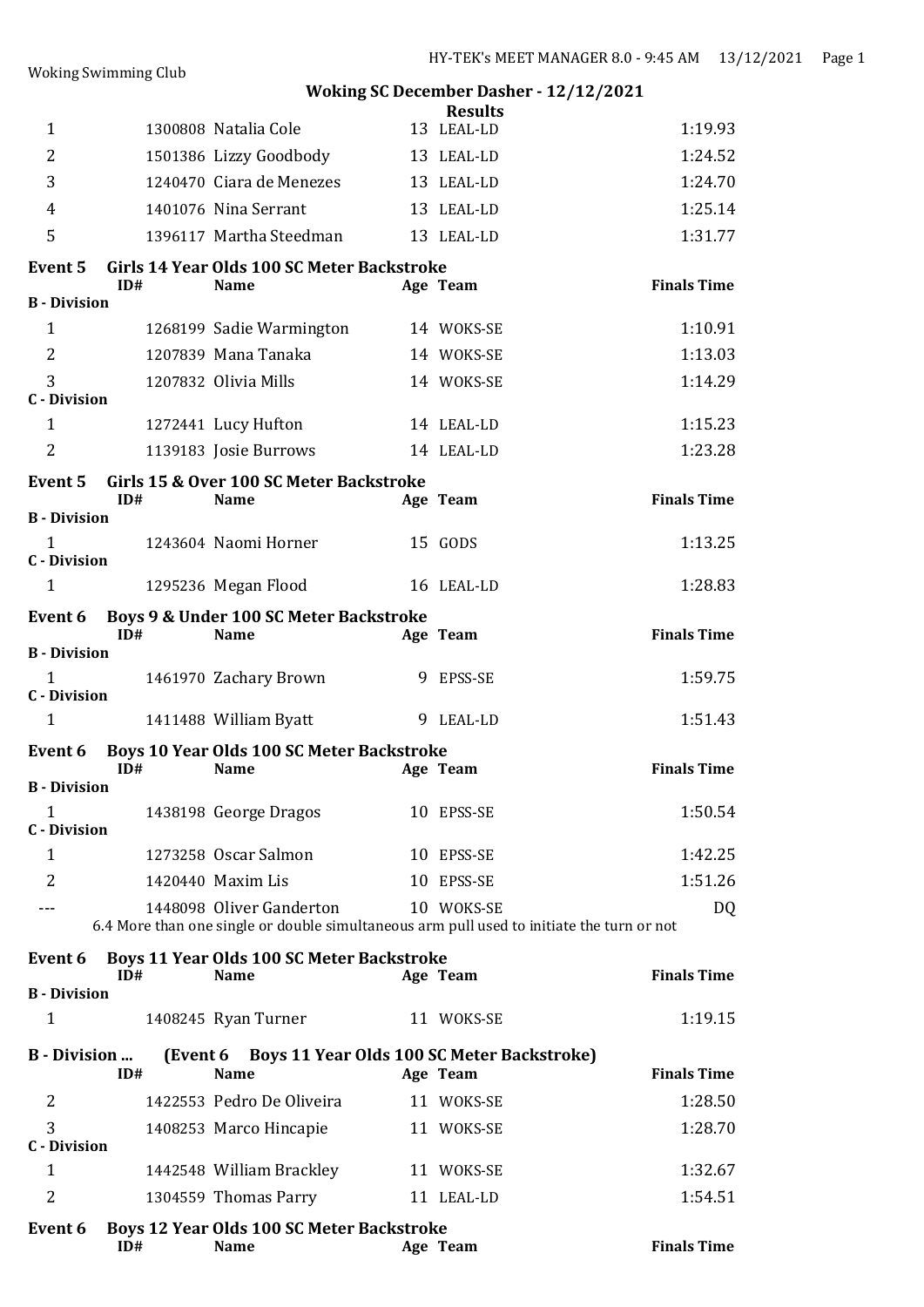| <b>B</b> - Division        |                                                          |                                                                                                                                                                                                                                                                                                                                                                   |                          |                                                                                                                                                                                                                                                                                                              |
|----------------------------|----------------------------------------------------------|-------------------------------------------------------------------------------------------------------------------------------------------------------------------------------------------------------------------------------------------------------------------------------------------------------------------------------------------------------------------|--------------------------|--------------------------------------------------------------------------------------------------------------------------------------------------------------------------------------------------------------------------------------------------------------------------------------------------------------|
|                            | 1407667 Isaac Newby                                      |                                                                                                                                                                                                                                                                                                                                                                   | 12 EPSS-SE               | 1:21.17                                                                                                                                                                                                                                                                                                      |
|                            |                                                          |                                                                                                                                                                                                                                                                                                                                                                   |                          | 1:28.02                                                                                                                                                                                                                                                                                                      |
|                            |                                                          |                                                                                                                                                                                                                                                                                                                                                                   |                          | 1:17.40                                                                                                                                                                                                                                                                                                      |
|                            |                                                          |                                                                                                                                                                                                                                                                                                                                                                   |                          |                                                                                                                                                                                                                                                                                                              |
|                            |                                                          |                                                                                                                                                                                                                                                                                                                                                                   |                          | 1:39.52                                                                                                                                                                                                                                                                                                      |
|                            |                                                          |                                                                                                                                                                                                                                                                                                                                                                   |                          | <b>Finals Time</b>                                                                                                                                                                                                                                                                                           |
| <b>B</b> - Division        |                                                          |                                                                                                                                                                                                                                                                                                                                                                   |                          |                                                                                                                                                                                                                                                                                                              |
|                            |                                                          |                                                                                                                                                                                                                                                                                                                                                                   |                          | 1:10.46                                                                                                                                                                                                                                                                                                      |
|                            |                                                          |                                                                                                                                                                                                                                                                                                                                                                   |                          | 1:13.11                                                                                                                                                                                                                                                                                                      |
|                            |                                                          |                                                                                                                                                                                                                                                                                                                                                                   |                          | 1:13.87                                                                                                                                                                                                                                                                                                      |
|                            |                                                          |                                                                                                                                                                                                                                                                                                                                                                   |                          | 1:18.96                                                                                                                                                                                                                                                                                                      |
|                            |                                                          |                                                                                                                                                                                                                                                                                                                                                                   |                          | X1:08.02                                                                                                                                                                                                                                                                                                     |
|                            |                                                          |                                                                                                                                                                                                                                                                                                                                                                   |                          |                                                                                                                                                                                                                                                                                                              |
|                            |                                                          |                                                                                                                                                                                                                                                                                                                                                                   |                          | 1:19.49                                                                                                                                                                                                                                                                                                      |
|                            |                                                          |                                                                                                                                                                                                                                                                                                                                                                   |                          | 1:20.71                                                                                                                                                                                                                                                                                                      |
|                            |                                                          |                                                                                                                                                                                                                                                                                                                                                                   |                          | 1:34.19                                                                                                                                                                                                                                                                                                      |
|                            |                                                          |                                                                                                                                                                                                                                                                                                                                                                   |                          | X1:33.56                                                                                                                                                                                                                                                                                                     |
|                            |                                                          |                                                                                                                                                                                                                                                                                                                                                                   |                          | <b>Finals Time</b>                                                                                                                                                                                                                                                                                           |
| <b>B</b> - Division        |                                                          |                                                                                                                                                                                                                                                                                                                                                                   |                          |                                                                                                                                                                                                                                                                                                              |
|                            |                                                          |                                                                                                                                                                                                                                                                                                                                                                   |                          | 1:12.18                                                                                                                                                                                                                                                                                                      |
|                            |                                                          |                                                                                                                                                                                                                                                                                                                                                                   |                          | 1:15.59                                                                                                                                                                                                                                                                                                      |
|                            |                                                          |                                                                                                                                                                                                                                                                                                                                                                   |                          |                                                                                                                                                                                                                                                                                                              |
|                            | 1303569 Samuel Staff                                     |                                                                                                                                                                                                                                                                                                                                                                   | 14 GUIS                  | X1:12.98                                                                                                                                                                                                                                                                                                     |
| <b>C</b> - Division        |                                                          |                                                                                                                                                                                                                                                                                                                                                                   |                          |                                                                                                                                                                                                                                                                                                              |
|                            | 1424867 Victor Nogueira                                  |                                                                                                                                                                                                                                                                                                                                                                   | 14 LEAL-LD               | 1:20.61                                                                                                                                                                                                                                                                                                      |
|                            | 1424873 Ronan McArdle                                    |                                                                                                                                                                                                                                                                                                                                                                   | 14 LEAL-LD               | 1:23.86                                                                                                                                                                                                                                                                                                      |
|                            | Event 6 Boys 15 & Over 100 SC Meter Backstroke           |                                                                                                                                                                                                                                                                                                                                                                   |                          |                                                                                                                                                                                                                                                                                                              |
| ID#<br><b>B</b> - Division | <b>Name</b>                                              |                                                                                                                                                                                                                                                                                                                                                                   | Age Team                 | <b>Finals Time</b>                                                                                                                                                                                                                                                                                           |
|                            | 967651 Dan Baldwin                                       |                                                                                                                                                                                                                                                                                                                                                                   | 15 WOKS-SE               | 1:11.89                                                                                                                                                                                                                                                                                                      |
|                            | 1102521 Ben Howell                                       |                                                                                                                                                                                                                                                                                                                                                                   | 16 WOKS-SE               | X1:07.61                                                                                                                                                                                                                                                                                                     |
| <b>C</b> - Division        |                                                          |                                                                                                                                                                                                                                                                                                                                                                   |                          |                                                                                                                                                                                                                                                                                                              |
|                            | 1154658 Seb Zabarte                                      |                                                                                                                                                                                                                                                                                                                                                                   | 15 WOKS-SE               | 1:16.93                                                                                                                                                                                                                                                                                                      |
|                            | Girls 9 & Under 50 SC Meter Freestyle                    |                                                                                                                                                                                                                                                                                                                                                                   |                          |                                                                                                                                                                                                                                                                                                              |
| ID#<br><b>B</b> - Division | <b>Name</b>                                              |                                                                                                                                                                                                                                                                                                                                                                   | Age Team                 | <b>Finals Time</b>                                                                                                                                                                                                                                                                                           |
|                            | 1475043 Isabella Diedericks                              |                                                                                                                                                                                                                                                                                                                                                                   | 9 WOKS-SE                | 39.23                                                                                                                                                                                                                                                                                                        |
|                            | 1442554 Keeley Thomas                                    |                                                                                                                                                                                                                                                                                                                                                                   | 9 WOKS-SE                | 40.88                                                                                                                                                                                                                                                                                                        |
| <b>C</b> - Division        | 1527679 Florence Garrett                                 |                                                                                                                                                                                                                                                                                                                                                                   | 9 EPSS-SE                | 41.51                                                                                                                                                                                                                                                                                                        |
|                            | 1448103 Elizabeth Warmington                             |                                                                                                                                                                                                                                                                                                                                                                   | 9 WOKS-SE                | 40.74                                                                                                                                                                                                                                                                                                        |
|                            | 1497366 Ella Rooke                                       |                                                                                                                                                                                                                                                                                                                                                                   | 9 WOKS-SE                | 41.71                                                                                                                                                                                                                                                                                                        |
|                            | 1610613 Ava Panayiotou                                   |                                                                                                                                                                                                                                                                                                                                                                   | 9 EPSS-SE                | 43.60                                                                                                                                                                                                                                                                                                        |
|                            | <b>C</b> - Division<br>ID#<br><b>C</b> - Division<br>ID# | 1391290 Christan Lis<br>1480121 Charlie Goodbody<br>1383839 Alexander Shoukru<br><b>Name</b><br>1325321 Joe Jennings<br>1303536 Ryan Grealou<br>1321899 Daniel Turner<br>1303530 Samuele Turata<br>1497748 Aquiles Bello<br>1335359 Ryan Flood<br>1360224 Oscar Farnell<br>1398187 Thomas Harvey<br>1274247 Samuel White<br><b>Name</b><br>1288832 Alex Churchill | 1403297 William Nogueira | 12 EPSS-SE<br>12 LEAL-LD<br>12 EPSS-SE<br>Boys 13 Year Olds 100 SC Meter Backstroke<br>Age Team<br>13 LEAL-LD<br>13 WOKS-SE<br>13 WOKS-SE<br>13 WOKS-SE<br>13 ELMS<br>13 LEAL-LD<br>13 LEAL-LD<br>13 EPSS-SE<br>13 LEAL-LD<br>Boys 14 Year Olds 100 SC Meter Backstroke<br>Age Team<br>14 GODS<br>14 LEAL-LD |

**Event 7 Girls 10 Year Olds 50 SC Meter Freestyle**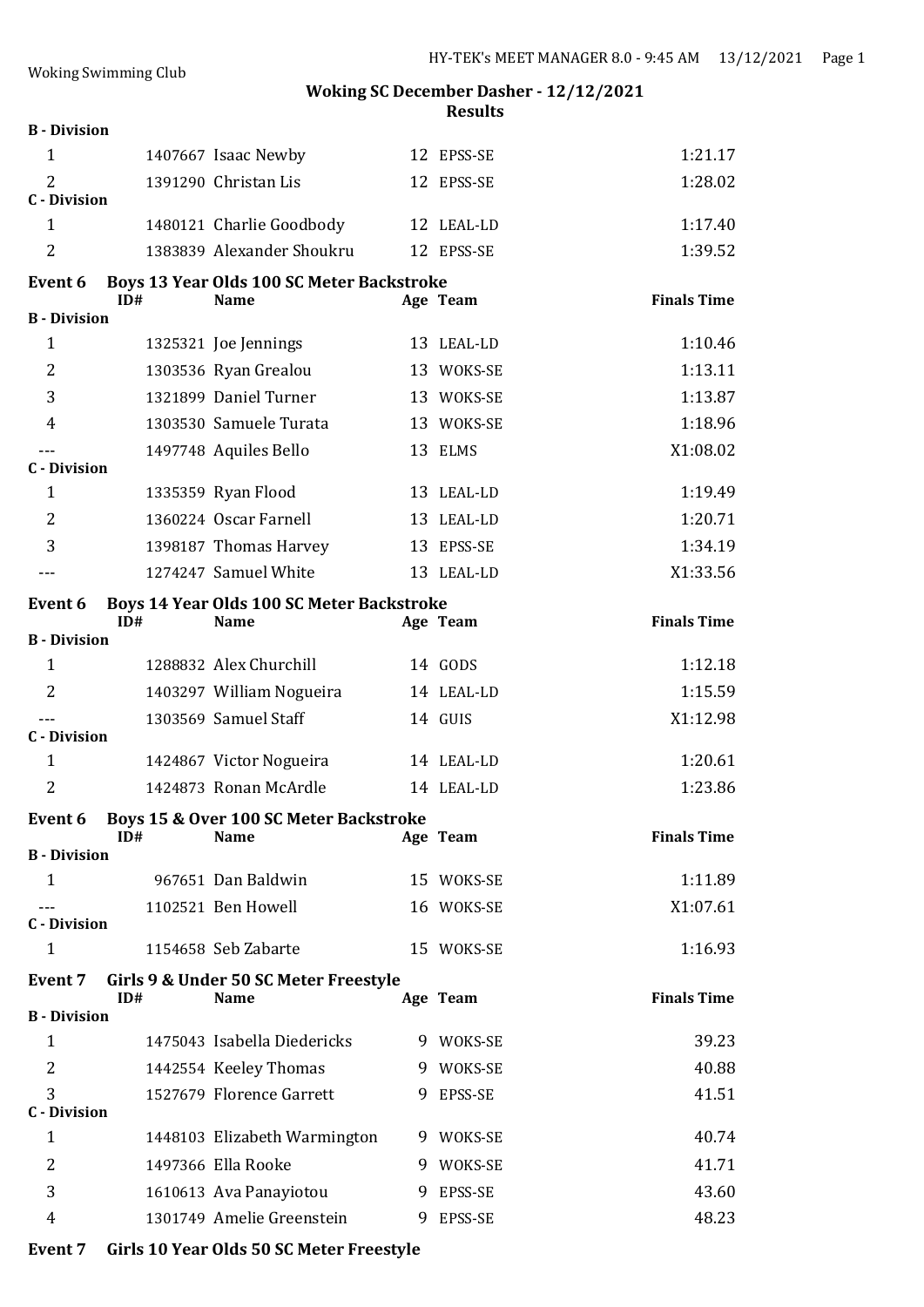| <b>B</b> - Division      | ID# | <b>Name</b>                                             |    | <b>Results</b><br>Age Team | <b>Finals Time</b> |
|--------------------------|-----|---------------------------------------------------------|----|----------------------------|--------------------|
| $\mathbf{1}$             |     | 1442553 Eva Selden                                      |    | 10 WOKS-SE                 | 35.20              |
| $\overline{2}$           |     | 1461981 Naomi Walmsley                                  |    | 10 EPSS-SE                 | 37.01              |
| 3                        |     | 1408243 Erin Henderson                                  |    | 10 WOKS-SE                 | 39.13              |
| 4                        |     | 1517456 Francesca Johnson                               |    | 10 WOKS-SE                 | 39.57              |
| 5                        |     | 1422546 Lauren Bryant                                   |    | 10 WOKS-SE                 | 40.30              |
| 6                        |     | 1335253 Erica Fear                                      |    | 10 EPSS-SE                 | 40.53              |
| 7                        |     | 1492977 Alice Mayman-Palmer                             |    | 10 WOKS-SE                 | 42.30              |
| <b>C</b> - Division<br>1 |     | 1380719 Thea Ward                                       |    | 10 LEAL-LD                 | 37.86              |
| 2                        |     | 1610663 Danielle McGlashan                              |    | 10 EPSS-SE                 | 38.53              |
| 3                        |     | 1331633 Roxy Burrows                                    |    | 10 LEAL-LD                 | 41.23              |
| $*4$                     |     | 1475069 Sophia Walter                                   |    | 10 WOKS-SE                 | 41.82              |
| $*4$                     |     | 1380741 Zoe Myers                                       |    | 10 LEAL-LD                 | 41.82              |
| 6                        |     | 1453226 Mary Williams                                   |    | 10 EPSS-SE                 | 47.02              |
| 7                        |     | 1326181 Clementine Hufton                               |    | 10 LEAL-LD                 | 49.24              |
|                          |     |                                                         |    |                            |                    |
| <b>Event 7</b>           | ID# | Girls 11 Year Olds 50 SC Meter Freestyle<br><b>Name</b> |    | Age Team                   | <b>Finals Time</b> |
| <b>B</b> - Division      |     |                                                         |    |                            |                    |
| $\mathbf{1}$             |     | 1408269 Alex Platt                                      |    | 11 WOKS-SE                 | 32.55              |
| $\overline{2}$           |     | 1374289 Evie Owen                                       |    | 11 WOKS-SE                 | 32.85              |
| 3                        |     | 1410761 Anna Pirlici                                    |    | 11 EPSS-SE                 | 33.54              |
| 4                        |     | 1381963 Scarlett Redding                                |    | 11 WOKS-SE                 | 33.87              |
| 5                        |     | 1408244 Verity Larwood                                  |    | 11 WOKS-SE                 | 33.98              |
| 6                        |     | 1224160 Phoebe Jeffcott                                 | 11 | EPSS-SE                    | 34.52              |
| 7                        |     | 1433955 Nicole Wright                                   |    | 11 WOKS-SE                 | 35.59              |
| 8                        |     | 1410744 Elise Smith                                     |    | 11 EPSS-SE                 | 36.08              |
| 9                        |     | 1475042 Amelie Cutler                                   |    | 11 WOKS-SE                 | 36.92              |
| <b>C</b> - Division      |     | 1300231 Lucy Wheeler                                    |    | 11 WOKS-SE                 | X34.11             |
| 1                        |     | 1391230 Chloe Fox                                       |    | 11 GODS                    | 37.28              |
| 2                        |     | 1451130 Rebecca Dodds                                   |    | 11 EPSS-SE                 | 38.15              |
| 3                        |     | 1497887 Millie Hart-Johnson                             |    | 11 WOKS-SE                 | 38.72              |
| 4                        |     | 1422554 Kayla DeVile                                    |    | 11 WOKS-SE                 | 39.19              |
| 5                        |     | 1442549 Radhika Rode                                    |    | 11 WOKS-SE                 | 39.36              |
| 6                        |     | 1523217 Thea Warren                                     |    | 11 LEAL-LD                 | 39.67              |
| 7                        |     | 1475040 Sophie Collis                                   |    | 11 WOKS-SE                 | 40.33              |
| 8                        |     | 1492969 Isla McLaren                                    |    | 11 WOKS-SE                 | 42.64              |
| 9                        |     | 1398223 Beatrice Dixson                                 |    | 11 LEAL-LD                 | 43.39              |
|                          |     | 1492272 Isobel Smith                                    |    | 11 EPSS-SE                 | X37.44             |
| <b>Event 7</b>           | ID# | Girls 12 Year Olds 50 SC Meter Freestyle<br><b>Name</b> |    | Age Team                   | <b>Finals Time</b> |
| <b>B</b> - Division      |     |                                                         |    |                            |                    |
| $\mathbf{1}$             |     | 1321871 Violette Hornzee                                |    | 12 WOKS-SE                 | 30.05              |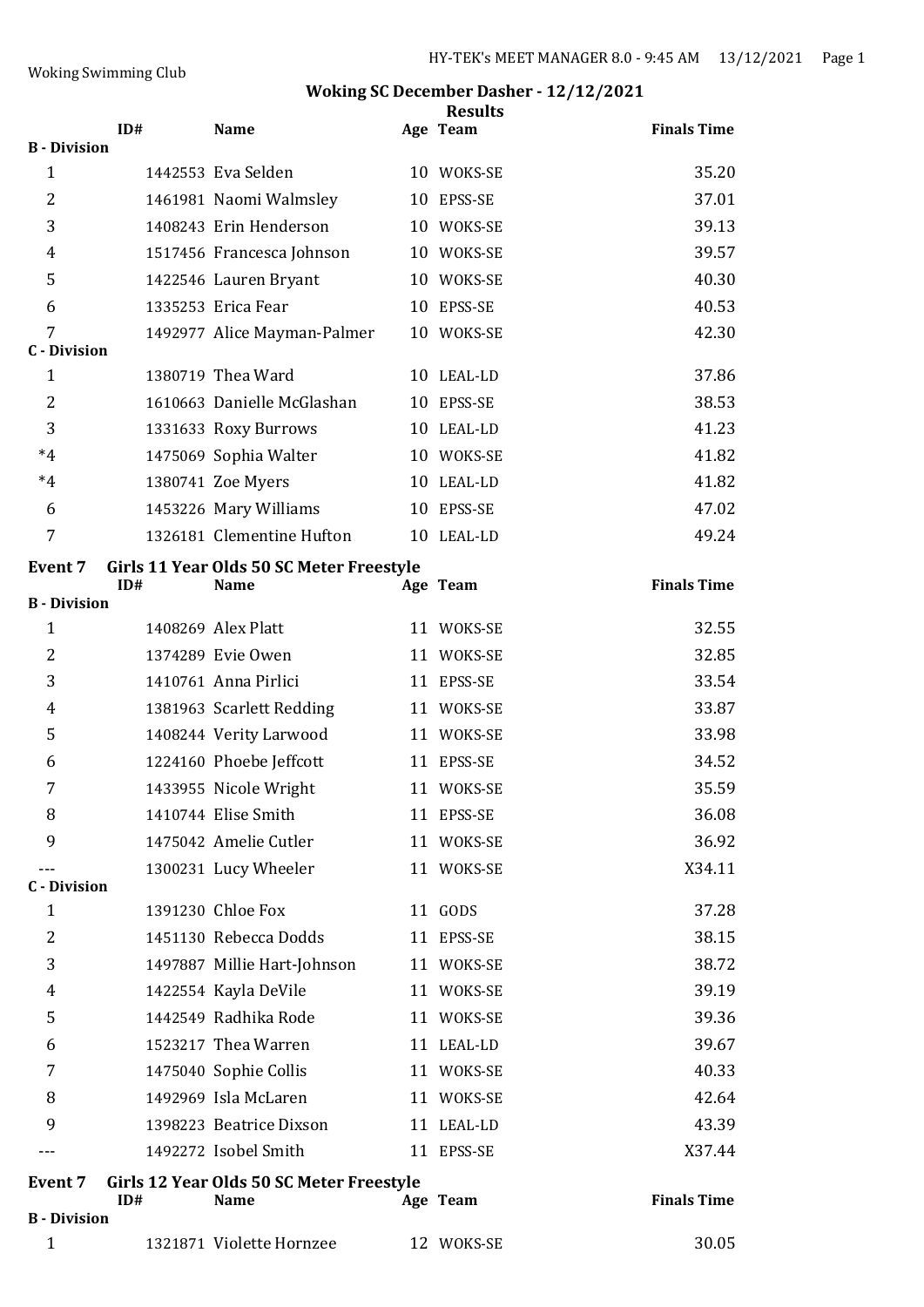| 2                                   |     | 1321873 Tilly Lockyer                                   |    | 12 WOKS-SE            | 31.21              |
|-------------------------------------|-----|---------------------------------------------------------|----|-----------------------|--------------------|
| 3                                   |     | 1329744 Scarlett Brown                                  |    | 12 WOKS-SE            | 32.32              |
| $\overline{4}$                      |     | 1448088 Eleanor Carnell                                 |    | 12 WOKS-SE            | 32.79              |
| 5                                   |     | 1321935 Isla Hanif                                      | 12 | WOKS-SE               | 34.14              |
| 6                                   |     | 1289763 Freya Gordon                                    | 12 | <b>HSMS</b>           | 34.32              |
| 7                                   |     | 1358308 Matilda Harding                                 |    | 12 GODS               | 34.50              |
| 8                                   |     | 1268190 Ada Hanif                                       |    | 12 WOKS-SE            | 35.12              |
| 9                                   |     | 1361615 Sophia Visram                                   |    | 12 EPSS-SE            | 35.73              |
|                                     |     | 1303544 Izzy Rose<br>1431591 Ella Maguire               |    | 12 WOKS-SE<br>12 RURS | X30.76<br>X31.44   |
|                                     |     | 1400289 Sofia Giltrap                                   | 12 | EPSS-SE               | X31.60             |
|                                     |     | 1396583 Emily Cook                                      |    | 12 CRAS               | X31.61             |
|                                     |     | 1429262 Alice Bruce                                     |    | 12 CRAS               | X32.56             |
|                                     |     | 1492845 Ashley De Lange                                 |    | 12 MPIL               | X34.41             |
|                                     |     | 1303548 Chloe Thornton                                  |    | 12 WOKS-SE            | X36.17             |
| <b>C</b> - Division<br>$\mathbf{1}$ |     | 1410970 Amelia Charuk                                   |    | 12 LEAL-LD            | 34.06              |
| 2                                   |     | 1354600 Stella Verrycken                                |    | 12 LEAL-LD            | 34.73              |
| 3                                   |     | 1385378 Emily Evans                                     |    | 12 GODS               | 34.94              |
| 4                                   |     | 1354599 Honor Andrews                                   |    | 12 LEAL-LD            | 35.39              |
| 5                                   |     | 1358307 Grace Field-Hodgson                             |    | 12 GODS               | 36.08              |
| 6                                   |     | 1381962 Alessia Gosney                                  |    | 12 WOKS-SE            | 36.78              |
| 7                                   |     | 1393529 Amy Mould                                       |    | 12 WOKS-SE            | 37.14              |
| 8                                   |     | 1461612 Freya Taylor-Moon                               |    | 12 LEAL-LD            | 39.08              |
|                                     |     |                                                         |    |                       |                    |
| <b>Event 7</b>                      | ID# | Girls 13 Year Olds 50 SC Meter Freestyle<br><b>Name</b> |    | Age Team              | <b>Finals Time</b> |
| <b>B</b> - Division                 |     |                                                         |    |                       |                    |
| $\mathbf{1}$                        |     | 1248439 Ellie Trojanovich                               |    | 13 WOKS-SE            | 31.22              |
| $\overline{2}$                      |     | 1268200 Ella Pollock                                    |    | 13 WOKS-SE            | 31.33              |
| 3                                   |     | 1298258 Millie Thomas                                   |    | 13 GODS               | 31.46              |
| 4                                   |     | 1268196 Anya Beeharry                                   |    | 13 WOKS-SE            | 31.82              |
| 5                                   |     | 1474015 Emily Jarman                                    |    | 13 GODS               | 31.89              |
| 6                                   |     | 1351459 Sophie Cutler                                   |    | 13 WOKS-SE            | 32.22              |
| 7                                   |     | 1401076 Nina Serrant                                    |    | 13 LEAL-LD            | 33.38              |
| 8                                   |     | 1177175 Antonia Berry                                   |    | 13 WOKS-SE            | 34.41              |
|                                     |     | 1236377 Tegan Gale                                      |    | 13 WOKS-SE            | X27.96             |
|                                     |     | 1497750 Ana Paula Bello                                 |    | 13 ELMS               | X31.67             |
|                                     |     | 1364131 Martha Cunniffe                                 |    | 13 LEAL-LD            | X32.79             |
| <b>C</b> - Division                 |     | 1309329 Tara Giri                                       |    | 13 LEAL-LD            | X34.26             |
| $\mathbf{1}$                        |     | 1304755 Lauren Pollard                                  |    | 13 TILS               | 32.02              |
| $\overline{2}$                      |     |                                                         |    |                       |                    |
|                                     |     |                                                         |    | 13 LEAL-LD            | 33.27              |
|                                     |     | 1501386 Lizzy Goodbody<br>1240470 Ciara de Menezes      |    | 13 LEAL-LD            | 33.29              |
| 3<br>4                              |     | 1408258 Famke Pugh                                      |    | 13 WOKS-SE            | 34.08              |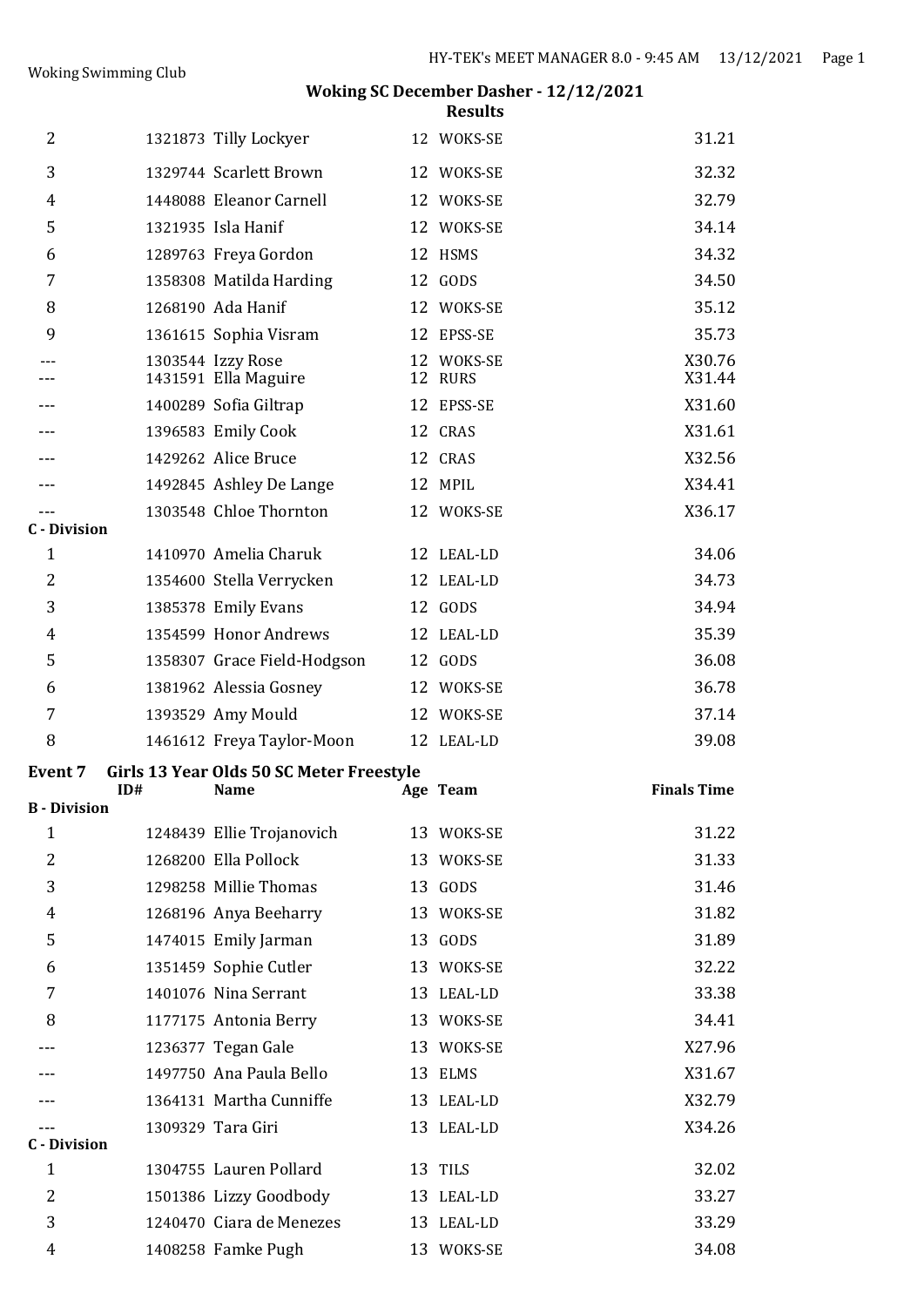| 5 | 1396117 Martha Steedman                    | 13 LEAL-LD         | 34.78            |
|---|--------------------------------------------|--------------------|------------------|
|   | 1225352 Dulcie Williams                    | 13 LEAL-LD         | 35.00            |
|   | 1329753 Jessica Marton                     | 13 WOKS-SE         | 35.99            |
|   | 1268192 Evie Abel-Mackay                   | 13 WOKS-SE         | X33.09           |
|   | 1527343 Kelsey Rea<br>1344070 Rachel Pinto | 13 MPIL<br>13 MPIL | X33.76<br>X38.56 |

#### **Event 7 Girls 14 Year Olds 50 SC Meter Freestyle**

|                     | ID# | <b>Name</b>                                 |    | Age Team              | <b>Finals Time</b> |
|---------------------|-----|---------------------------------------------|----|-----------------------|--------------------|
| <b>B</b> - Division |     |                                             |    |                       |                    |
| 1                   |     | 1154654 Isabelle Townsend                   |    | 14 WOKS-SE            | 29.58              |
| $\overline{2}$      |     | 1228808 Annabelle Simon                     |    | 14 WOKS-SE            | 30.22              |
| 3                   |     | 1272441 Lucy Hufton                         |    | 14 LEAL-LD            | 30.58              |
| 4<br>5              |     | 1207832 Olivia Mills<br>1140791 Holly Adams |    | 14 WOKS-SE<br>14 STAS | 30.60<br>31.16     |
|                     |     | 1207839 Mana Tanaka                         |    | 14 WOKS-SE            | X29.25             |
|                     |     | 1349380 Lilly Hardy                         |    | 14 ANDS               | X29.37             |
| <b>C</b> - Division |     |                                             |    |                       |                    |
| $\mathbf 1$         |     | 1139183 Josie Burrows                       |    | 14 LEAL-LD            | 31.35              |
| 2                   |     | 1212947 Skye Findlay                        |    | 14 LEAL-LD            | 32.34              |
| 3                   |     | 1380570 Grace Cotton                        | 14 | LEAL-LD               | 32.55              |
|                     |     | 1590778 Isabella Geddes                     |    | 14 MPIL               | X39.11             |

## **Event 7 Girls 15 & Over 50 SC Meter Freestyle**

|                     | ID# | <b>Name</b>           |    | Age Team   | <b>Finals Time</b> |
|---------------------|-----|-----------------------|----|------------|--------------------|
| <b>B</b> - Division |     |                       |    |            |                    |
| 1                   |     | 1300003 Isabelle Hill |    | 16 WOKS-SE | 28.82              |
| 2                   |     | 928294 Joely Hartwell |    | 15 WOKS-SE | 29.69              |
| 3                   |     | 1247354 Lauren Bond   |    | 15 00JL    | 29.79              |
| <b>C</b> - Division |     |                       |    |            |                    |
| 1                   |     | 1173018 Gemma Allen   |    | 15 WOKS-SE | 31.92              |
| 2                   |     | 1295236 Megan Flood   | 16 | LEAL-LD    | 36.81              |

#### **Event 8 Boys 9 & Under 50 SC Meter Freestyle ID# Name Age Team Finals Time B - Division**

| <b>B</b> - Division |                         |           |        |
|---------------------|-------------------------|-----------|--------|
|                     | 1461970 Zachary Brown   | 9 EPSS-SE | 41.30  |
| <sup>2</sup>        | 1501525 Jinho Bae       | 9 EPSS-SE | 41.96  |
| C - Division        | 1579485 Daniel Lawrence | 9 STAS    | X36.20 |
|                     | 1411488 William Byatt   | 9 LEAL-LD | 45.42  |
|                     | 1498430 Sam Fox         | GODS      | X45.58 |

# **Event 8 Boys 10 Year Olds 50 SC Meter Freestyle IDE IDE Ream Finals Time B - Division** 1 1475047 Edward Finke 10 WOKS-SE 36.37 2 1273258 Oscar Salmon 10 EPSS-SE 37.51 3 1408263 Leonardo Turata 10 WOKS-SE 40.11 4 1475056 Harry Hornzee 10 WOKS-SE 42.57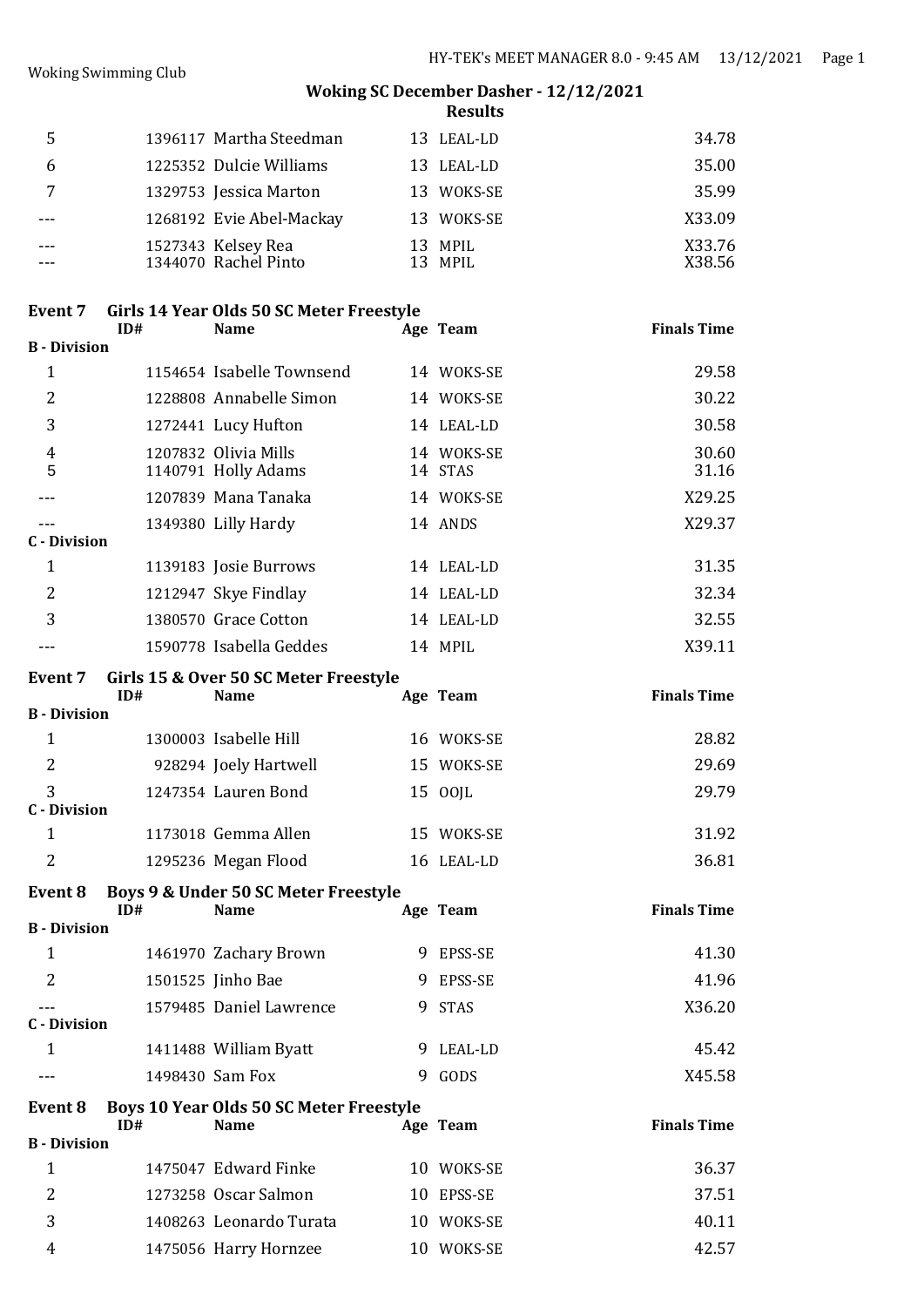|                          |                                  | 1408261 Charlie Wade                                          | 10 WOKS-SE         | X35.24             |
|--------------------------|----------------------------------|---------------------------------------------------------------|--------------------|--------------------|
|                          |                                  | 1406555 Lucas Bond                                            | 10 00JL            | X35.80             |
| <b>C</b> - Division      |                                  | 14772202 Charlie Fraser                                       | 10 KIRL            | X36.25             |
| $\mathbf{1}$             |                                  | 1433946 Takara Hasegawa-York                                  | 10 WOKS-SE         | 40.74              |
| 2                        |                                  | 1420440 Maxim Lis                                             | 10 EPSS-SE         | 41.58              |
| 3                        |                                  | 1438198 George Dragos                                         | 10 EPSS-SE         | 44.96              |
|                          | 4.4 Start before starting signal | 1448098 Oliver Ganderton                                      | 10 WOKS-SE         | DQ                 |
| Event 8                  | ID#                              | <b>Boys 11 Year Olds 50 SC Meter Freestyle</b><br><b>Name</b> | Age Team           | <b>Finals Time</b> |
| <b>B</b> - Division<br>1 |                                  |                                                               |                    | 30.97              |
| $\overline{2}$           |                                  | 1408245 Ryan Turner<br>1448089 Alex Cox                       | 11 WOKS-SE         |                    |
|                          |                                  |                                                               | 11 WOKS-SE         | 34.34              |
| 3                        |                                  | 1408253 Marco Hincapie                                        | 11 WOKS-SE         | 36.41<br>X32.95    |
|                          |                                  | 1472219 Rory Fraser                                           | 11 KIRL<br>11 MPIL | X36.45             |
|                          |                                  | 1605782 Brandon Aguilar                                       |                    |                    |
|                          | 4.4 Start before starting signal | 1408251 Callum Wotherspoon                                    | 11 WOKS-SE         | DQ                 |
| <b>C</b> - Division      |                                  |                                                               |                    |                    |
| 1                        |                                  | 1442548 William Brackley                                      | 11 WOKS-SE         | 36.67              |
| $\overline{2}$           |                                  | 1304559 Thomas Parry                                          | 11 LEAL-LD         | 41.50              |
|                          |                                  |                                                               |                    |                    |
| Event 8                  | ID#                              | <b>Boys 12 Year Olds 50 SC Meter Freestyle</b><br><b>Name</b> | Age Team           |                    |
| <b>B</b> - Division      |                                  |                                                               |                    | <b>Finals Time</b> |
| 1                        |                                  | 1433204 Lucas Rijnoudt                                        | 12 EPSS-SE         | 31.66              |
| 2                        |                                  | 1407667 Isaac Newby                                           | 12 EPSS-SE         | 33.51              |
| 3                        |                                  | 1391290 Christan Lis                                          | 12 EPSS-SE         | 34.76              |
| 4<br><b>C</b> - Division |                                  | 1433938 Charlie Carr                                          | 12 WOKS-SE         | 41.31              |
| 1                        |                                  | 1480121 Charlie Goodbody                                      | 12 LEAL-LD         | 30.20              |
| $\overline{2}$           |                                  | 1411484 Thomas Byatt                                          | 12 LEAL-LD         | 32.44              |
| 3                        |                                  | 1249706 Galahad Reeve                                         | 12 WOKS-SE         | 34.55              |
| 4                        |                                  | 1383839 Alexander Shoukru                                     | 12 EPSS-SE         | 36.65              |
|                          |                                  | 1260437 Jake Newman                                           | 12 MPIL            | X38.46             |
|                          |                                  | 1450183 Ethan Warrick Jobson                                  | 12 MPIL            | X39.70             |
| Event 8                  | ID#                              | Boys 13 Year Olds 50 SC Meter Freestyle<br><b>Name</b>        |                    |                    |
| <b>B</b> - Division      |                                  |                                                               | Age Team           | <b>Finals Time</b> |
| $\mathbf{1}$             |                                  | 1321899 Daniel Turner                                         | 13 WOKS-SE         | 29.44              |
| $\overline{2}$           |                                  | 1381968 Ben Platt                                             | 13 WOKS-SE         | 29.61              |
| 3                        |                                  | 1360224 Oscar Farnell                                         | 13 LEAL-LD         | 30.02              |
| 4                        |                                  | 1303530 Samuele Turata                                        | 13 WOKS-SE         | 30.62              |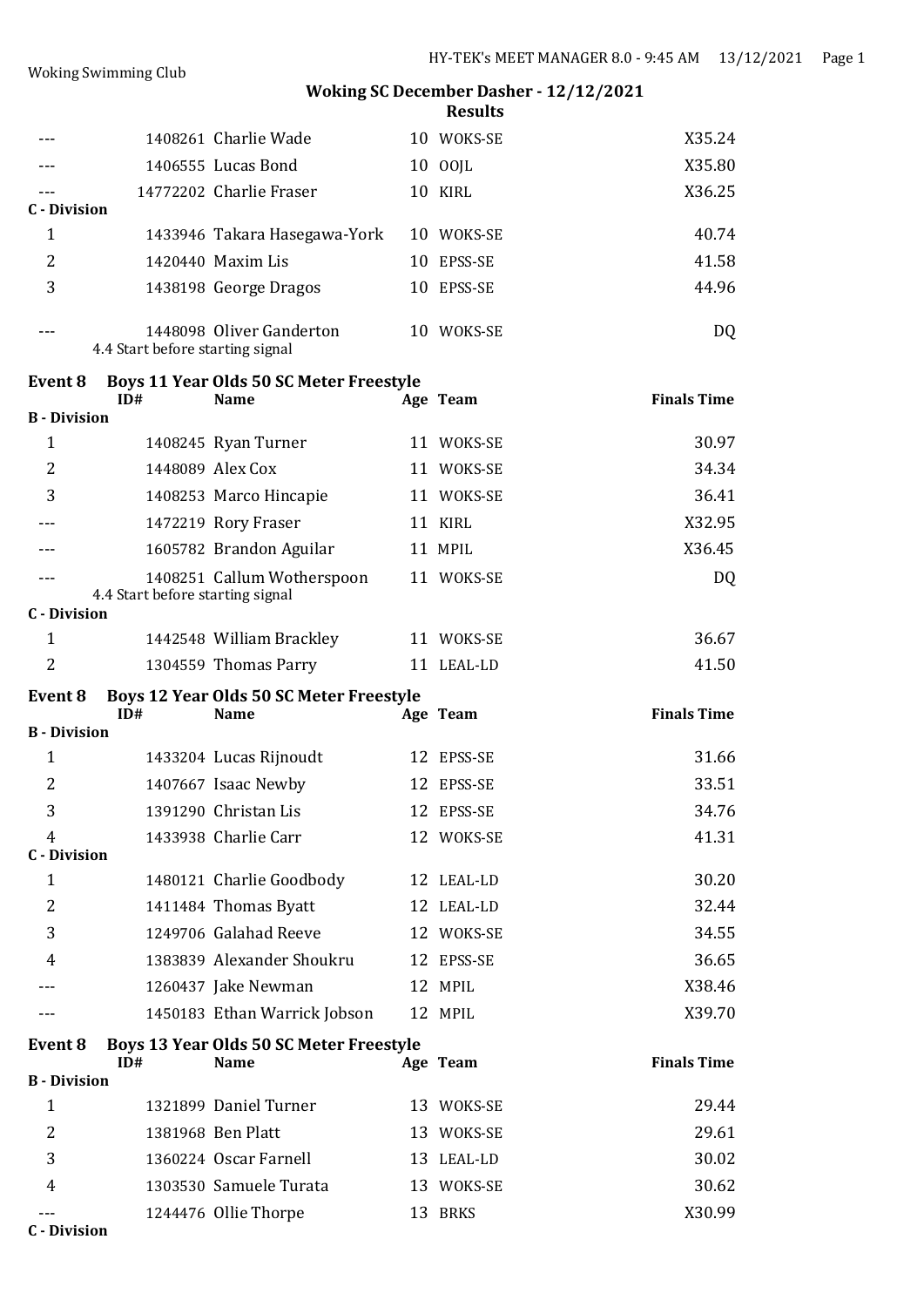#### Woking Swimming Club

# **Woking SC December Dasher - 12/12/2021**

|   |                        | <b>Results</b> |        |
|---|------------------------|----------------|--------|
|   | 1431621 Archie Edwards | 13 GODS        | 27.52  |
| 2 | 1325321 Joe Jennings   | 13 LEAL-LD     | 27.98  |
| 3 | 1335359 Ryan Flood     | 13 LEAL-LD     | 31.22  |
| 4 | 1321870 Ritam Sen      | 13 WOKS-SE     | 31.97  |
|   | 1398187 Thomas Harvey  | 13 EPSS-SE     | 34.65  |
|   | 1274247 Samuel White   | 13 LEAL-LD     | X33.46 |
|   | 1427920 Cal Kinsler    | 13 SAQL        | X35.66 |

## **Event 8 Boys 14 Year Olds 50 SC Meter Freestyle**

|                     | ID# | <b>Name</b>                                     |    | Age Team           | <b>Finals Time</b> |
|---------------------|-----|-------------------------------------------------|----|--------------------|--------------------|
| <b>B</b> - Division |     |                                                 |    |                    |                    |
| 1                   |     | 1342600 Charlie Everest                         |    | 14 GODS            | 28.23              |
| 2                   |     | 1403297 William Nogueira                        |    | 14 LEAL-LD         | 29.33              |
| 3                   |     | 1424867 Victor Nogueira                         |    | 14 LEAL-LD         | 29.68              |
| 4                   |     | 1268204 Denver Zhang                            |    | 14 WOKS-SE         | 29.79              |
| 5                   |     | 1354683 Charley Fishlock                        |    | 14 GODS            | 30.13              |
| <b>C</b> - Division |     | 1303569 Samuel Staff                            |    | 14 GUIS            | X28.89             |
| 1<br>$\overline{c}$ |     | 1288832 Alex Churchill<br>1424873 Ronan McArdle | 14 | 14 GODS<br>LEAL-LD | 30.27<br>33.24     |

#### **Event 8 Boys 15 & Over 50 SC Meter Freestyle**

|                     | ID# | <b>Name</b>                 |    | Age Team   | <b>Finals Time</b> |
|---------------------|-----|-----------------------------|----|------------|--------------------|
| <b>B</b> - Division |     |                             |    |            |                    |
| 1                   |     | 1247563 Dominic Gastaldello |    | 18 LEAL-LD | 26.81              |
| $\overline{2}$      |     | 1173030 Nathaniel Reeve     |    | 15 WOKS-SE | 27.06              |
| 3                   |     | 1183871 Leo Thomas          |    | 16 GODS    | 27.62              |
| 4                   |     | 967651 Dan Baldwin          | 15 | WOKS-SE    | 27.86              |
| C - Division        |     | 1102521 Ben Howell          |    | 16 WOKS-SE | X26.14             |
|                     |     | 1292707 Finn Gosling        |    | GODS       | 30.20              |

# **Event 9 Girls 9 & Under 100 SC Meter Breaststroke**

|                     | ID# | <b>Name</b>                                  |   | Age Team       | <b>Finals Time</b> |
|---------------------|-----|----------------------------------------------|---|----------------|--------------------|
| <b>B</b> - Division |     |                                              |   |                |                    |
| 1                   |     | 1527679 Florence Garrett                     | 9 | <b>EPSS-SE</b> | 2:00.60            |
| 2                   |     | 1301749 Amelie Greenstein                    | 9 | <b>EPSS-SE</b> | 2:04.99            |
| 3                   |     | 1448103 Elizabeth Warmington                 | 9 | WOKS-SE        | 2:11.03            |
| C - Division        |     |                                              |   |                |                    |
| 1                   |     | 1497366 Ella Rooke                           | 9 | WOKS-SE        | 2:05.97            |
| 2                   |     | 1597471 Annabelle Van Zyl                    |   | 9 EPSS-SE      | 2:06.65            |
| 3                   |     | 1442554 Keeley Thomas                        | 9 | WOKS-SE        | 2:19.19            |
| Event 9             |     | Girls 10 Year Olds 100 SC Meter Breaststroke |   |                |                    |
|                     | ID# | <b>Name</b>                                  |   | Age Team       | <b>Finals Time</b> |
| <b>B</b> - Division |     |                                              |   |                |                    |

|     | 1442553 Eva Selden         | 10 WOKS-SE | 1:43.95  |
|-----|----------------------------|------------|----------|
|     | 1610663 Danielle McGlashan | 10 EPSS-SE | 2:22.53  |
| --- | 1461981 Naomi Walmsley     | 10 EPSS-SE | X1:42.02 |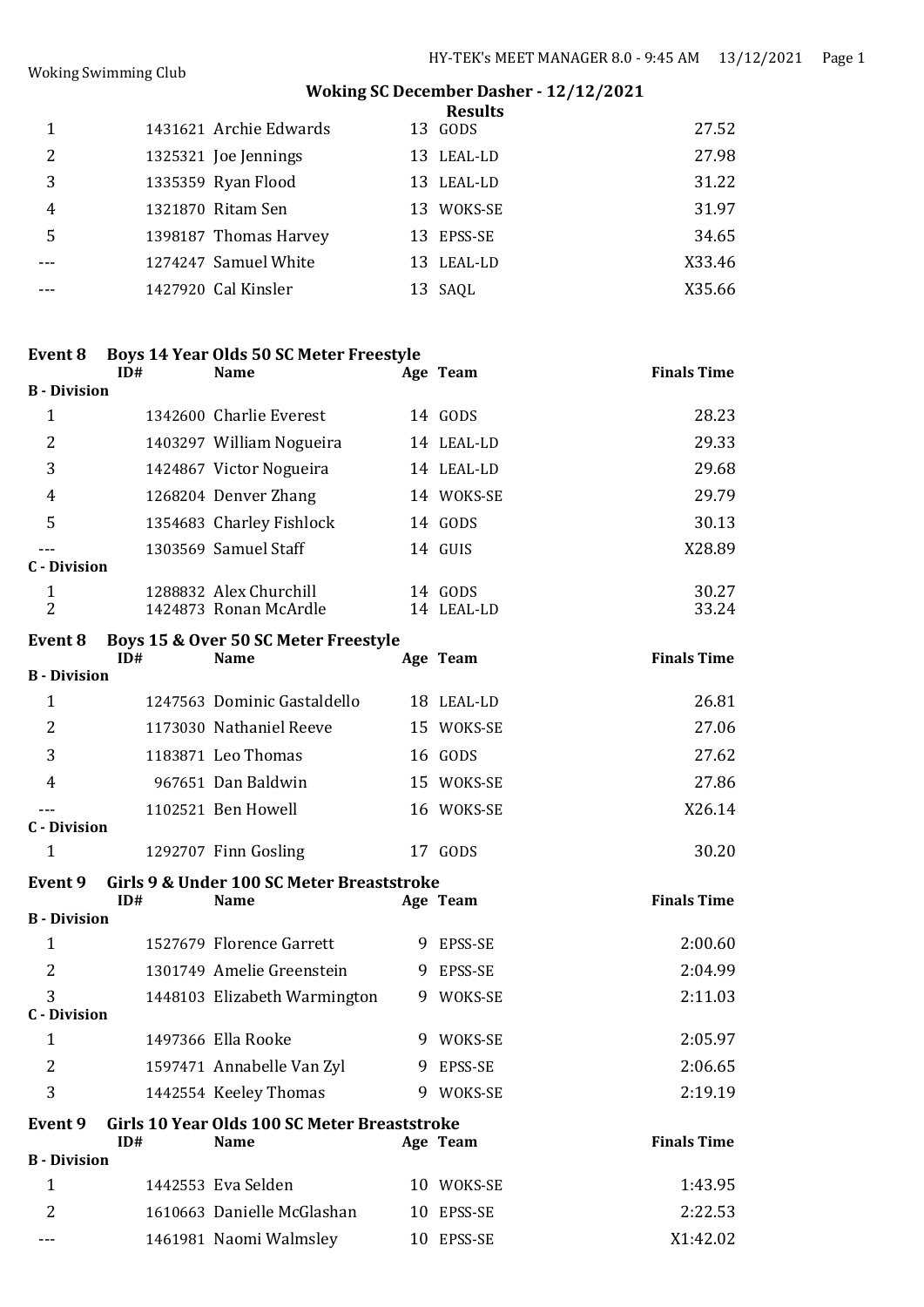|                     |     |                                                                                           |    | <b>Results</b> |                    |
|---------------------|-----|-------------------------------------------------------------------------------------------|----|----------------|--------------------|
|                     |     | 1380741 Zoe Myers                                                                         |    | 10 LEAL-LD     | DQ                 |
|                     |     | 7.1 After the start or after each turn single butterfly kick not performed before the 1st |    |                |                    |
| C - Division        |     |                                                                                           |    |                |                    |
| 1                   |     | 1331633 Roxy Burrows                                                                      |    | 10 LEAL-LD     | 1:51.69            |
| $\overline{2}$      |     | 1380719 Thea Ward                                                                         |    | 10 LEAL-LD     | 1:56.16            |
| 3                   |     | 1408243 Erin Henderson                                                                    |    | 10 WOKS-SE     | 2:01.67            |
| 4                   |     | 1326181 Clementine Hufton                                                                 |    | 10 LEAL-LD     | 2:07.74            |
| 5                   |     | 1475069 Sophia Walter                                                                     |    | 10 WOKS-SE     | 2:13.22            |
| 6                   |     | 1453226 Mary Williams                                                                     | 10 | EPSS-SE        | 2:19.58            |
|                     |     | 1517456 Francesca Johnson<br>7.4 Leg movements not on the same plane                      |    | 10 WOKS-SE     | DQ                 |
| Event 9             |     | Girls 11 Year Olds 100 SC Meter Breaststroke                                              |    |                |                    |
|                     | ID# | <b>Name</b>                                                                               |    | Age Team       | <b>Finals Time</b> |
| <b>B</b> - Division |     |                                                                                           |    |                |                    |
| $\mathbf{1}$        |     | 1224160 Phoebe Jeffcott                                                                   | 11 | EPSS-SE        | 1:35.93            |
| $\overline{2}$      |     | 1321868 Lino Tanaka                                                                       | 11 | WOKS-SE        | 1:37.43            |
| 3                   |     | 1410744 Elise Smith                                                                       | 11 | EPSS-SE        | 1:47.83            |
| 4                   |     | 1391230 Chloe Fox                                                                         |    | 11 GODS        | 1:53.70            |

--- 1475040 Sophie Collis 11 WOKS-SE DQ

-- 1300231 Lucy Wheeler 11 WOKS-SE X1:28.78

|              | 7.6 Did not touch at turn or finish with both hands, or touch not simultaneous or hands no |               |         |
|--------------|--------------------------------------------------------------------------------------------|---------------|---------|
| C - Division |                                                                                            |               |         |
| 1            | 1422554 Kayla DeVile                                                                       | 11 WOKS-SE    | 1:49.07 |
| 2            | 1442549 Radhika Rode                                                                       | 11 WOKS-SE    | 1:56.07 |
| 3            | 1408264 Elizabeth Knight                                                                   | 11 WOKS-SE    | 1:57.32 |
| 4            | 1451130 Rebecca Dodds                                                                      | 11 EPSS-SE    | 1:59.46 |
| 5            | 1492969 Isla McLaren                                                                       | 11 WOKS-SE    | 2:03.70 |
| 6            | 1523217 Thea Warren                                                                        | 11 LEAL-LD    | 2:09.21 |
|              | 1398223 Beatrice Dixson                                                                    | LEAL-LD<br>11 | DQ      |

7.1 Head not breaking the surface before hands turn inward at widest point in second strok

# **Event 9 Girls 12 Year Olds 100 SC Meter Breaststroke**

|                     | ID# | <b>Name</b>                 | Age Team   | <b>Finals Time</b> |
|---------------------|-----|-----------------------------|------------|--------------------|
| <b>B</b> - Division |     |                             |            |                    |
| $\mathbf 1$         |     | 1321935 Isla Hanif          | 12 WOKS-SE | 1:33.21            |
| $\overline{2}$      |     | 1361615 Sophia Visram       | 12 EPSS-SE | 1:34.82            |
| 3                   |     | 1437648 Imogen Stent        | 12 TILS    | 1:35.48            |
| 4                   |     | 1140768 Sienna Davies       | 12 STAS    | 1:38.22            |
| 5                   |     | 1448088 Eleanor Carnell     | 12 WOKS-SE | 1:40.93            |
| 6                   |     | 1358308 Matilda Harding     | 12 GODS    | 1:43.19            |
| 7                   |     | 1381962 Alessia Gosney      | 12 WOKS-SE | 1:48.20            |
|                     |     | 1321873 Tilly Lockyer       | 12 WOKS-SE | X1:28.90           |
|                     |     | 1429262 Alice Bruce         | 12 CRAS    | X1:34.15           |
| C - Division        |     |                             |            |                    |
| $\mathbf{1}$        |     | 1354599 Honor Andrews       | 12 LEAL-LD | 1:41.08            |
| 2                   |     | 1358307 Grace Field-Hodgson | 12 GODS    | 1:49.36            |
| 3                   |     | 1448097 Evie Ganderton      | 12 WOKS-SE | 2:00.14            |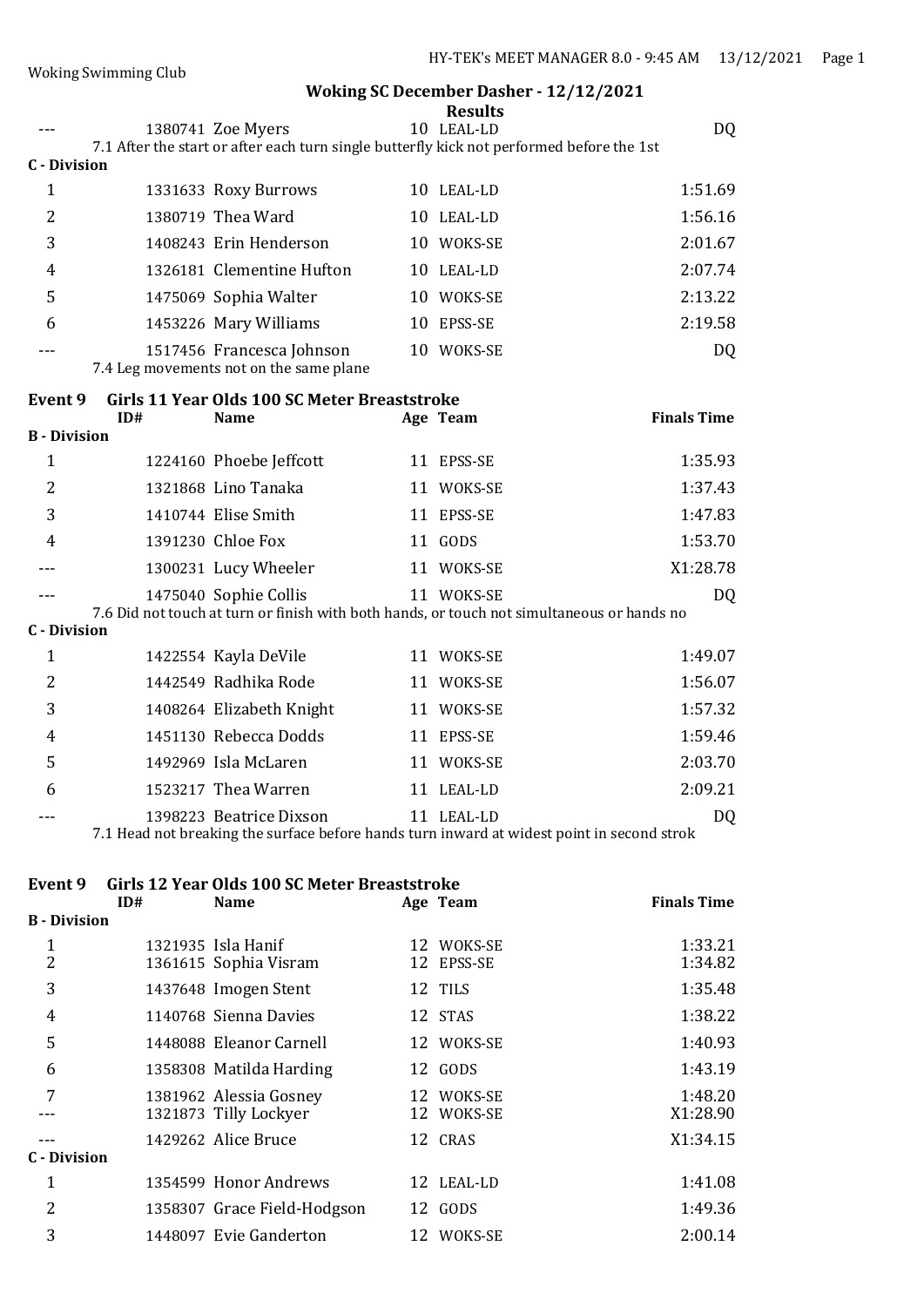|                                       |     |                                                             | <b>Results</b>        |                    |
|---------------------------------------|-----|-------------------------------------------------------------|-----------------------|--------------------|
|                                       |     | 1303548 Chloe Thornton                                      | 12 WOKS-SE            | X1:42.96           |
| ---                                   |     | 1393529 Amy Mould                                           | 12 WOKS-SE            | X1:56.18           |
| Event 9                               | ID# | Girls 13 Year Olds 100 SC Meter Breaststroke<br><b>Name</b> | Age Team              | <b>Finals Time</b> |
| <b>B</b> - Division                   |     |                                                             |                       |                    |
| $\mathbf{1}$                          |     | 1284740 Abi Elford                                          | 13 WOKS-SE            | 1:23.98            |
| $\overline{2}$                        |     | 1350283 Mia Blythe                                          | 13 LEAL-LD            | 1:28.85            |
| 3                                     |     | 1401076 Nina Serrant                                        | 13 LEAL-LD            | 1:29.95            |
| 4                                     |     | 1268192 Evie Abel-Mackay                                    | 13 WOKS-SE            | 1:34.08            |
| 5                                     |     | 1268200 Ella Pollock                                        | 13 WOKS-SE            | 1:34.90            |
| 6                                     |     | 1298258 Millie Thomas                                       | 13 GODS               | 1:35.24            |
|                                       |     | 1248439 Ellie Trojanovich                                   | 13 WOKS-SE            | X1:26.15           |
| ---                                   |     | 1364131 Martha Cunniffe                                     | 13 LEAL-LD            | X1:27.21           |
| <b>C</b> - Division<br>$\mathbf{1}$   |     | 1408258 Famke Pugh                                          | 13 WOKS-SE            | 1:34.38            |
| 2                                     |     | 1300808 Natalia Cole                                        | 13 LEAL-LD            | 1:35.29            |
| 3                                     |     | 1501386 Lizzy Goodbody                                      | 13 LEAL-LD            | 1:39.21            |
|                                       |     | 1240470 Ciara de Menezes                                    |                       | 1:40.58            |
| 4                                     |     | 1344070 Rachel Pinto                                        | 13 LEAL-LD<br>13 MPIL | X1:45.86           |
| Event 9                               |     | Girls 14 Year Olds 100 SC Meter Breaststroke                |                       |                    |
| <b>B</b> - Division                   | ID# | <b>Name</b>                                                 | Age Team              | <b>Finals Time</b> |
| $\mathbf{1}$                          |     | 1232080 Matilda Chisholm                                    | 14 LEAL-LD            | 1:22.79            |
| $\overline{2}$                        |     | 1207839 Mana Tanaka                                         | 14 WOKS-SE            | 1:27.23            |
| 3                                     |     | 1268199 Sadie Warmington                                    | 14 WOKS-SE            | 1:31.46            |
| <b>C</b> - Division                   |     |                                                             |                       |                    |
| $\mathbf{1}$                          |     | 1139183 Josie Burrows                                       | 14 LEAL-LD            | 1:30.98            |
| 2                                     |     | 1228808 Annabelle Simon                                     | 14 WOKS-SE            | 1:32.93            |
| 3                                     |     | 1380570 Grace Cotton                                        | 14 LEAL-LD            | 1:39.69            |
|                                       |     | 1590778 Isabella Geddes                                     | 14 MPIL               | X1:54.02           |
| <b>Event 9</b>                        |     | Girls 15 & Over 100 SC Meter Breaststroke                   |                       |                    |
| <b>B</b> - Division                   | ID# | <b>Name</b>                                                 | Age Team              | <b>Finals Time</b> |
| $\mathbf{1}$                          |     | 1300003 Isabelle Hill                                       | 16 WOKS-SE            | 1:23.41            |
| $\overline{2}$                        |     | 946016 Maddi Livingstone                                    | 17 WOKS-SE            | 1:25.45            |
| <b>C</b> - Division                   |     |                                                             |                       |                    |
| $\mathbf{1}$                          |     | 1173018 Gemma Allen                                         | 15 WOKS-SE            | 1:34.19            |
| 2                                     |     | 1295236 Megan Flood                                         | 16 LEAL-LD            | 1:45.61            |
| <b>Event 10</b>                       | ID# | Boys 9 & Under 100 SC Meter Breaststroke<br><b>Name</b>     | Age Team              | <b>Finals Time</b> |
| <b>B</b> - Division                   |     |                                                             |                       |                    |
| 1                                     |     | 1498430 Sam Fox                                             | 9 GODS                | 2:04.28            |
| $\overline{2}$<br><b>C</b> - Division |     | 1501525 Jinho Bae                                           | 9 EPSS-SE             | 2:04.50            |
| $\mathbf{1}$                          |     | 1461970 Zachary Brown                                       | 9 EPSS-SE             | 2:17.59            |

**Event 10 Boys 10 Year Olds 100 SC Meter Breaststroke**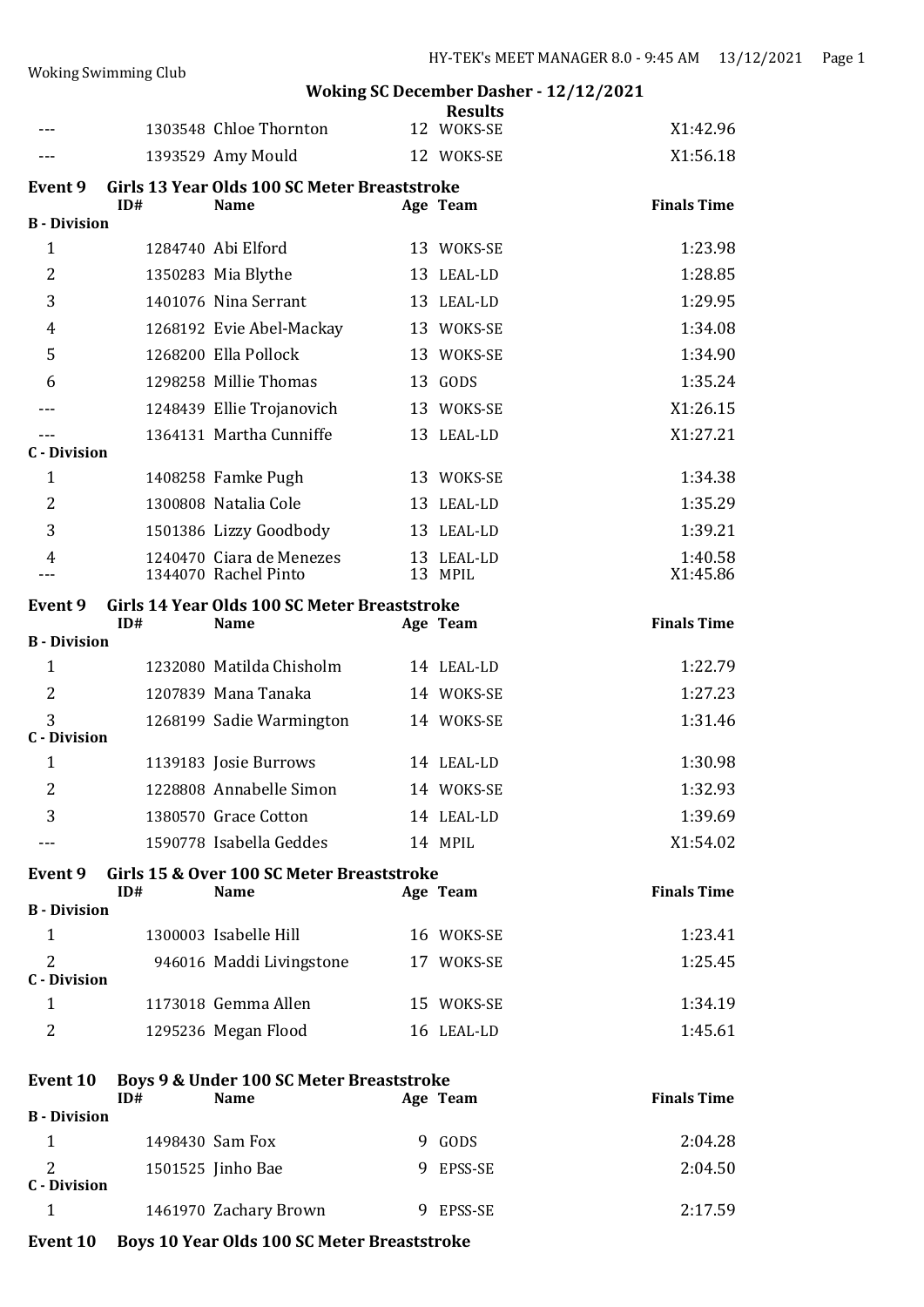|                                       | ID# | <b>Name</b>                                                       | <b>Results</b><br>Age Team | <b>Finals Time</b> |
|---------------------------------------|-----|-------------------------------------------------------------------|----------------------------|--------------------|
| <b>B</b> - Division                   |     |                                                                   |                            |                    |
| 1                                     |     | 1393523 Joshua Hutchinson                                         | 10 WOKS-SE                 | 1:36.74            |
| $\overline{2}$                        |     | 1475047 Edward Finke                                              | 10 WOKS-SE                 | 1:49.92            |
| 3                                     |     | 1433946 Takara Hasegawa-York                                      | 10 WOKS-SE                 | 1:58.94            |
| 4                                     |     | 1420440 Maxim Lis                                                 | 10 EPSS-SE                 | 2:12.69            |
| <b>C</b> - Division                   |     | 1408261 Charlie Wade                                              | 10 WOKS-SE                 | X1:48.22           |
| $\mathbf{1}$                          |     | 1273258 Oscar Salmon                                              | 10 EPSS-SE                 | 1:59.57            |
| $\overline{2}$                        |     | 1448098 Oliver Ganderton                                          | 10 WOKS-SE                 | 2:08.01            |
| 3                                     |     | 1475056 Harry Hornzee                                             | 10 WOKS-SE                 | 2:10.85            |
| $\overline{4}$                        |     | 1438198 George Dragos                                             | 10 EPSS-SE                 | 2:17.76            |
| <b>Event 10</b>                       | ID# | <b>Boys 11 Year Olds 100 SC Meter Breaststroke</b><br><b>Name</b> | Age Team                   | <b>Finals Time</b> |
| <b>B</b> - Division                   |     |                                                                   |                            |                    |
| $\mathbf{1}$                          |     | 1448089 Alex Cox                                                  | 11 WOKS-SE                 | 1:44.67            |
| $\overline{2}$                        |     | 1442548 William Brackley                                          | 11 WOKS-SE                 | 1:53.06            |
| $- - -$                               |     | 1472219 Rory Fraser                                               | 11 KIRL                    | X1:43.39           |
| <b>Event 10</b>                       | ID# | <b>Boys 12 Year Olds 100 SC Meter Breaststroke</b><br><b>Name</b> | Age Team                   | <b>Finals Time</b> |
| <b>B</b> - Division                   |     |                                                                   |                            |                    |
| $\mathbf{1}$                          |     | 1249706 Galahad Reeve                                             | 12 WOKS-SE                 | 1:29.26            |
| $\overline{2}$<br><b>C</b> - Division |     | 1391290 Christan Lis                                              | 12 EPSS-SE                 | 1:36.45            |
| $\mathbf{1}$                          |     | 1480121 Charlie Goodbody                                          | 12 LEAL-LD                 | 1:38.60            |
| $\overline{2}$                        |     | 1433938 Charlie Carr                                              | 12 WOKS-SE                 | 1:53.85            |
| <b>Event 10</b>                       |     | <b>Boys 13 Year Olds 100 SC Meter Breaststroke</b>                |                            |                    |
| <b>B</b> - Division                   | ID# | <b>Name</b>                                                       | Age Team                   | <b>Finals Time</b> |
| $\mathbf{1}$                          |     | 1325321 Joe Jennings                                              | 13 LEAL-LD                 | 1:18.83            |
| 2                                     |     | 1335359 Ryan Flood                                                | 13 LEAL-LD                 | 1:18.96            |
| <b>C</b> - Division                   |     |                                                                   |                            |                    |
| $\mathbf{1}$                          |     | 1360224 Oscar Farnell                                             | 13 LEAL-LD                 | 1:28.46            |
| $\overline{2}$                        |     | 1321870 Ritam Sen                                                 | 13 WOKS-SE                 | 1:38.00            |
|                                       |     | 1427920 Cal Kinsler                                               | 13 SAQL                    | X1:34.23           |
|                                       |     | 1274247 Samuel White                                              | 13 LEAL-LD                 | X1:39.60           |
|                                       |     | 1468485 Filip Drabek                                              | 13 MPIL                    | X1:48.12           |
| <b>Event 10</b>                       | ID# | <b>Boys 14 Year Olds 100 SC Meter Breaststroke</b><br><b>Name</b> | Age Team                   | <b>Finals Time</b> |
| <b>B</b> - Division                   |     |                                                                   |                            |                    |
| 1<br><b>C</b> - Division              |     | 1268204 Denver Zhang                                              | 14 WOKS-SE                 | 1:22.85            |
| 1                                     |     | 1354683 Charley Fishlock                                          | 14 GODS                    | 1:27.18            |
| $\overline{2}$                        |     | 1424873 Ronan McArdle                                             | 14 LEAL-LD                 | 1:39.51            |
| <b>Event 10</b>                       | ID# | Boys 15 & Over 100 SC Meter Breaststroke<br><b>Name</b>           | Age Team                   | <b>Finals Time</b> |
| <b>B</b> - Division                   |     |                                                                   |                            |                    |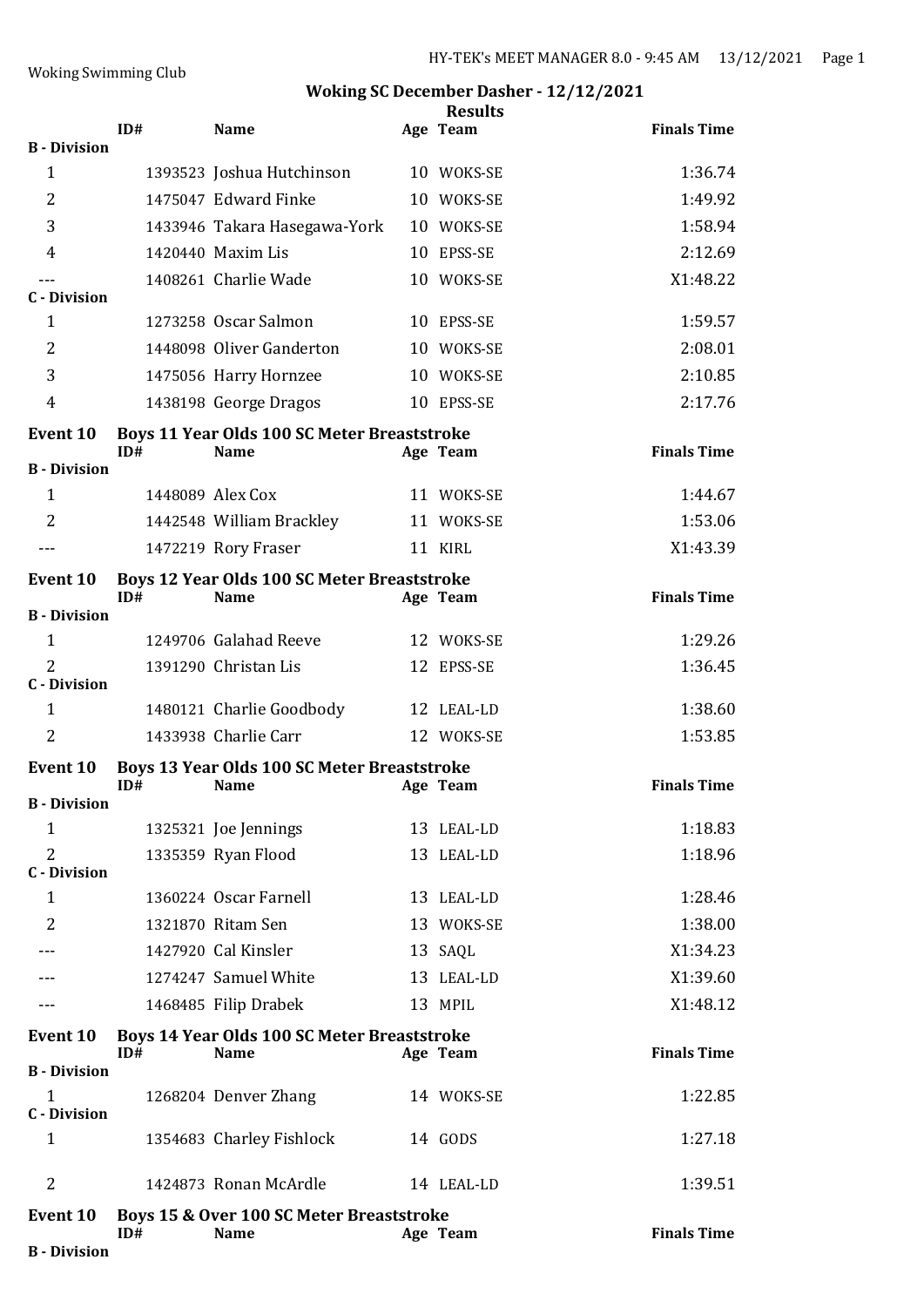|                                     |     |                                           |   | <b>Results</b> |                    |
|-------------------------------------|-----|-------------------------------------------|---|----------------|--------------------|
| 1                                   |     | 1183871 Leo Thomas                        |   | 16 GODS        | 1:19.44            |
| $\overline{2}$                      |     | 967651 Dan Baldwin                        |   | 15 WOKS-SE     | 1:20.68            |
|                                     |     | 1102521 Ben Howell                        |   | 16 WOKS-SE     | X1:13.79           |
| <b>C</b> - Division                 |     |                                           |   |                |                    |
| $\mathbf{1}$                        |     | 1247563 Dominic Gastaldello               |   | 18 LEAL-LD     | 1:25.53            |
| <b>Event 11</b>                     |     | Girls 9 & Under 50 SC Meter Backstroke    |   |                |                    |
|                                     | ID# | <b>Name</b>                               |   | Age Team       | <b>Finals Time</b> |
| <b>B</b> - Division<br>$\mathbf{1}$ |     | 1475043 Isabella Diedericks               |   | 9 WOKS-SE      | 45.36              |
| $\overline{2}$                      |     | 1497366 Ella Rooke                        |   | 9 WOKS-SE      | 45.90              |
| 3                                   |     | 1448103 Elizabeth Warmington              |   | 9 WOKS-SE      | 46.83              |
| <b>C</b> - Division                 |     |                                           |   |                |                    |
| $\mathbf{1}$                        |     | 1442554 Keeley Thomas                     |   | 9 WOKS-SE      | 51.69              |
| 2                                   |     | 1301749 Amelie Greenstein                 |   | 9 EPSS-SE      | 52.73              |
| 3                                   |     | 1610613 Ava Panayiotou                    | 9 | EPSS-SE        | 53.60              |
| <b>Event 11</b>                     |     | Girls 10 Year Olds 50 SC Meter Backstroke |   |                |                    |
| <b>B</b> - Division                 | ID# | <b>Name</b>                               |   | Age Team       | <b>Finals Time</b> |
| $\mathbf{1}$                        |     | 1442553 Eva Selden                        |   | 10 WOKS-SE     | 41.20              |
| $\overline{2}$                      |     | 1517456 Francesca Johnson                 |   | 10 WOKS-SE     | 43.40              |
| 3                                   |     | 1408243 Erin Henderson                    |   | 10 WOKS-SE     | 44.38              |
| 4                                   |     | 1461981 Naomi Walmsley                    |   | 10 EPSS-SE     | 46.21              |
| 5                                   |     | 1422546 Lauren Bryant                     |   | 10 WOKS-SE     | 47.03              |
| 6                                   |     | 1610663 Danielle McGlashan                |   | 10 EPSS-SE     | 48.69              |
| 7                                   |     | 1492977 Alice Mayman-Palmer               |   | 10 WOKS-SE     | 49.40              |
| 8<br><b>C</b> - Division            |     | 1335253 Erica Fear                        |   | 10 EPSS-SE     | 49.84              |
| $\mathbf{1}$                        |     | 1380719 Thea Ward                         |   | 10 LEAL-LD     | 47.63              |
| 2                                   |     | 1380741 Zoe Myers                         |   | 10 LEAL-LD     | 49.46              |
| 3                                   |     | 1475069 Sophia Walter                     |   | 10 WOKS-SE     | 50.94              |
| 4                                   |     | 1453226 Mary Williams                     |   | 10 EPSS-SE     | 54.89              |
| 5                                   |     | 1326181 Clementine Hufton                 |   | 10 LEAL-LD     | 56.71              |
| <b>Event 11</b>                     |     | Girls 11 Year Olds 50 SC Meter Backstroke |   |                |                    |
|                                     | ID# | <b>Name</b>                               |   | Age Team       | <b>Finals Time</b> |
| <b>B</b> - Division<br>$\mathbf{1}$ |     | 1381963 Scarlett Redding                  |   | 11 WOKS-SE     | 38.84              |
| 2                                   |     | 1374289 Evie Owen                         |   | 11 WOKS-SE     | 38.88              |
| 3                                   |     | 1410761 Anna Pirlici                      |   | 11 EPSS-SE     | 39.66              |
| 4                                   |     | 1224160 Phoebe Jeffcott                   |   | 11 EPSS-SE     | 40.90              |
| 5                                   |     | 1321868 Lino Tanaka                       |   | 11 WOKS-SE     | 40.92              |
| 6                                   |     | 1408269 Alex Platt                        |   | 11 WOKS-SE     | 40.97              |
| 7                                   |     | 1433955 Nicole Wright                     |   | 11 WOKS-SE     | 41.41              |
| 8                                   |     | 1475042 Amelie Cutler                     |   | 11 WOKS-SE     | 42.95              |
|                                     |     | 1408244 Verity Larwood                    |   | 11 WOKS-SE     | X37.89             |
| ---                                 |     | 1492272 Isobel Smith                      |   | 11 EPSS-SE     | X44.02             |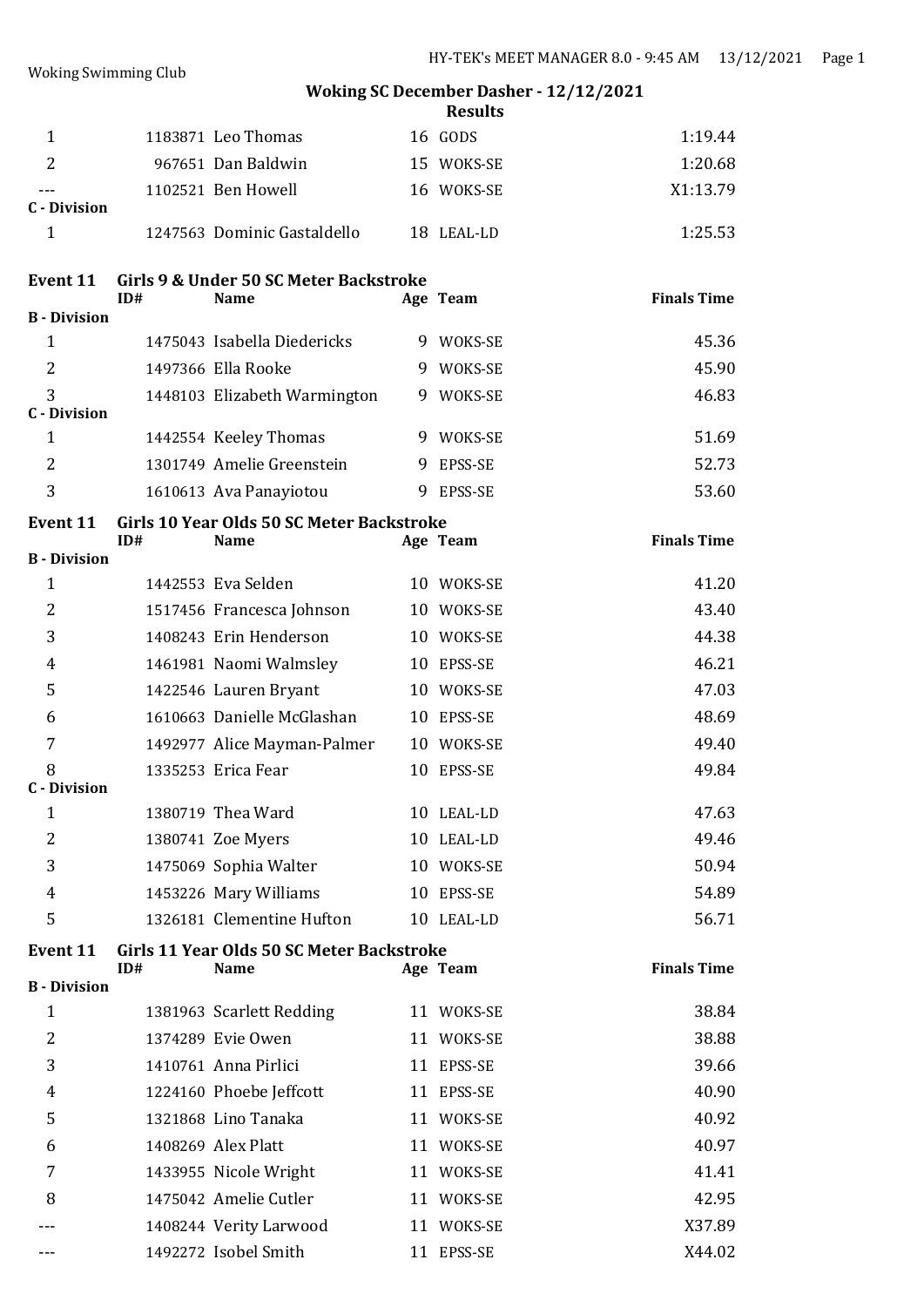## **C - Division**

|   | 1451130 Rebecca Dodds       | EPSS-SE<br>11 | 45.17          |
|---|-----------------------------|---------------|----------------|
| 2 | 1523217 Thea Warren         | LEAL-LD<br>11 | 45.93          |
| 3 | 1497887 Millie Hart-Johnson | WOKS-SE<br>11 | 46.42          |
| 4 | 1408264 Elizabeth Knight    | WOKS-SE<br>11 | 47.05          |
| 5 | 1422554 Kayla DeVile        | WOKS-SE<br>11 | 47.38          |
| 6 | 1492969 Isla McLaren        | WOKS-SE<br>11 | 49.36          |
|   | 1475040 Sophie Collis       | WOKS-SE<br>11 | 49.66          |
| 8 | 1442549 Radhika Rode        | WOKS-SE<br>11 | 49.99          |
|   | 1391230 Chloe Fox           | GODS          | D <sub>Q</sub> |

6.4 More than one single or double simultaneous arm pull used to initiate the turn or not

| <b>Event 11</b>     | ID# | Girls 12 Year Olds 50 SC Meter Backstroke<br><b>Name</b> |    | Age Team   | <b>Finals Time</b> |
|---------------------|-----|----------------------------------------------------------|----|------------|--------------------|
| <b>B</b> - Division |     |                                                          |    |            |                    |
| $\mathbf{1}$        |     | 1321873 Tilly Lockyer                                    |    | 12 WOKS-SE | 37.32              |
| 2                   |     | 1303544 Izzy Rose                                        |    | 12 WOKS-SE | 37.89              |
| 3                   |     | 1329744 Scarlett Brown                                   |    | 12 WOKS-SE | 38.63              |
| 4                   |     | 1268190 Ada Hanif                                        |    | 12 WOKS-SE | 40.82              |
| 5                   |     | 1321935 Isla Hanif                                       |    | 12 WOKS-SE | 40.88              |
| 6                   |     | 1374284 Harriet Larwood                                  |    | 12 WOKS-SE | 41.51              |
| 7                   |     | 1361615 Sophia Visram                                    |    | 12 EPSS-SE | 43.18              |
|                     |     | 1431591 Ella Maguire                                     |    | 12 RURS    | X37.50             |
|                     |     | 1396583 Emily Cook                                       |    | 12 CRAS    | X38.00             |
|                     |     | 1492845 Ashley De Lange                                  |    | 12 MPIL    | X42.68             |
| <b>C</b> - Division |     |                                                          |    |            |                    |
| $\mathbf 1$         |     | 1410970 Amelia Charuk                                    |    | 12 LEAL-LD | 38.69              |
| 2                   |     | 1354600 Stella Verrycken                                 |    | 12 LEAL-LD | 41.05              |
| 3                   |     | 1385378 Emily Evans                                      |    | 12 GODS    | 41.28              |
| 4                   |     | 1393529 Amy Mould                                        |    | 12 WOKS-SE | 44.34              |
| 5                   |     | 1354599 Honor Andrews                                    |    | 12 LEAL-LD | 44.37              |
| 6                   |     | 1381962 Alessia Gosney                                   |    | 12 WOKS-SE | 45.89              |
| 7                   |     | 1461612 Freya Taylor-Moon                                |    | 12 LEAL-LD | 47.30              |
| <b>Event 11</b>     | ID# | Girls 13 Year Olds 50 SC Meter Backstroke<br><b>Name</b> |    | Age Team   | <b>Finals Time</b> |
| <b>B</b> - Division |     |                                                          |    |            |                    |
| $\mathbf{1}$        |     | 1284740 Abi Elford                                       | 13 | WOKS-SE    | 35.36              |
| 2                   |     | 1268200 Ella Pollock                                     |    | 13 WOKS-SE | 35.64              |
| 3                   |     | 1268196 Anya Beeharry                                    |    | 13 WOKS-SE | 36.71              |
| 4                   |     | 1298258 Millie Thomas                                    |    | 13 GODS    | 36.76              |
| 5                   |     | 1177175 Antonia Berry                                    |    | 13 WOKS-SE | 37.48              |
| 6                   |     | 1351459 Sophie Cutler                                    |    | 13 WOKS-SE | 39.03              |
| 7                   |     | 1240470 Ciara de Menezes                                 |    | 13 LEAL-LD | 39.81              |
| 8                   |     | 1401076 Nina Serrant                                     |    | 13 LEAL-LD | 41.68              |
| ---                 |     | 1236377 Tegan Gale                                       |    | 13 WOKS-SE | X31.88             |

**C - Division**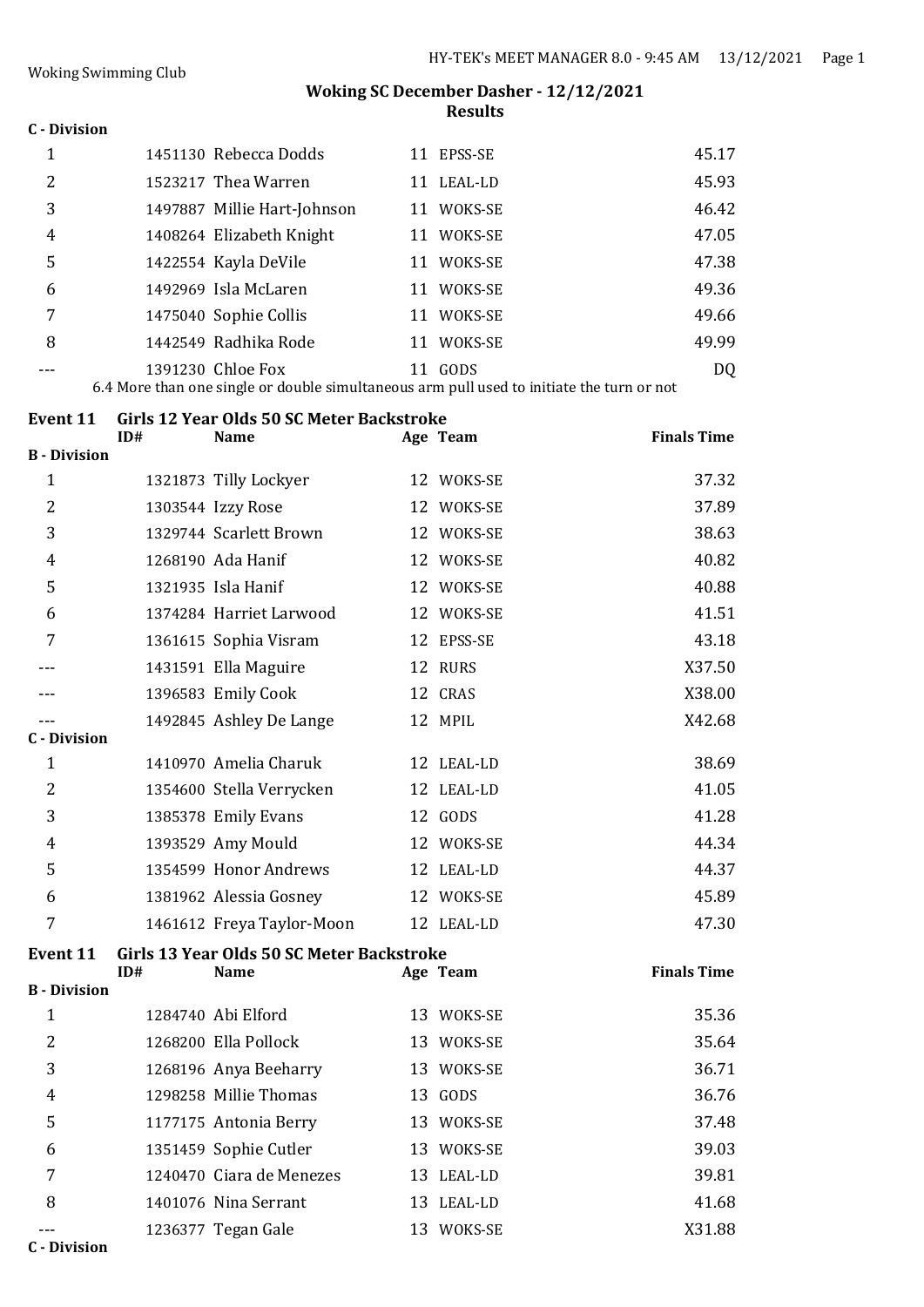|   |                         | <b>Results</b> |        |
|---|-------------------------|----------------|--------|
| 1 | 1474015 Emily Jarman    | 13 GODS        | 36.40  |
| 2 | 1304755 Lauren Pollard  | 13 TILS        | 37.77  |
| 3 | 1501386 Lizzy Goodbody  | 13 LEAL-LD     | 38.76  |
| 4 | 1396117 Martha Steedman | 13 LEAL-LD     | 40.67  |
| 5 | 1329753 Jessica Marton  | 13 WOKS-SE     | 41.21  |
| 6 | 1408258 Famke Pugh      | 13 WOKS-SE     | 41.32  |
|   | 1225352 Dulcie Williams | 13 LEAL-LD     | 42.77  |
|   | 1527343 Kelsey Rea      | MPIL<br>13     | X42.37 |
|   |                         |                |        |

| <b>Event 11</b>     | ID# | Girls 14 Year Olds 50 SC Meter Backstroke<br><b>Name</b>       | Age Team   | <b>Finals Time</b> |
|---------------------|-----|----------------------------------------------------------------|------------|--------------------|
| <b>B</b> - Division |     |                                                                |            |                    |
| $\mathbf{1}$        |     | 1207832 Olivia Mills                                           | 14 WOKS-SE | 35.64              |
| $---$               |     | 1349380 Lilly Hardy                                            | 14 ANDS    | X33.89             |
|                     |     | 1207839 Mana Tanaka                                            | 14 WOKS-SE | X34.90             |
| <b>C</b> - Division |     |                                                                |            |                    |
| $\mathbf{1}$        |     | 1272441 Lucy Hufton                                            | 14 LEAL-LD | 34.60              |
| 2                   |     | 1139183 Josie Burrows                                          | 14 LEAL-LD | 36.76              |
| 3                   |     | 1228808 Annabelle Simon                                        | 14 WOKS-SE | 36.92              |
| 4                   |     | 1140791 Holly Adams                                            | 14 STAS    | 38.03              |
| 5                   |     | 1212947 Skye Findlay                                           | 14 LEAL-LD | 38.74              |
| 6                   |     | 1380570 Grace Cotton                                           | 14 LEAL-LD | 40.70              |
| Event 11            | ID# | Girls 15 & Over 50 SC Meter Backstroke<br><b>Name</b>          | Age Team   | <b>Finals Time</b> |
| <b>B</b> - Division |     |                                                                |            |                    |
| $\mathbf{1}$        |     | 1300003 Isabelle Hill                                          | 16 WOKS-SE | 35.13              |
| $\overline{2}$      |     | 928294 Joely Hartwell                                          | 15 WOKS-SE | 35.60              |
| <b>C</b> - Division |     |                                                                |            |                    |
| 1                   |     | 1173018 Gemma Allen                                            | 15 WOKS-SE | 38.29              |
| $\overline{2}$      |     | 1295236 Megan Flood                                            | 16 LEAL-LD | 41.87              |
|                     |     | 1425274 Rosabela Hernandez                                     | 15 MPIL    | X42.90             |
| <b>Event 12</b>     | ID# | Boys 9 & Under 50 SC Meter Backstroke<br><b>Name</b>           | Age Team   | <b>Finals Time</b> |
| <b>B</b> - Division |     |                                                                |            |                    |
| $\mathbf{1}$        |     | 1501525 Jinho Bae                                              | 9 EPSS-SE  | 52.45              |
| $\overline{2}$      |     | 1461970 Zachary Brown                                          | 9 EPSS-SE  | 54.47              |
|                     |     | 1579485 Daniel Lawrence                                        | 9 STAS     | X42.61             |
| <b>C</b> - Division |     |                                                                |            |                    |
| $\mathbf{1}$        |     | 1411488 William Byatt                                          | 9 LEAL-LD  | 49.47              |
| $\overline{2}$      |     | 1498430 Sam Fox                                                | 9 GODS     | 51.77              |
| <b>Event 12</b>     | ID# | <b>Boys 10 Year Olds 50 SC Meter Backstroke</b><br><b>Name</b> | Age Team   | <b>Finals Time</b> |
| <b>B</b> - Division |     |                                                                |            |                    |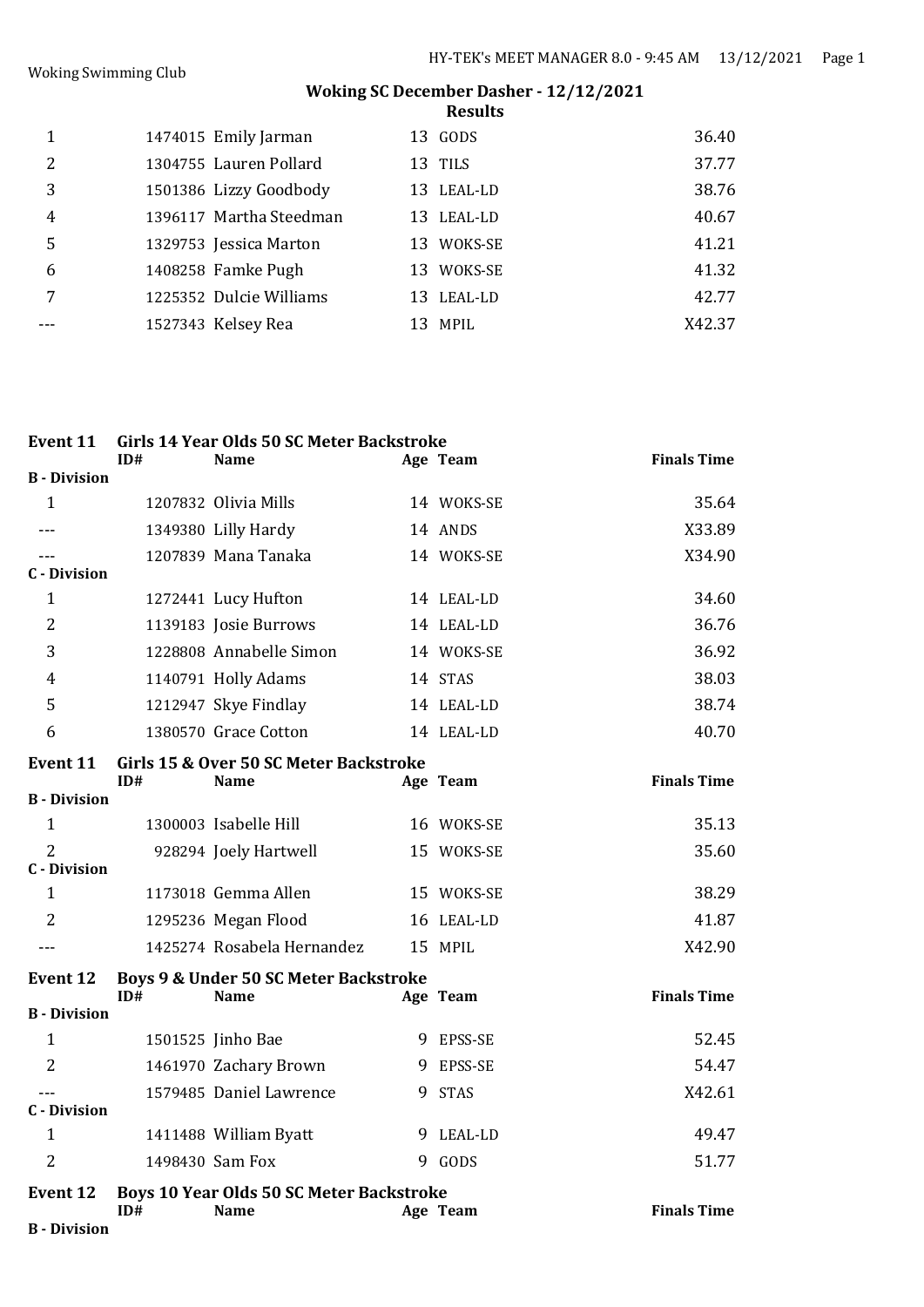# **Woking SC December Dasher - 12/12/2021 Results**<br>10 WOKS-SE 1 1393523 Joshua Hutchinson 10 WOKS-SE 39.18 2 1475047 Edward Finke 10 WOKS-SE 42.98 --- 1406555 Lucas Bond 10 OOJL X42.19 -- 14772202 Charlie Fraser 10 KIRL 23.96 **C - Division** 1 1408263 Leonardo Turata 10 WOKS-SE 45.38 2 1273258 Oscar Salmon 10 EPSS-SE 48.69 3 1438198 George Dragos 10 EPSS-SE 49.94 4 1475056 Harry Hornzee 10 WOKS-SE 51.09 5 1420440 Maxim Lis 10 EPSS-SE 54.00 **Event 12 Boys 11 Year Olds 50 SC Meter Backstroke ID# Name Age Team Finals Time B - Division** 1 1408245 Ryan Turner 11 WOKS-SE 37.91 2 1408253 Marco Hincapie 11 WOKS-SE 41.09 3 1448089 Alex Cox 11 WOKS-SE 41.45 4 1408251 Callum Wotherspoon 11 WOKS-SE 41.54 **C - Division** 1 1304559 Thomas Parry 11 LEAL-LD 52.92 -- 1472219 Rory Fraser 11 KIRL X40.35 **Event 12 Boys 12 Year Olds 50 SC Meter Backstroke IDE IDE Ream Finals Time B - Division** 1 1407667 Isaac Newby 12 EPSS-SE 38.47 2 1391290 Christan Lis 12 EPSS-SE 38.91 1433938 Charlie Carr **C - Division** 1 1480121 Charlie Goodbody 12 LEAL-LD 36.02 2 1411484 Thomas Byatt 12 LEAL-LD 38.96 3 1383839 Alexander Shoukru 12 EPSS-SE 45.75 --- 1450183 Ethan Warrick Jobson 12 MPIL X46.47 **Event 12 Boys 13 Year Olds 50 SC Meter Backstroke ID# Name Age Team Finals Time B - Division** 1 1325321 Joe Jennings 13 LEAL-LD 32.18 2 1381968 Ben Platt 13 WOKS-SE 33.88 3 1431621 Archie Edwards 13 GODS 34.44 4 1321899 Daniel Turner 13 WOKS-SE 34.83 5 1303530 Samuele Turata 13 WOKS-SE 37.02 **C - Division** 1 1360224 Oscar Farnell 13 LEAL-LD 36.16 2 1321870 Ritam Sen 13 WOKS-SE 36.86

3 1335359 Ryan Flood 13 LEAL-LD 37.35 4 1398187 Thomas Harvey 13 EPSS-SE 43.32 --- 1274247 Samuel White 13 LEAL-LD X40.21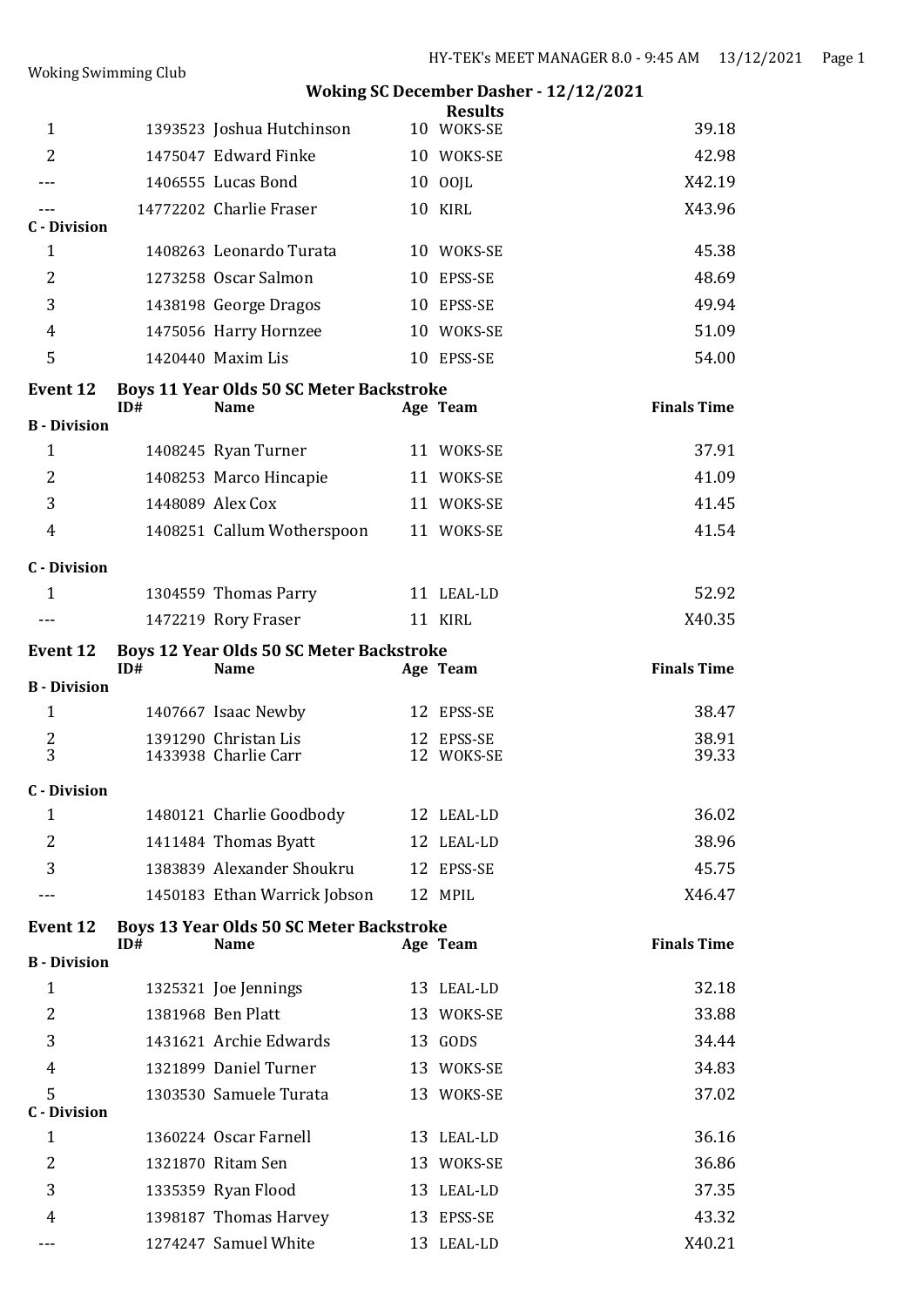|                     |     | 1427920 Cal Kinsler                             |    | 13 SAQL  | X42.48             |
|---------------------|-----|-------------------------------------------------|----|----------|--------------------|
| Event 12            |     | <b>Boys 14 Year Olds 50 SC Meter Backstroke</b> |    |          |                    |
|                     | ID# | <b>Name</b>                                     |    | Age Team | <b>Finals Time</b> |
| <b>B</b> - Division |     |                                                 |    |          |                    |
| 1                   |     | 1288832 Alex Churchill                          |    | 14 GODS  | 33.21              |
| 2                   |     | 1342600 Charlie Everest                         |    | 14 GODS  | 35.10              |
| C - Division        |     |                                                 |    |          |                    |
|                     |     | 1424873 Ronan McArdle                           | 14 | LEAL-LD  | 38.66              |

| <b>Event 12</b>                       | ID# | <b>Boys 15 &amp; Over 50 SC Meter Backstroke</b><br><b>Name</b>                                                                        | Age Team   | <b>Finals Time</b> |
|---------------------------------------|-----|----------------------------------------------------------------------------------------------------------------------------------------|------------|--------------------|
| <b>B</b> - Division                   |     |                                                                                                                                        |            |                    |
| $\mathbf{1}$                          |     | 1247563 Dominic Gastaldello                                                                                                            | 18 LEAL-LD | 32.77              |
|                                       |     | 1102521 Ben Howell                                                                                                                     | 16 WOKS-SE | X31.33             |
| $---$                                 |     | 1102525 Fredrick Van Der Leest 15 WOKS-SE<br>6.3 Totally submerged, (except for first 15m following the start or turn) during the race |            | <b>XDQ</b>         |
| <b>Event 13</b>                       | ID# | Girls 9 & Under 100 SC Meter Butterfly<br><b>Name</b>                                                                                  | Age Team   | <b>Finals Time</b> |
| <b>C</b> - Division                   |     |                                                                                                                                        |            |                    |
| $\mathbf{1}$                          |     | 1301749 Amelie Greenstein                                                                                                              | 9 EPSS-SE  | 2:06.07            |
| Event 13                              | ID# | Girls 10 Year Olds 100 SC Meter Butterfly<br><b>Name</b>                                                                               | Age Team   | <b>Finals Time</b> |
| <b>B</b> - Division                   |     |                                                                                                                                        |            |                    |
| $---$                                 |     | 1461981 Naomi Walmsley                                                                                                                 | 10 EPSS-SE | X1:35.51           |
| Event 13                              | ID# | Girls 11 Year Olds 100 SC Meter Butterfly<br><b>Name</b>                                                                               | Age Team   | <b>Finals Time</b> |
| <b>B</b> - Division                   |     |                                                                                                                                        |            |                    |
| $\mathbf{1}$                          |     | 1408244 Verity Larwood                                                                                                                 | 11 WOKS-SE | 1:29.50            |
| 2                                     |     | 1410744 Elise Smith                                                                                                                    | 11 EPSS-SE | 1:33.02            |
| 3<br><b>C</b> - Division              |     | 1300231 Lucy Wheeler                                                                                                                   | 11 WOKS-SE | 1:33.96            |
| $\mathbf{1}$                          |     | 1475042 Amelie Cutler                                                                                                                  | 11 WOKS-SE | 1:45.65            |
| Event 13                              | ID# | Girls 12 Year Olds 100 SC Meter Butterfly<br><b>Name</b>                                                                               | Age Team   | <b>Finals Time</b> |
| <b>B</b> - Division                   |     |                                                                                                                                        |            |                    |
| $\mathbf{1}$                          |     | 1321871 Violette Hornzee                                                                                                               | 12 WOKS-SE | 1:23.19            |
| $\overline{2}$                        |     | 1268190 Ada Hanif                                                                                                                      | 12 WOKS-SE | 1:32.53            |
| $\overline{3}$<br><b>C</b> - Division |     | 1361615 Sophia Visram                                                                                                                  | 12 EPSS-SE | 1:32.80            |
| $\mathbf{1}$                          |     | 1374284 Harriet Larwood                                                                                                                | 12 WOKS-SE | 1:31.58            |
| 2                                     |     | 1461612 Freya Taylor-Moon                                                                                                              | 12 LEAL-LD | 1:52.19            |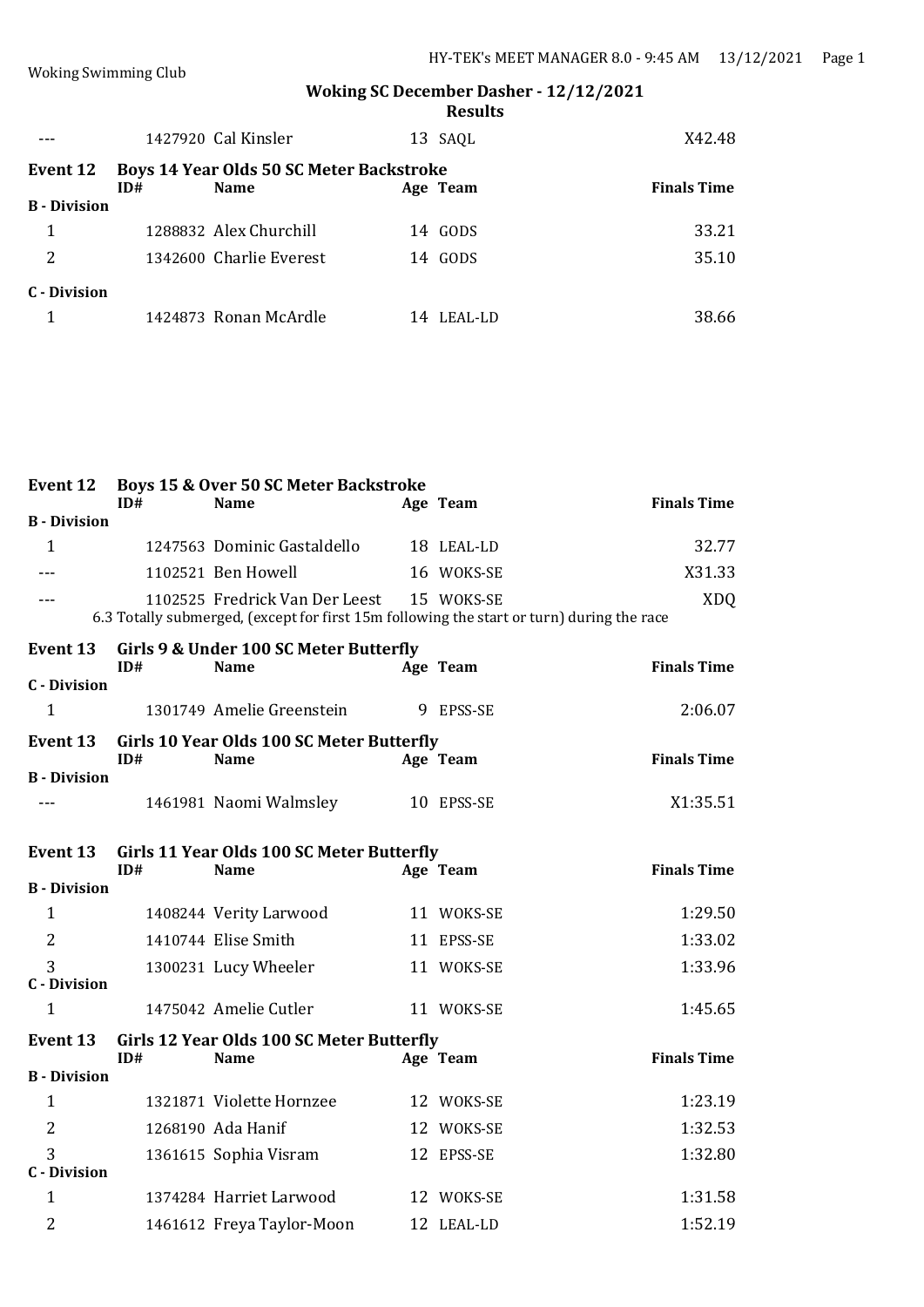|                                        |     |                                                                                                               | <b>Results</b> |                    |
|----------------------------------------|-----|---------------------------------------------------------------------------------------------------------------|----------------|--------------------|
| Event 13                               | ID# | Girls 13 Year Olds 100 SC Meter Butterfly<br><b>Name</b>                                                      | Age Team       | <b>Finals Time</b> |
| <b>B</b> - Division                    |     |                                                                                                               |                |                    |
| 1                                      |     | 1248439 Ellie Trojanovich                                                                                     | 13 WOKS-SE     | 1:22.90            |
| $\overline{2}$                         |     | 1177175 Antonia Berry                                                                                         | 13 WOKS-SE     | 1:38.30            |
|                                        |     | 1497750 Ana Paula Bello                                                                                       | 13 ELMS        | X1:17.75           |
|                                        |     | 1309329 Tara Giri                                                                                             | 13 LEAL-LD     | X1:23.78           |
| <b>C</b> - Division                    |     |                                                                                                               |                |                    |
| $\mathbf{1}$                           |     | 1474015 Emily Jarman                                                                                          | 13 GODS        | 1:23.33            |
|                                        |     | 1225352 Dulcie Williams<br>8.3 Movements of the legs not simultaneous or alternating movement of legs or feet | 13 LEAL-LD     | DQ                 |
| <b>Event 13</b>                        |     | Girls 14 Year Olds 100 SC Meter Butterfly                                                                     |                |                    |
| <b>B</b> - Division                    | ID# | <b>Name</b>                                                                                                   | Age Team       | <b>Finals Time</b> |
| $\mathbf{1}$                           |     | 1303545 Debbie Marango                                                                                        | 14 WOKS-SE     | 1:14.88            |
| $\overline{2}$                         |     | 1268199 Sadie Warmington                                                                                      | 14 WOKS-SE     | 1:19.73            |
|                                        |     | 1281897 Flo Taylor                                                                                            | 14 BRKS        | X1:15.08           |
| <b>C</b> - Division                    |     |                                                                                                               |                |                    |
| $\mathbf{1}$                           |     | 1380570 Grace Cotton                                                                                          | 14 LEAL-LD     | 1:24.40            |
| $\overline{2}$                         |     | 1183870 Lois Hargreaves                                                                                       | 14 GODS        | 1:37.23            |
| <b>Event 13</b>                        | ID# | Girls 15 & Over 100 SC Meter Butterfly<br><b>Name</b>                                                         | Age Team       | <b>Finals Time</b> |
| <b>B</b> - Division                    |     |                                                                                                               |                |                    |
| $\mathbf{1}$                           |     | 946016 Maddi Livingstone                                                                                      | 17 WOKS-SE     | 1:12.09            |
| $\overline{2}$<br><b>C</b> - Division  |     | 928297 Erin Pritchard                                                                                         | 17 WOKS-SE     | 1:14.03            |
| $\mathbf{1}$                           |     | 1295236 Megan Flood                                                                                           | 16 LEAL-LD     | 1:38.61            |
| Event 14                               | ID# | <b>Boys 10 Year Olds 100 SC Meter Butterfly</b><br><b>Name</b>                                                | Age Team       | <b>Finals Time</b> |
| <b>C</b> - Division                    |     |                                                                                                               |                |                    |
| $\mathbf{1}$                           |     | 1393523 Joshua Hutchinson                                                                                     | 10 WOKS-SE     | 1:23.52            |
|                                        |     | 1433942 Israel Marango<br>8.3 Movements of the legs not simultaneous or alternating movement of legs or feet  | 10 WOKS-SE     | DQ                 |
| Event 14                               |     | <b>Boys 11 Year Olds 100 SC Meter Butterfly</b>                                                               |                |                    |
|                                        | ID# | <b>Name</b>                                                                                                   | Age Team       | <b>Finals Time</b> |
| <b>B</b> - Division<br>$\mathbf{1}$    |     | 1448089 Alex Cox                                                                                              | 11 WOKS-SE     | 1:46.80            |
|                                        |     |                                                                                                               |                |                    |
| <b>Event 14</b><br><b>B</b> - Division | ID# | <b>Boys 12 Year Olds 100 SC Meter Butterfly</b><br><b>Name</b>                                                | Age Team       | <b>Finals Time</b> |
| $\mathbf{1}$                           |     | 1479389 Kian Dicks                                                                                            | 12 EPSS-SE     | 1:17.01            |
| 2                                      |     | 1442551 Neco Truter                                                                                           | 12 WOKS-SE     | 1:21.97            |
| 3                                      |     | 1411484 Thomas Byatt                                                                                          | 12 LEAL-LD     | 1:25.93            |
| 4                                      |     | 1249706 Galahad Reeve                                                                                         | 12 WOKS-SE     | 1:41.69            |
| <b>C</b> - Division                    |     |                                                                                                               |                |                    |
| $\mathbf{1}$                           |     | 1480121 Charlie Goodbody                                                                                      | 12 LEAL-LD     | 1:28.02            |
| 2                                      |     | 1391290 Christan Lis                                                                                          | 12 EPSS-SE     | 1:39.18            |

3 1433938 Charlie Carr 12 WOKS-SE 1:48.24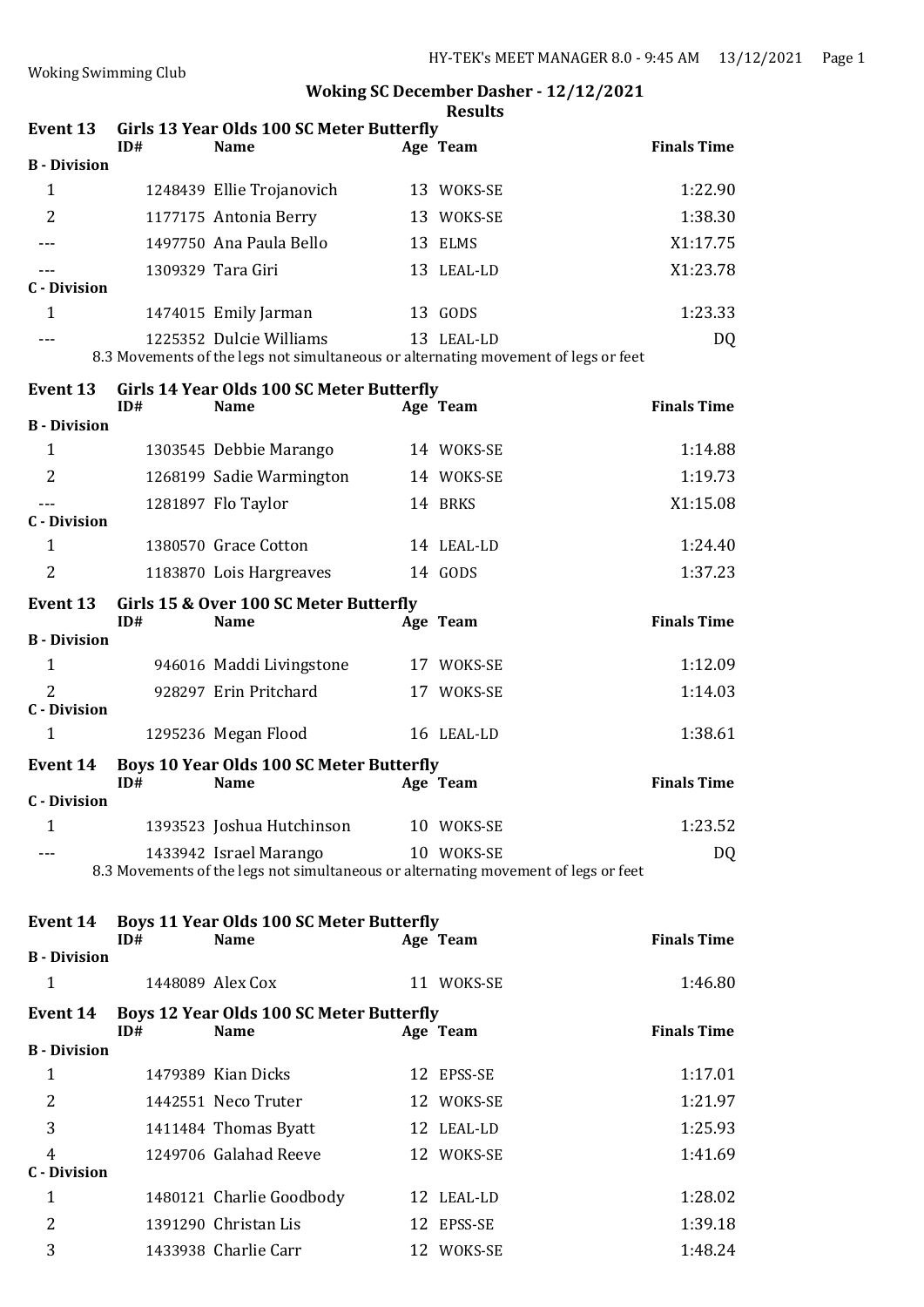| Event 14                            | ID# | <b>Boys 13 Year Olds 100 SC Meter Butterfly</b><br><b>Name</b>                      | Age Team   | <b>Finals Time</b> |
|-------------------------------------|-----|-------------------------------------------------------------------------------------|------------|--------------------|
| <b>B</b> - Division                 |     |                                                                                     |            |                    |
| $\mathbf{1}$                        |     | 1303536 Ryan Grealou                                                                | 13 WOKS-SE | 1:19.29            |
|                                     |     | 1497748 Aquiles Bello                                                               | 13 ELMS    | X1:11.26           |
| <b>C</b> - Division                 |     |                                                                                     |            |                    |
| $\mathbf{1}$                        |     | 1325321 Joe Jennings                                                                | 13 LEAL-LD | 1:12.67            |
| $\overline{2}$                      |     | 1335359 Ryan Flood                                                                  | 13 LEAL-LD | 1:20.86            |
| <b>Event 14</b>                     | ID# | <b>Boys 14 Year Olds 100 SC Meter Butterfly</b><br><b>Name</b>                      | Age Team   | <b>Finals Time</b> |
| <b>B</b> - Division                 |     |                                                                                     |            |                    |
| $\mathbf{1}$<br><b>C</b> - Division |     | 1403297 William Nogueira                                                            | 14 LEAL-LD | 1:18.80            |
| $\mathbf{1}$                        |     | 1424867 Victor Nogueira                                                             | 14 LEAL-LD | 1:18.60            |
| Event 14                            | ID# | Boys 15 & Over 100 SC Meter Butterfly<br><b>Name</b>                                |            | <b>Finals Time</b> |
| <b>B</b> - Division                 |     |                                                                                     | Age Team   |                    |
| $\mathbf{1}$                        |     | 1154658 Seb Zabarte                                                                 | 15 WOKS-SE | 1:12.25            |
| <b>Event 15</b>                     | ID# | Girls 9 & Under 50 SC Meter Breaststroke<br><b>Name</b>                             | Age Team   | <b>Finals Time</b> |
| <b>B</b> - Division                 |     |                                                                                     |            |                    |
| $\mathbf{1}$                        |     | 1497366 Ella Rooke                                                                  | 9 WOKS-SE  | 55.43              |
| 2<br><b>C</b> - Division            |     | 1301749 Amelie Greenstein                                                           | 9 EPSS-SE  | 57.73              |
| $\mathbf{1}$                        |     | 1442554 Keeley Thomas                                                               | 9 WOKS-SE  | 57.39              |
| $\overline{2}$                      |     | 1597471 Annabelle Van Zyl                                                           | 9 EPSS-SE  | 57.42              |
| 3                                   |     | 1448103 Elizabeth Warmington                                                        | 9 WOKS-SE  | 59.87              |
|                                     | ID# | Event 15 Girls 10 Year Olds 50 SC Meter Breaststroke<br><b>Name</b>                 | Age Team   | <b>Finals Time</b> |
| <b>B</b> - Division                 |     |                                                                                     |            |                    |
| $\mathbf{1}$                        |     | 1461981 Naomi Walmsley                                                              | 10 EPSS-SE | 48.27              |
| 2                                   |     | 1331633 Roxy Burrows                                                                | 10 LEAL-LD | 48.95              |
| 3                                   |     | 1408243 Erin Henderson                                                              | 10 WOKS-SE | 51.30              |
| 4                                   |     | 1517456 Francesca Johnson                                                           | 10 WOKS-SE | 51.58              |
|                                     |     | 1335253 Erica Fear<br>7.4 Leg movements not simultaneous (alternating leg movement) | 10 EPSS-SE | DQ                 |
| <b>C</b> - Division                 |     |                                                                                     |            |                    |
| $\mathbf{1}$                        |     | 1380741 Zoe Myers                                                                   | 10 LEAL-LD | 49.83              |
| 2                                   |     | 1380719 Thea Ward                                                                   | 10 LEAL-LD | 52.86              |
| 3                                   |     | 1326181 Clementine Hufton                                                           | 10 LEAL-LD | 55.02              |
| 4                                   |     | 1475069 Sophia Walter                                                               | 10 WOKS-SE | 57.53              |
| 5                                   |     | 1422546 Lauren Bryant                                                               | 10 WOKS-SE | 58.54              |
| 6                                   |     | 1610663 Danielle McGlashan                                                          | 10 EPSS-SE | 1:00.94            |
| 7                                   |     | 1492977 Alice Mayman-Palmer                                                         | 10 WOKS-SE | 1:02.15            |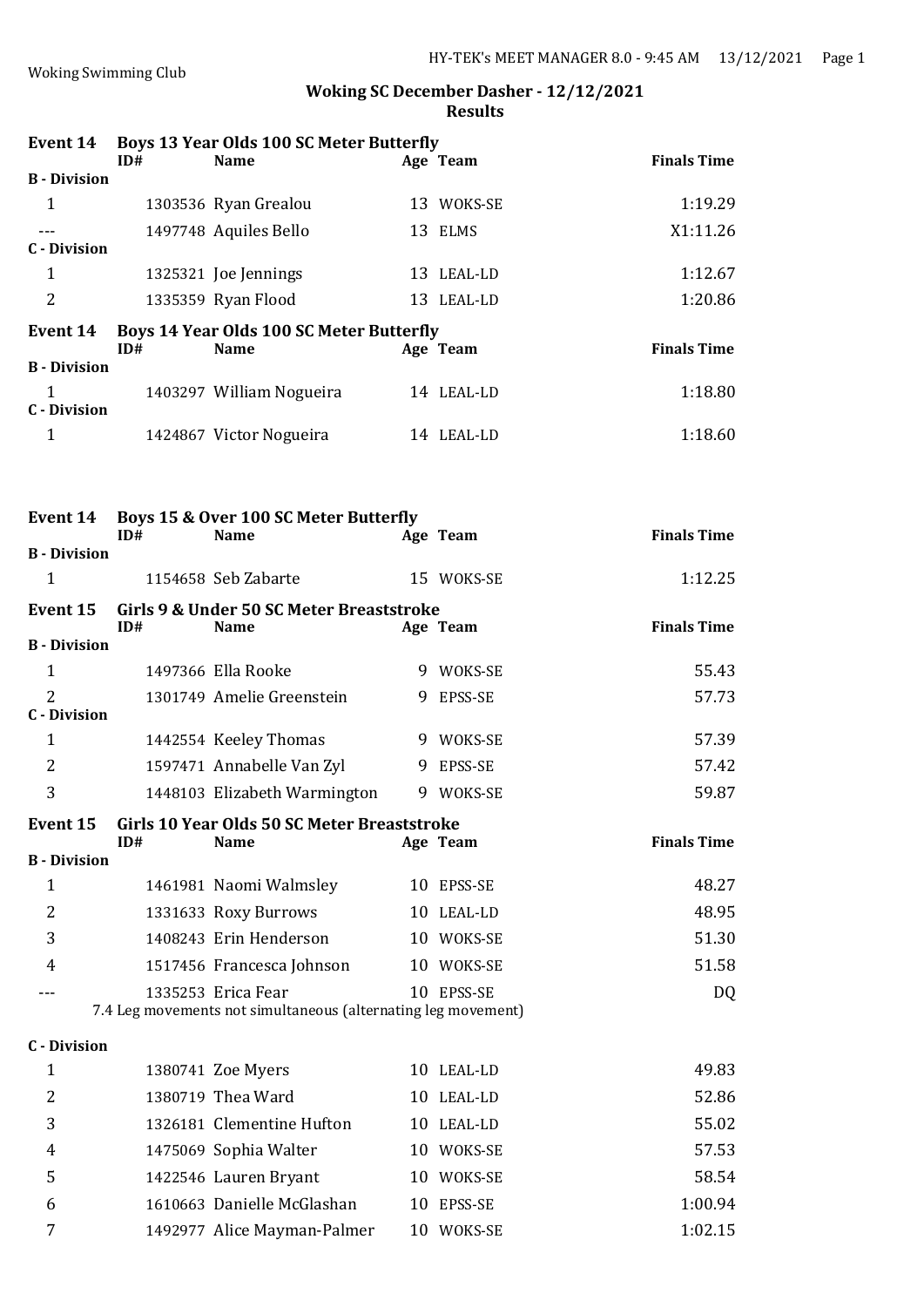| <b>Event 15</b>          | ID# | Girls 11 Year Olds 50 SC Meter Breaststroke<br><b>Name</b>                                                         | Age Team   | <b>Finals Time</b> |
|--------------------------|-----|--------------------------------------------------------------------------------------------------------------------|------------|--------------------|
| <b>B</b> - Division      |     |                                                                                                                    |            |                    |
| $\mathbf{1}$             |     | 1224160 Phoebe Jeffcott                                                                                            | 11 EPSS-SE | 43.49              |
| $\overline{2}$           |     | 1381963 Scarlett Redding                                                                                           | 11 WOKS-SE | 46.66              |
| 3                        |     | 1410744 Elise Smith                                                                                                | 11 EPSS-SE | 48.09              |
| 4                        |     | 1422554 Kayla DeVile                                                                                               | 11 WOKS-SE | 50.61              |
| 5                        |     | 1475040 Sophie Collis                                                                                              | 11 WOKS-SE | 50.67              |
| 6                        |     | 1475042 Amelie Cutler                                                                                              | 11 WOKS-SE | 51.68              |
| 7<br><b>C</b> - Division |     | 1442549 Radhika Rode                                                                                               | 11 WOKS-SE | 51.71              |
| 1                        |     | 1451130 Rebecca Dodds                                                                                              | 11 EPSS-SE | 55.06              |
| 2                        |     | 1492969 Isla McLaren                                                                                               | 11 WOKS-SE | 55.44              |
| 3                        |     | 1381961 Evelyn Shaw                                                                                                | 11 WOKS-SE | 57.03              |
| 4                        |     | 1523217 Thea Warren                                                                                                | 11 LEAL-LD | 57.34              |
|                          |     | 1492272 Isobel Smith                                                                                               | 11 EPSS-SE | X50.47             |
|                          |     | 1422580 Emilia Kramer                                                                                              | 11 WOKS-SE | X55.56             |
|                          |     | 1408269 Alex Platt<br>7.4 Leg movements not on the same plane                                                      | 11 WOKS-SE | DQ                 |
| Event 15                 | ID# | Girls 12 Year Olds 50 SC Meter Breaststroke<br><b>Name</b>                                                         | Age Team   | <b>Finals Time</b> |
| <b>B</b> - Division      |     |                                                                                                                    |            |                    |
| $\mathbf{1}$             |     | 1303544 Izzy Rose                                                                                                  | 12 WOKS-SE | 41.82              |
| 2                        |     | 1321935 Isla Hanif                                                                                                 | 12 WOKS-SE | 41.87              |
| 3                        |     | 1437648 Imogen Stent                                                                                               | 12 TILS    | 43.04              |
| 4                        |     | 1361615 Sophia Visram                                                                                              | 12 EPSS-SE | 43.48              |
| 5                        |     | 1448088 Eleanor Carnell                                                                                            | 12 WOKS-SE | 45.02              |
| 6                        |     | 1268190 Ada Hanif                                                                                                  | 12 WOKS-SE | 48.00              |
| ---                      |     | 1400289 Sofia Giltrap                                                                                              | 12 EPSS-SE | X43.59             |
| <b>C</b> - Division      |     |                                                                                                                    |            |                    |
| $\mathbf{1}$             |     | 1358308 Matilda Harding                                                                                            | 12 GODS    | 45.78              |
| 2                        |     | 1329744 Scarlett Brown                                                                                             | 12 WOKS-SE | 46.31              |
|                          |     | 1303548 Chloe Thornton                                                                                             | 12 WOKS-SE | X46.38             |
|                          |     | 1354599 Honor Andrews<br>7.1 After the start or after each turn single butterfly kick not performed before the 1st | 12 LEAL-LD | DQ                 |
| <b>Event 15</b>          | ID# | Girls 13 Year Olds 50 SC Meter Breaststroke<br><b>Name</b>                                                         | Age Team   | <b>Finals Time</b> |

|                     | 1.V# | Name                      |    | нде теаш   | гшагэ гше |
|---------------------|------|---------------------------|----|------------|-----------|
| <b>B</b> - Division |      |                           |    |            |           |
| 1                   |      | 1236377 Tegan Gale        |    | 13 WOKS-SE | 37.44     |
| 2                   |      | 1248439 Ellie Trojanovich |    | 13 WOKS-SE | 38.63     |
| $*3$                |      | 1350283 Mia Blythe        |    | 13 LEAL-LD | 40.44     |
| $*3$                |      | 1401076 Nina Serrant      |    | 13 LEAL-LD | 40.44     |
| 5                   |      | 1284740 Abi Elford        |    | 13 WOKS-SE | 40.46     |
| <b>C</b> - Division |      |                           |    |            |           |
| 1                   |      | 1268200 Ella Pollock      | 13 | WOKS-SE    | 42.94     |
| 2                   |      | 1501386 Lizzy Goodbody    |    | 13 LEAL-LD | 45.48     |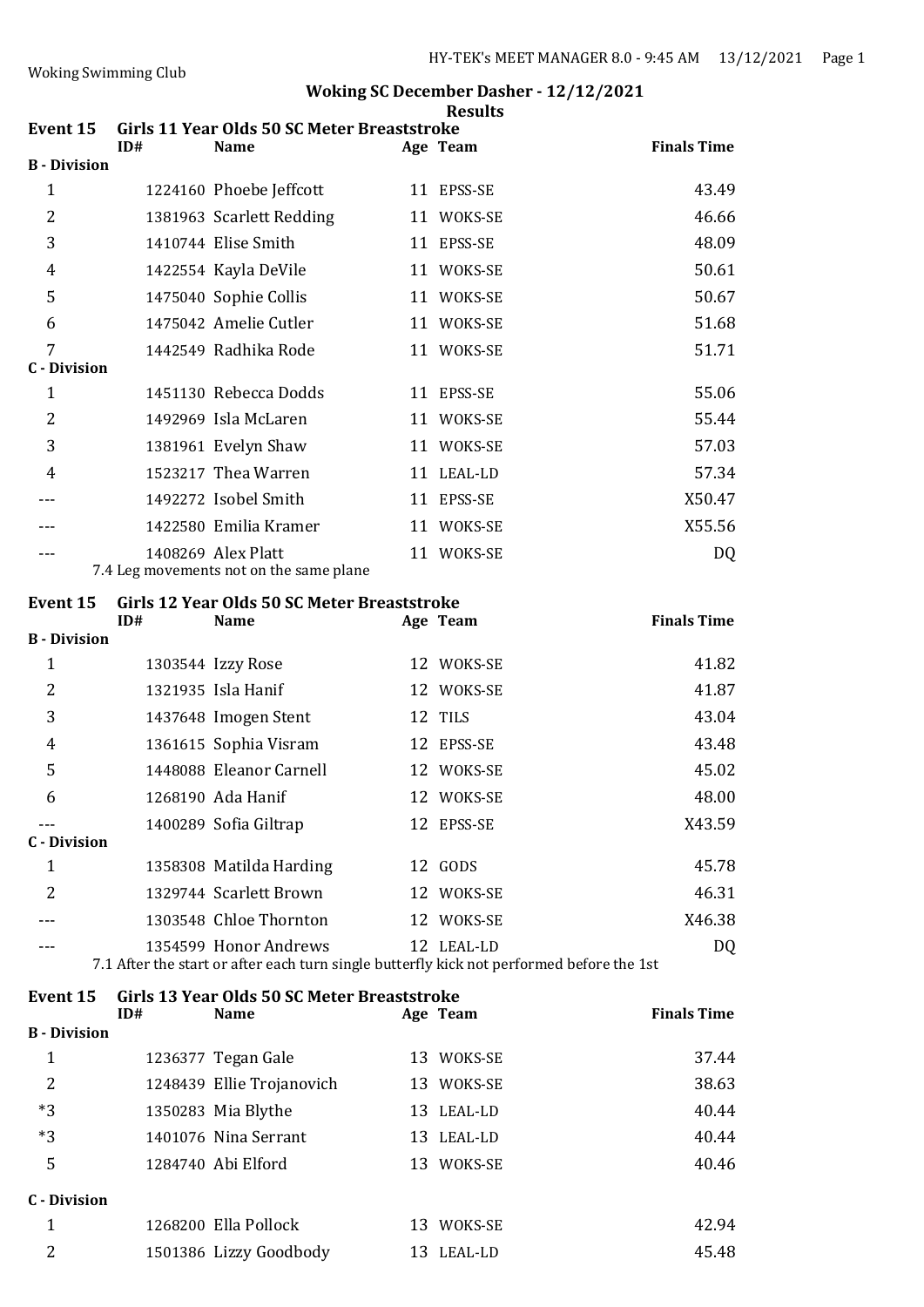|                                     |     | 1527343 Kelsey Rea                                               | 13 MPIL                  | X44.37             |
|-------------------------------------|-----|------------------------------------------------------------------|--------------------------|--------------------|
|                                     |     | 1309329 Tara Giri                                                | 13 LEAL-LD               | X45.18             |
| ---                                 |     | 1344070 Rachel Pinto                                             | 13 MPIL                  | X46.49             |
| <b>Event 15</b>                     |     | Girls 14 Year Olds 50 SC Meter Breaststroke                      |                          |                    |
| <b>B</b> - Division                 | ID# | <b>Name</b>                                                      | Age Team                 | <b>Finals Time</b> |
|                                     |     |                                                                  |                          |                    |
| $\mathbf{1}$<br>2                   |     | 1232080 Matilda Chisholm<br>1272441 Lucy Hufton                  | 14 LEAL-LD<br>14 LEAL-LD | 37.72<br>40.47     |
| 3                                   |     | 1139183 Josie Burrows                                            | 14 LEAL-LD               | 40.98              |
| 4                                   |     | 1228808 Annabelle Simon                                          | 14 WOKS-SE               | 41.42              |
| $---$                               |     | 1275250 Ellen' Shayler                                           | 14 CRAS                  | X39.72             |
| <b>C</b> - Division                 |     |                                                                  |                          |                    |
| 1                                   |     | 1183870 Lois Hargreaves                                          | 14 GODS                  | 43.55              |
| 2                                   |     | 1212947 Skye Findlay                                             | 14 LEAL-LD               | 48.43              |
|                                     |     |                                                                  |                          |                    |
| Event 15                            | ID# | Girls 15 & Over 50 SC Meter Breaststroke<br><b>Name</b>          | Age Team                 | <b>Finals Time</b> |
| <b>B</b> - Division                 |     |                                                                  |                          |                    |
| $---$<br><b>C</b> - Division        |     | 1425274 Rosabela Hernandez                                       | 15 MPIL                  | X44.07             |
| 1                                   |     | 1295236 Megan Flood                                              | 16 LEAL-LD               | 50.95              |
| Event 16                            |     | Boys 9 & Under 50 SC Meter Breaststroke                          |                          |                    |
| <b>B</b> - Division                 | ID# | <b>Name</b>                                                      | Age Team                 | <b>Finals Time</b> |
| $\mathbf{1}$                        |     | 1501525 Jinho Bae                                                | 9 EPSS-SE                | 54.82              |
| $\overline{2}$                      |     | 1442550 Morgan Shaw                                              | 9 WOKS-SE                | 59.20              |
| <b>C</b> - Division                 |     |                                                                  |                          |                    |
| $\mathbf 1$                         |     | 1411488 William Byatt                                            | 9 LEAL-LD                | 56.67              |
| $\overline{2}$                      |     | 1461970 Zachary Brown                                            | 9 EPSS-SE                | 1:02.59            |
| Event 16                            |     | <b>Boys 10 Year Olds 50 SC Meter Breaststroke</b>                |                          |                    |
| <b>B</b> - Division                 | ID# | <b>Name</b>                                                      | Age Team                 | <b>Finals Time</b> |
| 1                                   |     | 1433942 Israel Marango                                           | 10 WOKS-SE               | 52.22              |
| 2                                   |     | 1433946 Takara Hasegawa-York                                     | 10 WOKS-SE               | 53.99              |
|                                     |     | 1408261 Charlie Wade                                             | 10 WOKS-SE               | X48.48             |
|                                     |     | 14772202 Charlie Fraser                                          | 10 KIRL                  | X54.67             |
| <b>C</b> - Division<br>$\mathbf{1}$ |     | 1273258 Oscar Salmon                                             |                          | 53.84              |
|                                     |     |                                                                  | 10 EPSS-SE               |                    |
| 2                                   |     | 1501410 Nick Madath                                              | 10 WOKS-SE               | 55.99              |
| 3                                   |     | 1475056 Harry Hornzee                                            | 10 WOKS-SE               | 57.11              |
| 4                                   |     | 1420440 Maxim Lis                                                | 10 EPSS-SE               | 58.00              |
| 5                                   |     | 1438198 George Dragos                                            | 10 EPSS-SE               | 1:01.13            |
| <b>Event 16</b>                     | ID# | <b>Boys 11 Year Olds 50 SC Meter Breaststroke</b><br><b>Name</b> | Age Team                 | <b>Finals Time</b> |
| <b>B</b> - Division                 |     |                                                                  |                          |                    |
|                                     |     |                                                                  |                          |                    |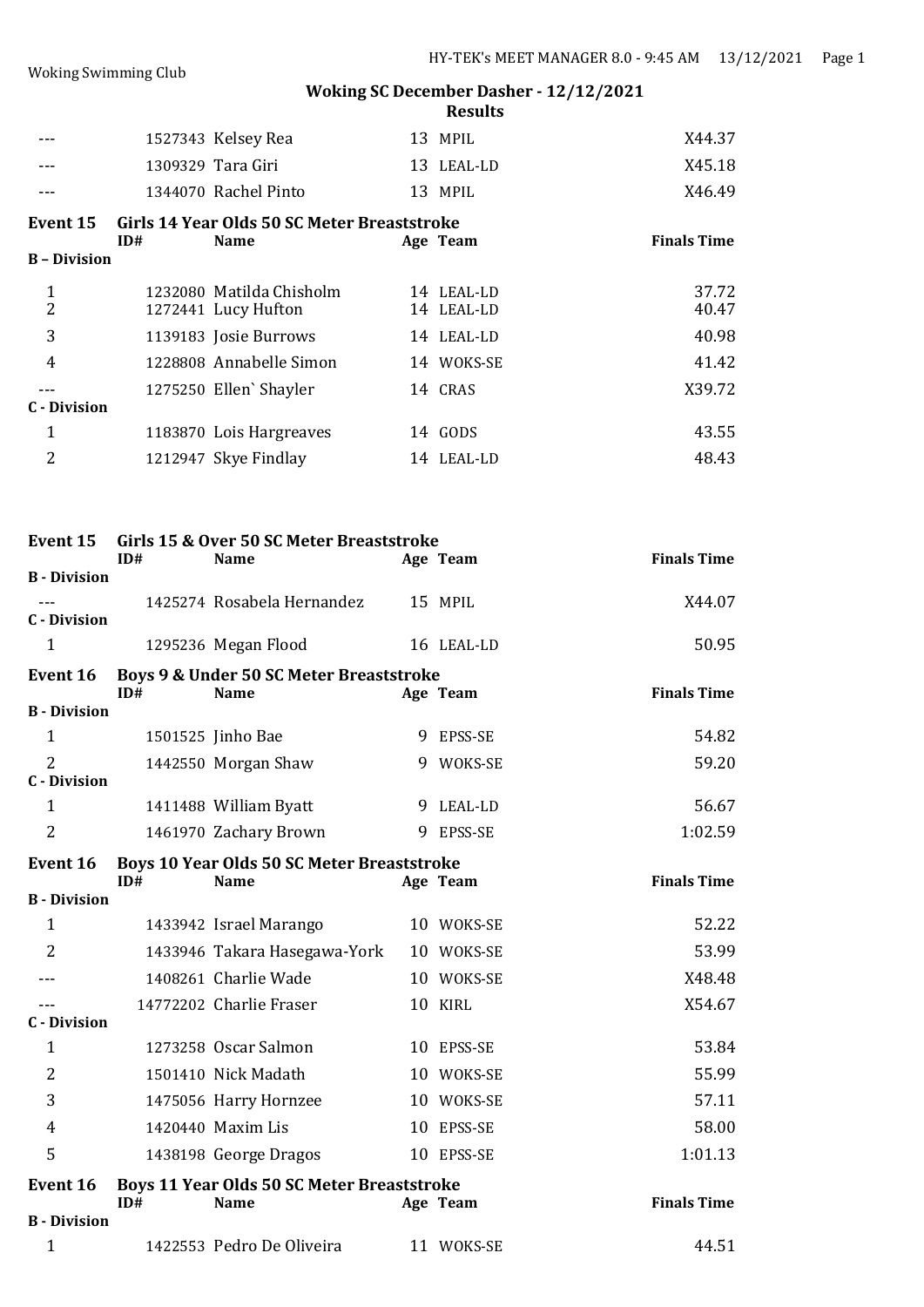|                                       |     |                                                                                                                         |    | <b>Results</b> |                    |
|---------------------------------------|-----|-------------------------------------------------------------------------------------------------------------------------|----|----------------|--------------------|
| 2<br><b>C</b> - Division              |     | 1448089 Alex Cox                                                                                                        |    | 11 WOKS-SE     | 47.46              |
| 1                                     |     | 1442548 William Brackley                                                                                                |    | 11 WOKS-SE     | 51.68              |
|                                       |     | 1472219 Rory Fraser                                                                                                     |    | 11 KIRL        | X46.91             |
|                                       |     | 1408251 Callum Wotherspoon<br>7.5 Executed alternating or downward butterfly kick (except after start or after turn, as |    | 11 WOKS-SE     | DQ                 |
|                                       |     |                                                                                                                         |    |                |                    |
| <b>Event 16</b>                       | ID# | <b>Boys 12 Year Olds 50 SC Meter Breaststroke</b><br><b>Name</b>                                                        |    | Age Team       | <b>Finals Time</b> |
| <b>B</b> - Division                   |     |                                                                                                                         |    |                |                    |
| $\mathbf{1}$                          |     | 1442551 Neco Truter                                                                                                     |    | 12 WOKS-SE     | 41.89              |
| 2                                     |     | 1391290 Christan Lis                                                                                                    |    | 12 EPSS-SE     | 42.97              |
| 3                                     |     | 1249706 Galahad Reeve                                                                                                   |    | 12 WOKS-SE     | 43.30              |
| 4<br><b>C</b> - Division              |     | 1411484 Thomas Byatt                                                                                                    |    | 12 LEAL-LD     | 44.79              |
| 1                                     |     | 1480121 Charlie Goodbody                                                                                                |    | 12 LEAL-LD     | 46.98              |
| 2                                     |     | 1407667 Isaac Newby                                                                                                     |    | 12 EPSS-SE     | 47.51              |
| 3                                     |     | 1433938 Charlie Carr                                                                                                    |    | 12 WOKS-SE     | 50.50              |
| 4                                     |     | 1383839 Alexander Shoukru                                                                                               |    | 12 EPSS-SE     | 51.62              |
|                                       |     | 1450183 Ethan Warrick Jobson                                                                                            |    | 12 MPIL        | X53.34             |
| <b>Event 16</b>                       | ID# | <b>Boys 13 Year Olds 50 SC Meter Breaststroke</b><br><b>Name</b>                                                        |    | Age Team       | <b>Finals Time</b> |
| <b>B</b> - Division                   |     |                                                                                                                         |    |                |                    |
| 1                                     |     | 1325321 Joe Jennings                                                                                                    |    | 13 LEAL-LD     | 36.64              |
| 2                                     |     | 1335359 Ryan Flood                                                                                                      | 13 | LEAL-LD        | 37.07              |
| 3                                     |     | 1381968 Ben Platt                                                                                                       |    | 13 WOKS-SE     | 41.56              |
|                                       |     | 1244476 Ollie Thorpe                                                                                                    |    | 13 BRKS        | X38.60             |
|                                       |     | 1468485 Filip Drabek                                                                                                    |    | 13 MPIL        | X48.91             |
| C - Division                          |     |                                                                                                                         |    |                |                    |
| 1                                     |     | 1360224 Oscar Farnell                                                                                                   |    | 13 LEAL-LD     | 40.93              |
| 2                                     |     | 1321870 Ritam Sen                                                                                                       |    | 13 WOKS-SE     | 43.90              |
| 3                                     |     | 1398187 Thomas Harvey                                                                                                   |    | 13 EPSS-SE     | 50.56              |
| ---                                   |     | 1274247 Samuel White                                                                                                    |    | 13 LEAL-LD     | X46.10             |
| <b>Event 16</b>                       | ID# | <b>Boys 14 Year Olds 50 SC Meter Breaststroke</b><br><b>Name</b>                                                        |    | Age Team       | <b>Finals Time</b> |
| <b>B</b> - Division                   |     |                                                                                                                         |    |                |                    |
| 1                                     |     | 1306008 Rory Shayler                                                                                                    |    | 14 ALTS        | 35.45              |
| $\overline{2}$<br><b>C</b> - Division |     | 1268204 Denver Zhang                                                                                                    |    | 14 WOKS-SE     | 37.44              |
| $\mathbf{1}$                          |     | 1354683 Charley Fishlock                                                                                                |    | 14 GODS        | 38.25              |
| 2                                     |     | 1424873 Ronan McArdle                                                                                                   |    | 14 LEAL-LD     | 44.18              |
| <b>Event 17</b>                       | ID# | Girls 9 & Under 100 SC Meter Freestyle<br><b>Name</b>                                                                   |    | Age Team       | <b>Finals Time</b> |
| <b>B</b> - Division                   |     |                                                                                                                         |    |                |                    |
| 1                                     |     | 1597471 Annabelle Van Zyl                                                                                               |    | 9 EPSS-SE      | 1:25.73            |
| 2                                     |     | 1448103 Elizabeth Warmington                                                                                            |    | 9 WOKS-SE      | 1:30.73            |
| 3<br><b>C</b> - Division              |     | 1497366 Ella Rooke                                                                                                      | 9  | WOKS-SE        | 1:33.77            |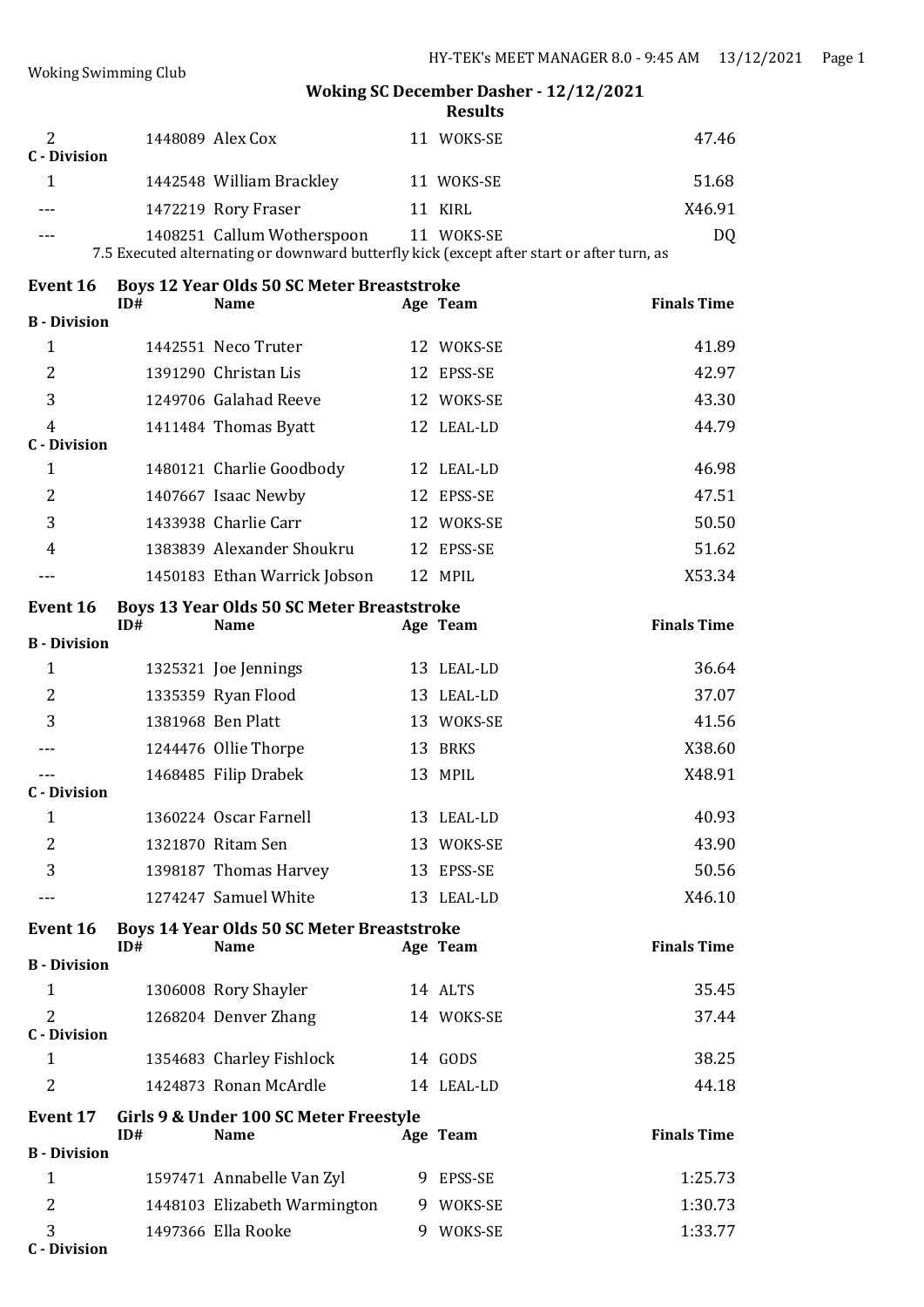|         |                                                           |  | .         |                |
|---------|-----------------------------------------------------------|--|-----------|----------------|
|         | 1610613 Ava Panayiotou                                    |  | 9 EPSS-SE | 1:44.22        |
| $- - -$ | 1442554 Keeley Thomas<br>4.4 Start before starting signal |  | WOKS-SE   | DO.            |
| $- - -$ | 1301749 Amelie Greenstein                                 |  | EPSS-SE   | D <sub>0</sub> |

# **Event 17 Girls 10 Year Olds 100 SC Meter Freestyle**

|                     | ID# | <b>Name</b>                 |    | Age Team   | <b>Finals Time</b> |
|---------------------|-----|-----------------------------|----|------------|--------------------|
| <b>B</b> - Division |     |                             |    |            |                    |
| 1                   |     | 1461981 Naomi Walmsley      | 10 | EPSS-SE    | 1:19.94            |
| $\overline{2}$      |     | 1442553 Eva Selden          | 10 | WOKS-SE    | 1:20.38            |
| 3                   |     | 1517456 Francesca Johnson   | 10 | WOKS-SE    | 1:24.46            |
| $\overline{4}$      |     | 1610663 Danielle McGlashan  |    | 10 EPSS-SE | 1:30.11            |
| 5                   |     | 1422546 Lauren Bryant       | 10 | WOKS-SE    | 1:32.66            |
| 6                   |     | 1492977 Alice Mayman-Palmer |    | 10 WOKS-SE | 1:34.63            |
| <b>C</b> - Division |     |                             |    |            |                    |
| $\mathbf{1}$        |     | 1408243 Erin Henderson      | 10 | WOKS-SE    | 1:27.19            |
| $\overline{2}$      |     | 1380719 Thea Ward           | 10 | LEAL-LD    | 1:33.20            |
| 3                   |     | 1475069 Sophia Walter       |    | 10 WOKS-SE | 1:34.13            |
| $\overline{4}$      |     | 1335253 Erica Fear          | 10 | EPSS-SE    | 1:36.16            |
| 5                   |     | 1331633 Roxy Burrows        |    | 10 LEAL-LD | 1:40.45            |
| 6                   |     | 1380741 Zoe Myers           | 10 | LEAL-LD    | 1:42.63            |
| 7                   |     | 1326181 Clementine Hufton   | 10 | LEAL-LD    | 1:51.34            |
|                     |     |                             |    |            |                    |

**ID# Name Age Team Finals Time**

#### **Event 17 Girls 11 Year Olds 100 SC Meter Freestyle**

| <b>B</b> - Division |                          |               |          |
|---------------------|--------------------------|---------------|----------|
| 1                   | 1300231 Lucy Wheeler     | 11 WOKS-SE    | 1:14.44  |
| $\overline{2}$      | 1410761 Anna Pirlici     | 11 EPSS-SE    | 1:14.82  |
| 3                   | 1381963 Scarlett Redding | 11 WOKS-SE    | 1:14.88  |
| $\overline{4}$      | 1224160 Phoebe Jeffcott  | 11 EPSS-SE    | 1:16.34  |
| 5                   | 1408269 Alex Platt       | 11 WOKS-SE    | 1:16.69  |
| 6                   | 1408244 Verity Larwood   | 11 WOKS-SE    | 1:17.80  |
| $\overline{7}$      | 1410744 Elise Smith      | 11 EPSS-SE    | 1:20.96  |
| <b>C</b> - Division |                          |               |          |
| 1                   | 1422580 Emilia Kramer    | 11 WOKS-SE    | 1:20.17  |
| $\overline{2}$      | 1451130 Rebecca Dodds    | 11 EPSS-SE    | 1:28.45  |
| 3                   | 1492969 Isla McLaren     | WOKS-SE<br>11 | 1:30.55  |
| 4                   | 1475040 Sophie Collis    | 11 WOKS-SE    | 1:30.86  |
| 5                   | 1422554 Kayla DeVile     | 11 WOKS-SE    | 1:34.99  |
| 6                   | 1381961 Evelyn Shaw      | 11 WOKS-SE    | 1:36.81  |
| 7                   | 1523217 Thea Warren      | 11 LEAL-LD    | 1:37.95  |
|                     | 1492272 Isobel Smith     | 11 EPSS-SE    | X1:23.17 |
|                     |                          |               |          |

| Event 17            | Girls 12 Year Olds 100 SC Meter Freestyle |                          |  |            |                    |  |
|---------------------|-------------------------------------------|--------------------------|--|------------|--------------------|--|
|                     | ID#                                       | <b>Name</b>              |  | Age Team   | <b>Finals Time</b> |  |
| <b>B</b> - Division |                                           |                          |  |            |                    |  |
|                     |                                           | 1321871 Violette Hornzee |  | 12 WOKS-SE | 1:07.35            |  |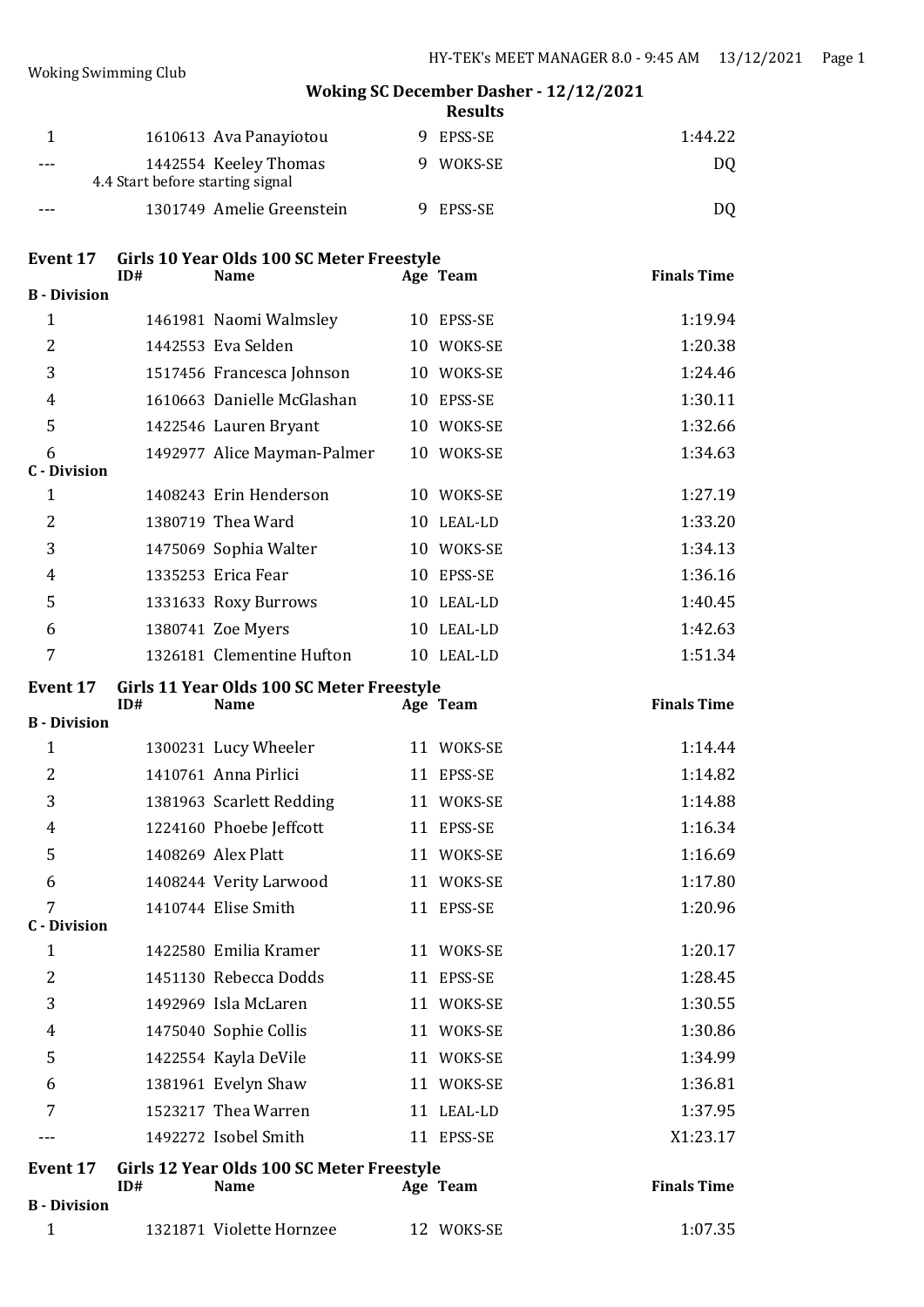|                     |                           | <b>Results</b> |          |
|---------------------|---------------------------|----------------|----------|
| $\overline{2}$      | 1437648 Imogen Stent      | 12 TILS        | 1:10.81  |
| 3                   | 1329744 Scarlett Brown    | 12 WOKS-SE     | 1:14.09  |
| $\overline{4}$      | 1374284 Harriet Larwood   | 12 WOKS-SE     | 1:14.15  |
| 5                   | 1448088 Eleanor Carnell   | 12 WOKS-SE     | 1:14.64  |
| 6                   | 1361615 Sophia Visram     | 12 EPSS-SE     | 1:19.61  |
| 7                   | 1321935 Isla Hanif        | 12 WOKS-SE     | 1:20.59  |
|                     | 1303544 Izzy Rose         | 12 WOKS-SE     | X1:08.37 |
|                     | 1400289 Sofia Giltrap     | 12 EPSS-SE     | X1:10.45 |
| <b>C</b> - Division |                           |                |          |
| 1                   | 1354600 Stella Verrycken  | 12 LEAL-LD     | 1:15.73  |
| $\overline{2}$      | 1358308 Matilda Harding   | 12 GODS        | 1:16.90  |
| 3                   | 1410970 Amelia Charuk     | 12 LEAL-LD     | 1:17.99  |
| $\overline{4}$      | 1354599 Honor Andrews     | 12 LEAL-LD     | 1:20.83  |
| 5                   | 1461612 Freya Taylor-Moon | 12 LEAL-LD     | 1:29.60  |
|                     | 1393529 Amy Mould         | 12 WOKS-SE     | X1:20.93 |

# **Event 17 Girls 13 Year Olds 100 SC Meter Freestyle**

|                     | ID#                                       | <b>Name</b>              |  | Age Team   | <b>Finals Time</b> |  |
|---------------------|-------------------------------------------|--------------------------|--|------------|--------------------|--|
| <b>B</b> - Division |                                           |                          |  |            |                    |  |
| $\mathbf{1}$        |                                           | 1284740 Abi Elford       |  | 13 WOKS-SE | 1:05.02            |  |
| 2                   |                                           | 1268200 Ella Pollock     |  | 13 WOKS-SE | 1:09.39            |  |
| 3                   |                                           | 1351459 Sophie Cutler    |  | 13 WOKS-SE | 1:09.84            |  |
| 4                   |                                           | 1300808 Natalia Cole     |  | 13 LEAL-LD | 1:10.15            |  |
| 5                   |                                           | 1304755 Lauren Pollard   |  | 13 TILS    | 1:10.34            |  |
| 6                   |                                           | 1177175 Antonia Berry    |  | 13 WOKS-SE | 1:17.09            |  |
|                     |                                           | 1236377 Tegan Gale       |  | 13 WOKS-SE | X1:01.17           |  |
|                     |                                           | 1497750 Ana Paula Bello  |  | 13 ELMS    | X1:08.62           |  |
| <b>C</b> - Division |                                           |                          |  |            |                    |  |
| $\mathbf{1}$        |                                           | 1474015 Emily Jarman     |  | 13 GODS    | 1:09.45            |  |
| $\overline{2}$      |                                           | 1350283 Mia Blythe       |  | 13 LEAL-LD | 1:10.61            |  |
| 3                   |                                           | 1501386 Lizzy Goodbody   |  | 13 LEAL-LD | 1:13.73            |  |
| $\overline{4}$      |                                           | 1401076 Nina Serrant     |  | 13 LEAL-LD | 1:13.95            |  |
| 5                   |                                           | 1225352 Dulcie Williams  |  | 13 LEAL-LD | 1:19.04            |  |
| <b>Event 17</b>     | Girls 14 Year Olds 100 SC Meter Freestyle |                          |  |            |                    |  |
|                     | ID#                                       | <b>Name</b>              |  | Age Team   | <b>Finals Time</b> |  |
| <b>B</b> - Division |                                           |                          |  |            |                    |  |
| $\mathbf{1}$        |                                           | 1268199 Sadie Warmington |  | 14 WOKS-SE | 1:04.80            |  |
| 2                   |                                           | 1303545 Debbie Marango   |  | 14 WOKS-SE | 1:04.99            |  |
| 3                   |                                           | 1272441 Lucy Hufton      |  | 14 LEAL-LD | 1:06.47            |  |
| 4                   |                                           | 1228808 Annabelle Simon  |  | 14 WOKS-SE | 1:08.49            |  |
|                     |                                           | 1349380 Lilly Hardy      |  | 14 ANDS    | X1:05.81           |  |
| <b>C</b> - Division |                                           |                          |  |            |                    |  |
| $\mathbf{1}$        |                                           | 1212947 Skye Findlay     |  | 14 LEAL-LD | 1:11.00            |  |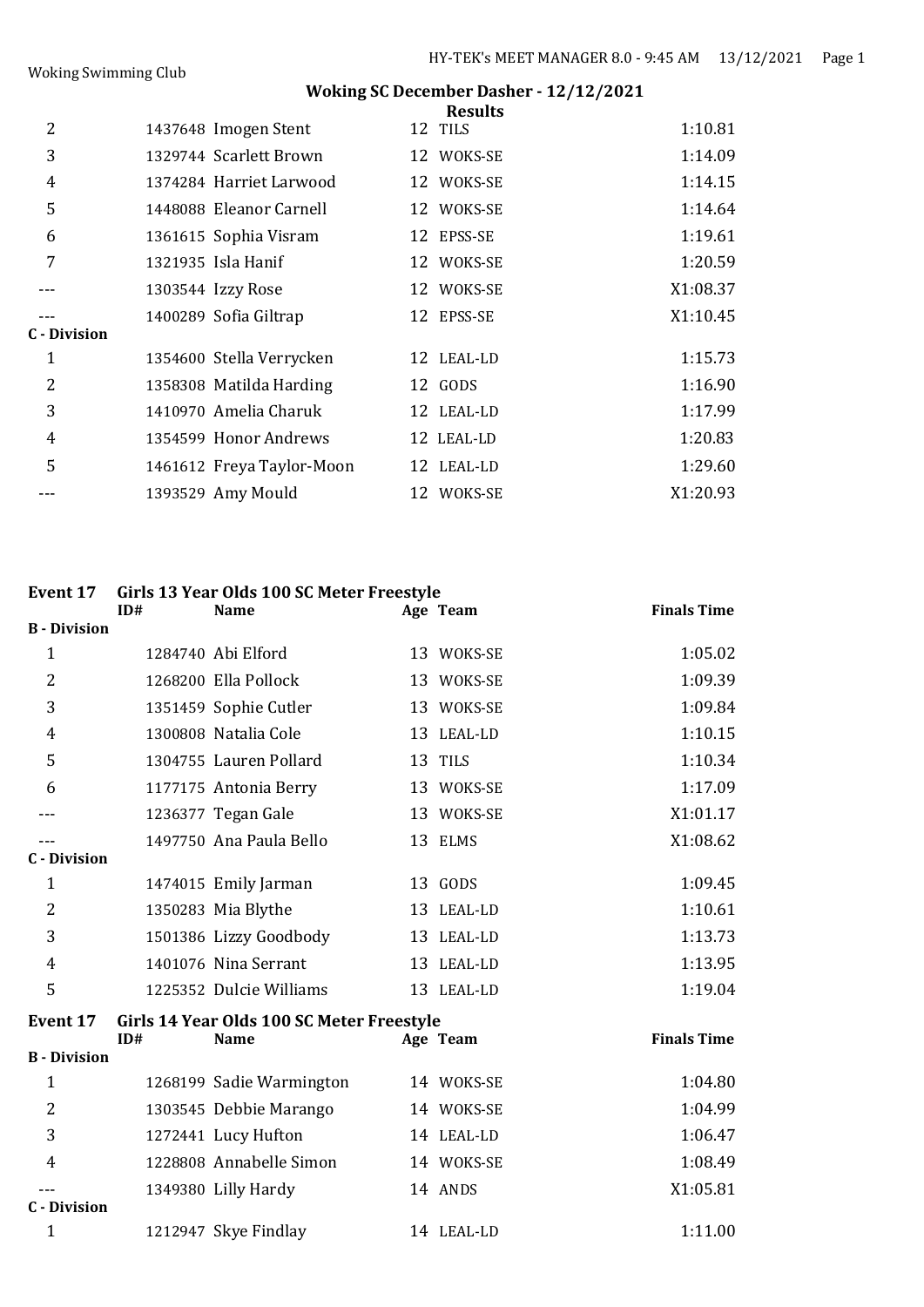| <b>Woking Swimming Club</b>           |     |                                                       |   |                |                    |
|---------------------------------------|-----|-------------------------------------------------------|---|----------------|--------------------|
|                                       |     | <b>Woking SC December Dasher - 12/12/2021</b>         |   |                |                    |
|                                       |     |                                                       |   | <b>Results</b> |                    |
| $\overline{2}$                        |     | 1139183 Josie Burrows                                 |   | 14 LEAL-LD     | 1:11.39            |
| 3                                     |     | 1380570 Grace Cotton                                  |   | 14 LEAL-LD     | 1:13.86            |
| 4                                     |     | 1183870 Lois Hargreaves                               |   | 14 GODS        | 1:17.87            |
| Event 17                              | ID# | Girls 15 & Over 100 SC Meter Freestyle<br><b>Name</b> |   | Age Team       | <b>Finals Time</b> |
| <b>B</b> - Division                   |     |                                                       |   |                |                    |
| $\mathbf{1}$                          |     | 928297 Erin Pritchard                                 |   | 17 WOKS-SE     | 1:05.27            |
| $\overline{2}$<br><b>C</b> - Division |     | 946016 Maddi Livingstone                              |   | 17 WOKS-SE     | 1:06.98            |
| 1                                     |     | 1295236 Megan Flood                                   |   | 16 LEAL-LD     | 1:22.06            |
| <b>Event 18</b>                       | ID# | Boys 9 & Under 100 SC Meter Freestyle<br><b>Name</b>  |   | Age Team       | <b>Finals Time</b> |
| <b>B</b> - Division                   |     |                                                       |   |                |                    |
| $\mathbf{1}$                          |     | 1501525 Jinho Bae                                     | 9 | EPSS-SE        | 1:35.77            |
| 2                                     |     | 1461970 Zachary Brown                                 | 9 | EPSS-SE        | 1:39.83            |
| <b>C</b> - Division                   |     |                                                       |   |                |                    |
| 1                                     |     | 1411488 William Byatt                                 | 9 | LEAL-LD        | 1:39.87            |
| $\overline{2}$                        |     | 1442550 Morgan Shaw                                   |   | 9 WOKS-SE      | 1:45.21            |

# **Event 18 Boys 10 Year Olds 100 SC Meter Freestyle**

|                                                             | ID# | <b>Name</b>                              |  | Age Team   | <b>Finals Time</b> |  |
|-------------------------------------------------------------|-----|------------------------------------------|--|------------|--------------------|--|
| <b>B</b> - Division                                         |     |                                          |  |            |                    |  |
| $\mathbf{1}$                                                |     | 1393523 Joshua Hutchinson                |  | 10 WOKS-SE | 1:15.24            |  |
| $\overline{2}$                                              |     | 1501410 Nick Madath                      |  | 10 WOKS-SE | 1:23.72            |  |
| 3                                                           |     | 1475047 Edward Finke                     |  | 10 WOKS-SE | 1:24.58            |  |
|                                                             |     | 1408261 Charlie Wade                     |  | 10 WOKS-SE | X1:21.56           |  |
|                                                             |     | 14772202 Charlie Fraser                  |  | 10 KIRL    | X1:24.25           |  |
| C - Division                                                |     |                                          |  |            |                    |  |
| 1                                                           |     | 1273258 Oscar Salmon                     |  | 10 EPSS-SE | 1:26.28            |  |
| 2                                                           |     | 1433946 Takara Hasegawa-York             |  | 10 WOKS-SE | 1:32.16            |  |
| 3                                                           |     | 1420440 Maxim Lis                        |  | 10 EPSS-SE | 1:40.19            |  |
| 4                                                           |     | 1438198 George Dragos                    |  | 10 EPSS-SE | 1:47.09            |  |
| Boys 11 Year Olds 100 SC Meter Freestyle<br><b>Event 18</b> |     |                                          |  |            |                    |  |
|                                                             |     |                                          |  |            |                    |  |
|                                                             | ID# | <b>Name</b>                              |  | Age Team   | <b>Finals Time</b> |  |
| <b>B</b> - Division                                         |     |                                          |  |            |                    |  |
| 1                                                           |     | 1448089 Alex Cox                         |  | 11 WOKS-SE | 1:15.83            |  |
| $\overline{2}$                                              |     | 1422553 Pedro De Oliveira                |  | 11 WOKS-SE | 1:17.95            |  |
| <b>C</b> - Division                                         |     |                                          |  |            |                    |  |
| $\mathbf{1}$                                                |     | 1442548 William Brackley                 |  | 11 WOKS-SE | 1:18.58            |  |
| 2                                                           |     | 1408251 Callum Wotherspoon               |  | 11 WOKS-SE | 1:23.70            |  |
| <b>Event 18</b>                                             |     | Boys 12 Year Olds 100 SC Meter Freestyle |  |            |                    |  |
|                                                             | ID# | <b>Name</b>                              |  | Age Team   | <b>Finals Time</b> |  |
| <b>B</b> - Division                                         |     |                                          |  |            |                    |  |
| 1                                                           |     | 1479389 Kian Dicks                       |  | 12 EPSS-SE | 1:05.66            |  |
| 2                                                           |     | 1442551 Neco Truter                      |  | 12 WOKS-SE | 1:08.35            |  |